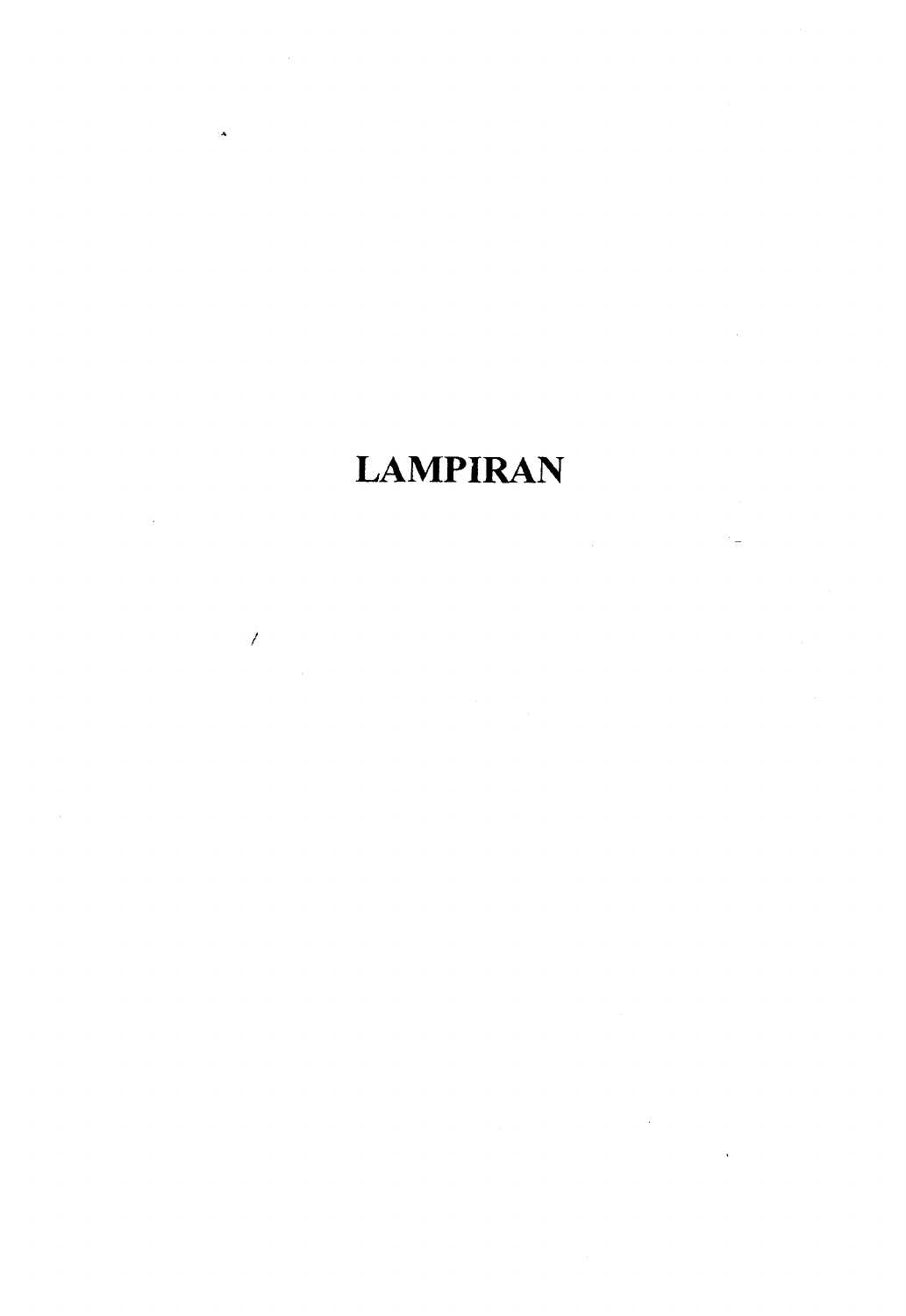## **LAMPIRAN1**

## Uji Anova

### 1. Uji Anova Service Level

| Analysis of Variance for service level, using Adjusted SS for Tests |                          |                 |                       |           |             |       |  |
|---------------------------------------------------------------------|--------------------------|-----------------|-----------------------|-----------|-------------|-------|--|
| Source                                                              | DF                       | Seq SS          | Adj SS                | Adj MS    | $\mathbf F$ | P     |  |
| PH                                                                  | 1                        | 0,0028427       | 0,0028427             | 0,0028427 | 13,56       | 0,000 |  |
| FI                                                                  | $\mathbf{1}$             | 0,0177968       | 0,0177968             | 0,0177968 | 84,88       | 0,000 |  |
| FE                                                                  | $\mathbf{1}$             | 0,0224058       | 0,0224058             | 0,0224058 | 106,86      | 0,000 |  |
| SP                                                                  | $\overline{c}$           | 0,0000819       | 0,0000819             | 0,0000410 | 0, 20       | 0,823 |  |
| LS                                                                  | $\bar{z}$                | 0,0153928       | 0,0153928             | 0,0076964 | 36,71       | 0,000 |  |
| $PH+FT$                                                             | $\perp$                  | 0,0454063       | 0,0454063             | 0,0454063 | 216,56      | 0,000 |  |
| $PH*FE$                                                             | $\mathbf 1$              | 0,0027851       | 0,0027851             | 0,0027851 | 13,28       | 0,000 |  |
| $PH * S P$                                                          | $\overline{2}$           | 0,0000271       | 0,0000271             | 0,0000135 | 0,06        | 0,938 |  |
| PH * LS                                                             | $\bar{2}$                | 0,0111956       | 0,0111956             | 0,0055978 | 26,70       | 0,000 |  |
| $\mathrm{FT} \star \mathrm{FE}$                                     | $\mathbf{1}$             | 0,0117632       | 0,0117632             | 0,0117632 | 56, 10      | 0,000 |  |
| $PI * SP$                                                           | $\overline{c}$           | 0,0002029       | 0,0002029             | 0,0001015 | 0,48        | 0,617 |  |
| $FT*LS$                                                             | $\overline{c}$           | 0,0014037       | 0,0014037             | 0,0007018 | 3, 35       | 0,038 |  |
| $FE * SP$                                                           | $\bar{z}$                | 0,0000781       | 0,0000781             | 0,0000390 | 0,19        | 0,830 |  |
| $FE*LS$                                                             | $\overline{c}$           | 0,0001891       | 0,0001891             | 0,0000945 | 0,45        | 0,638 |  |
| $SP*LS$                                                             | 4                        | 0,0000569       | 0,0000569             | 0,0000142 | 0,07        | 0,992 |  |
| $PH*FI*FE$                                                          | $\perp$                  | 0,0013450       | 0,0013450             | 0,0013450 | 6,41        | 0,012 |  |
| $PH*FI*SP$                                                          | $\sqrt{2}$               | 0,0000702       | 0,0000702             | 0,0000351 | 0,17        | 0,846 |  |
| PH*FE*SP                                                            | $\sqrt{2}$               | 0,0000139       | 0,0000139             | 0,0000070 | 0,03        | 0,967 |  |
| PH*FI*LS                                                            | $\sqrt{2}$               | 0,0347771       | 0,0347771             | 0,0173886 | 82,93       | 0,000 |  |
| $PH*FE*LS$                                                          | $\overline{\mathcal{L}}$ | 0,0114820       | 0,0114820             | 0,0057410 | 27,38       | 0,000 |  |
| PH*SP*LS                                                            | $\mathcal{L}_{\!1}$      | 0,0002624       | 0,0002624             | 0,0000656 | 0, 31       | 0,869 |  |
| FI'FE*SP                                                            | $\bar{z}$                | 0,0000298       | 0,0000298             | 0,0000149 | 0,07        | 0,931 |  |
| $FI*FE*LS$                                                          | $\overline{2}$           | 0,0006128       | 0,0006128             | 0,0003064 | 1,46        | 0,235 |  |
| $FI*SP*LS$                                                          | 4                        | 0,0003148       | 0,0003148             | 0,0000787 | 0, 38       | 0,826 |  |
| FE*SP*LS                                                            | $\overline{4}$           | 0,0000820       | 0,0000820             | 0,0000205 | 0, 10       | 0,983 |  |
| $\texttt{PH*FI*FEx*SP}$                                             | $\bar{z}$                | 0,0000221       | 0,0000221             | 0,0000111 | 0,05        | 0,949 |  |
| $\text{PH*FI*FE*LS}$                                                | $\bar{2}$                | 0,0058032       | 0,0058032             | 0,0029016 | 13,84       | 0,000 |  |
| PH*FI*SP*LS                                                         | $\overline{4}$           | 0,0005578       | 0,0005578             | 0,0001395 | 0,67        | 0,617 |  |
| PH*FE*SP*LS                                                         | 4                        | 0,0001625       | 0,0001625             | 0,0000406 | 0,19        | 0,941 |  |
| $FI*FE*SP*LS$                                                       | $\bf{q}$                 | 0,0000466       | 0,0000466             | 0,0000116 | 0,06        | 0,994 |  |
| PH*FI*FE*SP*LS                                                      | 4                        | 0,0004967       | 0,0004967             | 0,0001242 | 0,55        | 0,669 |  |
| Error                                                               | 144                      | 0,0301930       | 0,0301930             | 0,0002097 |             |       |  |
| Total                                                               | 215                      | 0,2179002       |                       |           |             |       |  |
| $S = 0,0144801$                                                     |                          | $R-Sq = 86,14%$ | $R-Sq (adj) = 79,318$ |           |             |       |  |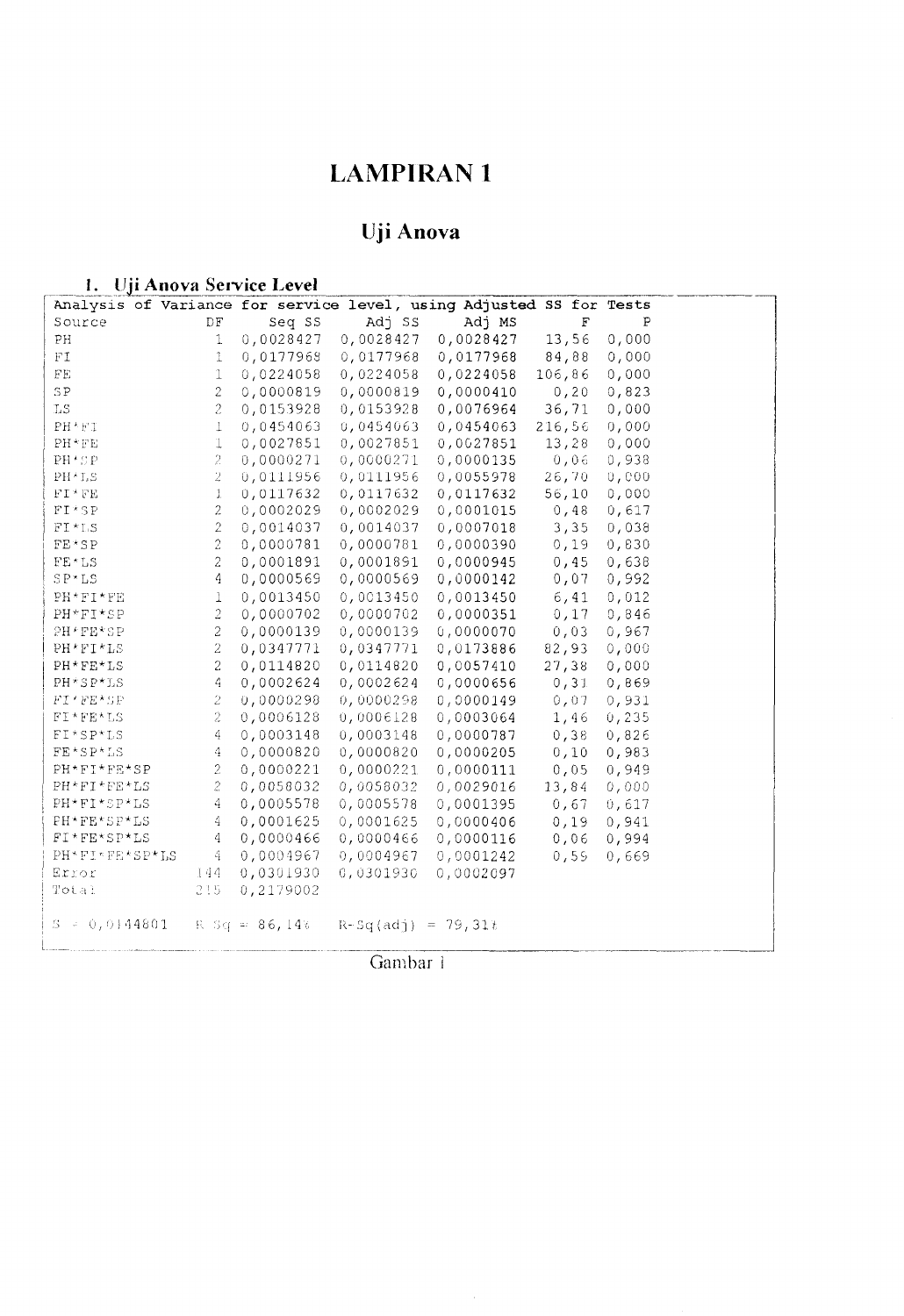### 2. Uji Anova Instability

| Analysis of Variance for instability, using Adjusted SS for Tests                                         |                                                              |                  |                                      |                    |                   |               |  |
|-----------------------------------------------------------------------------------------------------------|--------------------------------------------------------------|------------------|--------------------------------------|--------------------|-------------------|---------------|--|
| Source<br>$\rm{DF}$<br>9 Seq SS adj SS adj MS<br>603996 603996 603996 202<br>$\mathbf{F}$<br>$\mathbb{P}$ |                                                              |                  |                                      |                    |                   |               |  |
| PH                                                                                                        | $\mathbf{1}$                                                 |                  |                                      |                    | 202, 11           | 0,000         |  |
| FI                                                                                                        | $\mathbf{1}$                                                 | 52334868         |                                      | 52334868 52334868  | 17512,53 0,000    |               |  |
| FE.                                                                                                       |                                                              |                  | 1 2263808 2263808 2263808            |                    | 757,53 0,000      |               |  |
| SP.                                                                                                       |                                                              |                  | 2 17116261 17116261 8558131          |                    | 2863,76 0,000     |               |  |
| LS                                                                                                        |                                                              | 2 3514243        |                                      | 3514243 1757121    | 587,98 0,000      |               |  |
| $PH*FT$                                                                                                   |                                                              |                  | 1 62626 62626                        |                    | 62626 20,96 0,000 |               |  |
| $PH*FE$                                                                                                   |                                                              |                  | 1 413976 413976 413976 138,53 0,000  |                    |                   |               |  |
| $PH*SP$                                                                                                   |                                                              |                  | $2$ 229442 229442 114721 38,39 0,000 |                    |                   |               |  |
| PH'LS                                                                                                     | 2 <sup>1</sup>                                               |                  | 342831 342831                        | 171415 57,36 0,000 |                   |               |  |
| $\texttt{FI} \star \texttt{FE}$                                                                           | $\,$ $\,$ $\,$                                               | 351641           | 351641                               | 351641             | 117,67            | 0,000         |  |
| $FI$ *SP                                                                                                  | $2^{\circ}$                                                  | 5082789          | 5082789                              | 2541395            | 850, 41 0,000     |               |  |
| $F1 * LS$                                                                                                 | $\overline{c}$                                               | 1110998          |                                      | 1110998 555499     | 185,88 0,000      |               |  |
| $FE*SP$                                                                                                   | $\sqrt{2}$                                                   | 181447           | 181447                               | 90724              | $30, 36$ 0,000    |               |  |
| $FE*LS$                                                                                                   | $2\,$                                                        | 257099<br>465236 | 257099                               | 128550             | $43,02$ 0,000     |               |  |
| $SP*LS$                                                                                                   | $\vert 4 \vert$                                              |                  | 465236                               | 116309             |                   | $38,92$ 0,000 |  |
| PH*FI*PE                                                                                                  | $\mathbf{I}$                                                 | 695552           | 695552                               | 695552             | 232,75 0,000      |               |  |
| PH*FI*SP                                                                                                  | $\mathfrak{L}% _{A}^{\alpha\beta}(\mathfrak{D}_{A}^{\beta})$ |                  | 181079 181079 90540 30,30 0,000      |                    |                   |               |  |
| PHAFEMOP                                                                                                  | $\overline{2}$                                               |                  | 48965 48965 24482                    |                    | $8,19$ 0,000      |               |  |
| PH*FI*LS                                                                                                  | $\mathbb{Z}$                                                 |                  | 283998 283998 141999 47,52           |                    |                   | 0,000         |  |
| PH*FE*LS                                                                                                  | $\bar{z}$                                                    |                  | 2309533 2309533 1154767              |                    | 386, 41 0,000     |               |  |
| PHASPALS                                                                                                  |                                                              |                  | $4 \t100220 \t100220$                | 25055              |                   | $8,38$ 0,000  |  |
| FI*FE*SP                                                                                                  | $\overline{2}$                                               |                  | 47586 47586                          | 23793              |                   | 7,96 0,001    |  |
| FI*FE*LS                                                                                                  | $\mathbf{2}^{\circ}$                                         | 363524           | 363524                               | 181762             | 60,82             | 0,000         |  |
| $FT*SP*LS$                                                                                                | $-4$                                                         |                  | 134679 134679 33670                  |                    | 11,27             | 0,000         |  |
| FE*SP*LS                                                                                                  | $\overline{4}$                                               |                  | 14399 14399 3600                     |                    | 1,20              | 0,311         |  |
| $PH*FI*FE*SP$                                                                                             | 2 <sup>7</sup>                                               | 97357            | 97357                                |                    | 48678 16,29 0,000 |               |  |
| PH*FI*FE*LS                                                                                               |                                                              |                  | 2 1698957 1698957                    | 849479             | 284,26            | 0,000         |  |
| PH*FI*SP*LS                                                                                               | $\sim$ 4                                                     | 39976            | 39976                                | 9994 — 1990        |                   | $3,34$ 0,012  |  |
| PH*FE*SP*LS                                                                                               | $\mathbf{4}$                                                 | 178937           | 178937                               | 44734              |                   | $14,97$ 0,000 |  |
| FI*FE*SP*LS                                                                                               | $\overline{4}$                                               | 28033            | 28033                                | 7008               | 2,35 0,057        |               |  |
| PH*FI*FE*SP*LS                                                                                            | $\sim$ 4                                                     | 124532           | 124532                               | 31133              | 10, 42            | 0,000         |  |
| Error                                                                                                     | 144                                                          | 430333           | 430333                               | 2988               |                   |               |  |
| Total                                                                                                     | 215                                                          | 91108924         |                                      |                    |                   |               |  |
|                                                                                                           |                                                              |                  |                                      |                    |                   |               |  |
| $S = 54,6665$                                                                                             |                                                              | $R-Sq = 99,53%$  | $R-Sq (adj) = 99,298$                |                    |                   |               |  |
|                                                                                                           | Gambar 2                                                     |                  |                                      |                    |                   |               |  |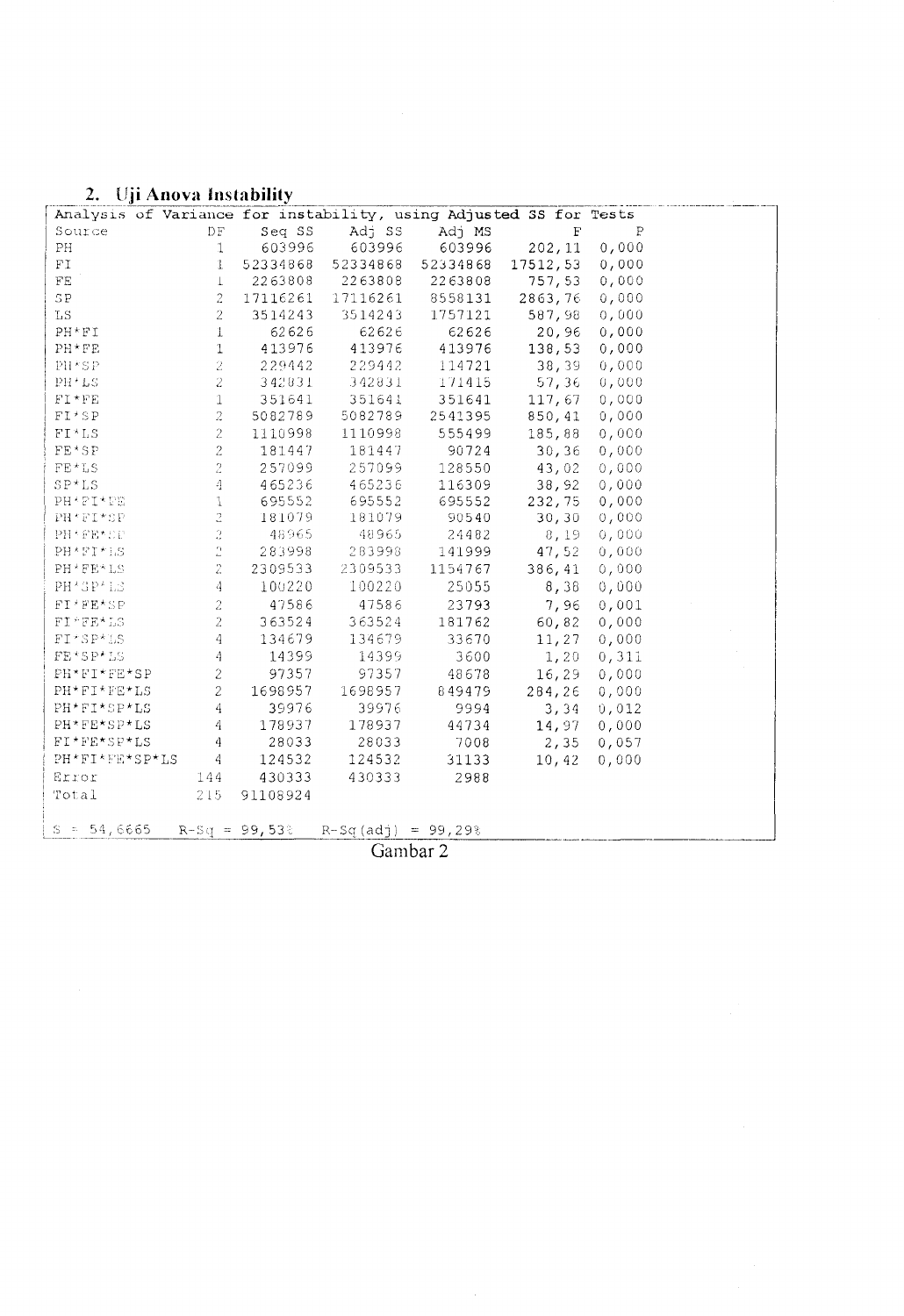### 3. Uji Anova Total Cost

| Analysis of Variance for total cost, using Adjusted SS for Tests                                                                                                                                                                                                                                                                                                                                                                  |                                                                                    |  |  |  |
|-----------------------------------------------------------------------------------------------------------------------------------------------------------------------------------------------------------------------------------------------------------------------------------------------------------------------------------------------------------------------------------------------------------------------------------|------------------------------------------------------------------------------------|--|--|--|
|                                                                                                                                                                                                                                                                                                                                                                                                                                   |                                                                                    |  |  |  |
|                                                                                                                                                                                                                                                                                                                                                                                                                                   |                                                                                    |  |  |  |
|                                                                                                                                                                                                                                                                                                                                                                                                                                   |                                                                                    |  |  |  |
|                                                                                                                                                                                                                                                                                                                                                                                                                                   |                                                                                    |  |  |  |
|                                                                                                                                                                                                                                                                                                                                                                                                                                   |                                                                                    |  |  |  |
|                                                                                                                                                                                                                                                                                                                                                                                                                                   |                                                                                    |  |  |  |
|                                                                                                                                                                                                                                                                                                                                                                                                                                   |                                                                                    |  |  |  |
|                                                                                                                                                                                                                                                                                                                                                                                                                                   |                                                                                    |  |  |  |
|                                                                                                                                                                                                                                                                                                                                                                                                                                   |                                                                                    |  |  |  |
|                                                                                                                                                                                                                                                                                                                                                                                                                                   |                                                                                    |  |  |  |
|                                                                                                                                                                                                                                                                                                                                                                                                                                   |                                                                                    |  |  |  |
|                                                                                                                                                                                                                                                                                                                                                                                                                                   |                                                                                    |  |  |  |
|                                                                                                                                                                                                                                                                                                                                                                                                                                   |                                                                                    |  |  |  |
|                                                                                                                                                                                                                                                                                                                                                                                                                                   |                                                                                    |  |  |  |
|                                                                                                                                                                                                                                                                                                                                                                                                                                   |                                                                                    |  |  |  |
|                                                                                                                                                                                                                                                                                                                                                                                                                                   |                                                                                    |  |  |  |
|                                                                                                                                                                                                                                                                                                                                                                                                                                   |                                                                                    |  |  |  |
|                                                                                                                                                                                                                                                                                                                                                                                                                                   |                                                                                    |  |  |  |
|                                                                                                                                                                                                                                                                                                                                                                                                                                   |                                                                                    |  |  |  |
|                                                                                                                                                                                                                                                                                                                                                                                                                                   |                                                                                    |  |  |  |
|                                                                                                                                                                                                                                                                                                                                                                                                                                   |                                                                                    |  |  |  |
|                                                                                                                                                                                                                                                                                                                                                                                                                                   |                                                                                    |  |  |  |
|                                                                                                                                                                                                                                                                                                                                                                                                                                   |                                                                                    |  |  |  |
|                                                                                                                                                                                                                                                                                                                                                                                                                                   |                                                                                    |  |  |  |
|                                                                                                                                                                                                                                                                                                                                                                                                                                   |                                                                                    |  |  |  |
|                                                                                                                                                                                                                                                                                                                                                                                                                                   |                                                                                    |  |  |  |
|                                                                                                                                                                                                                                                                                                                                                                                                                                   |                                                                                    |  |  |  |
|                                                                                                                                                                                                                                                                                                                                                                                                                                   |                                                                                    |  |  |  |
|                                                                                                                                                                                                                                                                                                                                                                                                                                   |                                                                                    |  |  |  |
|                                                                                                                                                                                                                                                                                                                                                                                                                                   |                                                                                    |  |  |  |
|                                                                                                                                                                                                                                                                                                                                                                                                                                   |                                                                                    |  |  |  |
|                                                                                                                                                                                                                                                                                                                                                                                                                                   |                                                                                    |  |  |  |
| $\begin{array}{cccccccc} \textbf{X} \text{m} \textbf{1}_{\text{SP}} \text{is} & \textbf{c}^2 & \textbf{Var} \textbf{1}_{\text{SP}} \text{is} & \textbf{C} \text{is} \\ \textbf{X} \text{m} \textbf{1}_{\text{SP}} \text{is} & \textbf{C}^2 & \textbf{Var} \textbf{1}_{\text{SP}} \text{is} & \textbf{C} \text{is} \\ \textbf{X} \text{m} \textbf{1}_{\text{SP}} \text{is} & 1 & 87966170 & 87966170 & 8766170 & 8766170$<br>Error | $4$ $59957229$ $59957229$ $14989307$<br>$144$ $3042714575$ $3042714575$ $21129962$ |  |  |  |
| Total                                                                                                                                                                                                                                                                                                                                                                                                                             | 215 3,72678E+11                                                                    |  |  |  |
|                                                                                                                                                                                                                                                                                                                                                                                                                                   |                                                                                    |  |  |  |
| $S = 4596, 73$ $R-Sq = 99, 18%$ $R-Sq (adj) = 98, 78%$                                                                                                                                                                                                                                                                                                                                                                            |                                                                                    |  |  |  |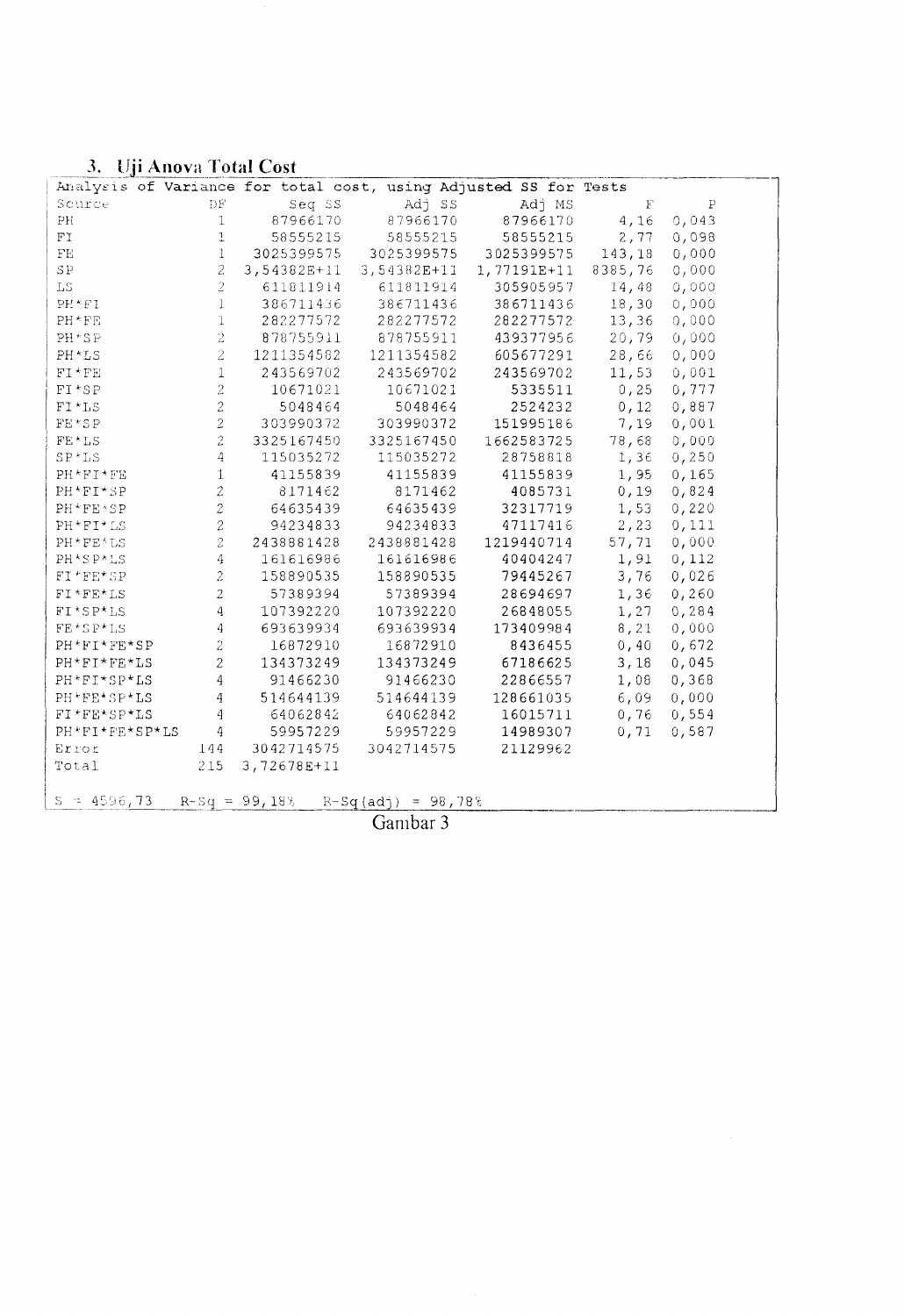## **LAMPIRAN 2**

## **One Way Anova**

| 1. Uji Rata2 Service Level pd FI 4 (Vs PH)                                                                                              |                                                      |
|-----------------------------------------------------------------------------------------------------------------------------------------|------------------------------------------------------|
| One-way ANOVA: service level_4 versus PH 4                                                                                              |                                                      |
| Source<br>$DF$ and $F$                                                                                                                  | SS MS F<br>– P                                       |
| PH 4 1 0,012885 0,012885 116,41 0,000                                                                                                   |                                                      |
| Error 106 0,011733 0,000111                                                                                                             |                                                      |
| Total 107 0,024619                                                                                                                      |                                                      |
| $S = 0,01052$ R-Sq = 52,34% R-Sq(adj) = 51,89%                                                                                          | Individual 95% CIs For Mean Based on<br>Pooled StDev |
| Level.                                                                                                                                  |                                                      |
| $12$ 54 0,95875 0,01387 (---*---)                                                                                                       |                                                      |
| 18 54 0,98059 0,00538                                                                                                                   | $(- - - * - - -)$                                    |
| Pooled StDev = $0,01052$                                                                                                                | $0,9590$ $0,9660$ $0,9730$ $0,9800$                  |
| Fisher 95% Individual Confidence Intervals<br>All Pairwise Comparisons among Levels of PH 4<br>Simultaneous confidence level = $95,00*$ |                                                      |
| PH $4 = 12$ subtracted from:<br>18 0,01783 0,02185 0,02586                                                                              | $(- - - - + - - - -)$                                |
|                                                                                                                                         | $0,0000$ $0,0080$ $0,0160$ $0,0240$                  |

Gambar 1

## 2. Uji Rata2 Service Level pd FI 7 (Vs PH)

| One-way ANOVA: service level 7 versus PH 7                                                                                               |  |  |  |  |  |
|------------------------------------------------------------------------------------------------------------------------------------------|--|--|--|--|--|
| Source DF 5S MS F P                                                                                                                      |  |  |  |  |  |
| PH 7 1 0,020302 0,020302 32,45 0,000                                                                                                     |  |  |  |  |  |
| Error 106 0,066322 0,000626                                                                                                              |  |  |  |  |  |
| Total 107 0,086623                                                                                                                       |  |  |  |  |  |
| $S = 0,02501$ R-Sq = 23,44% R-Sq(adj) = 22,71%<br>Individual 95% CIs For Mean Based on<br>Pooled StDev                                   |  |  |  |  |  |
|                                                                                                                                          |  |  |  |  |  |
| 12 54 0,96959 0,01858<br>$($ ------ $+$ ----- $)$                                                                                        |  |  |  |  |  |
| $18 \t 54 \t 0,94217 \t 0,03010 \t (---+-----)-$                                                                                         |  |  |  |  |  |
|                                                                                                                                          |  |  |  |  |  |
| $0,936$ $0,948$ $0,960$ $0,972$                                                                                                          |  |  |  |  |  |
| Pooled StDev = $0,02501$                                                                                                                 |  |  |  |  |  |
| Fisher 95% Individual Confidence Intervals<br>All Pairwise Comparisons among Levels of PH 7<br>Simaltaneous confidence level $= 95,00\%$ |  |  |  |  |  |
| PH $7 = 12$ subtracted from:                                                                                                             |  |  |  |  |  |
|                                                                                                                                          |  |  |  |  |  |
| $18^{\circ}$ -0,03697 -0,02742 -0,01788 (-------*-------)                                                                                |  |  |  |  |  |
|                                                                                                                                          |  |  |  |  |  |
| $-0,036 -0,024 -0,012 -0,000$                                                                                                            |  |  |  |  |  |
| Gambar 2                                                                                                                                 |  |  |  |  |  |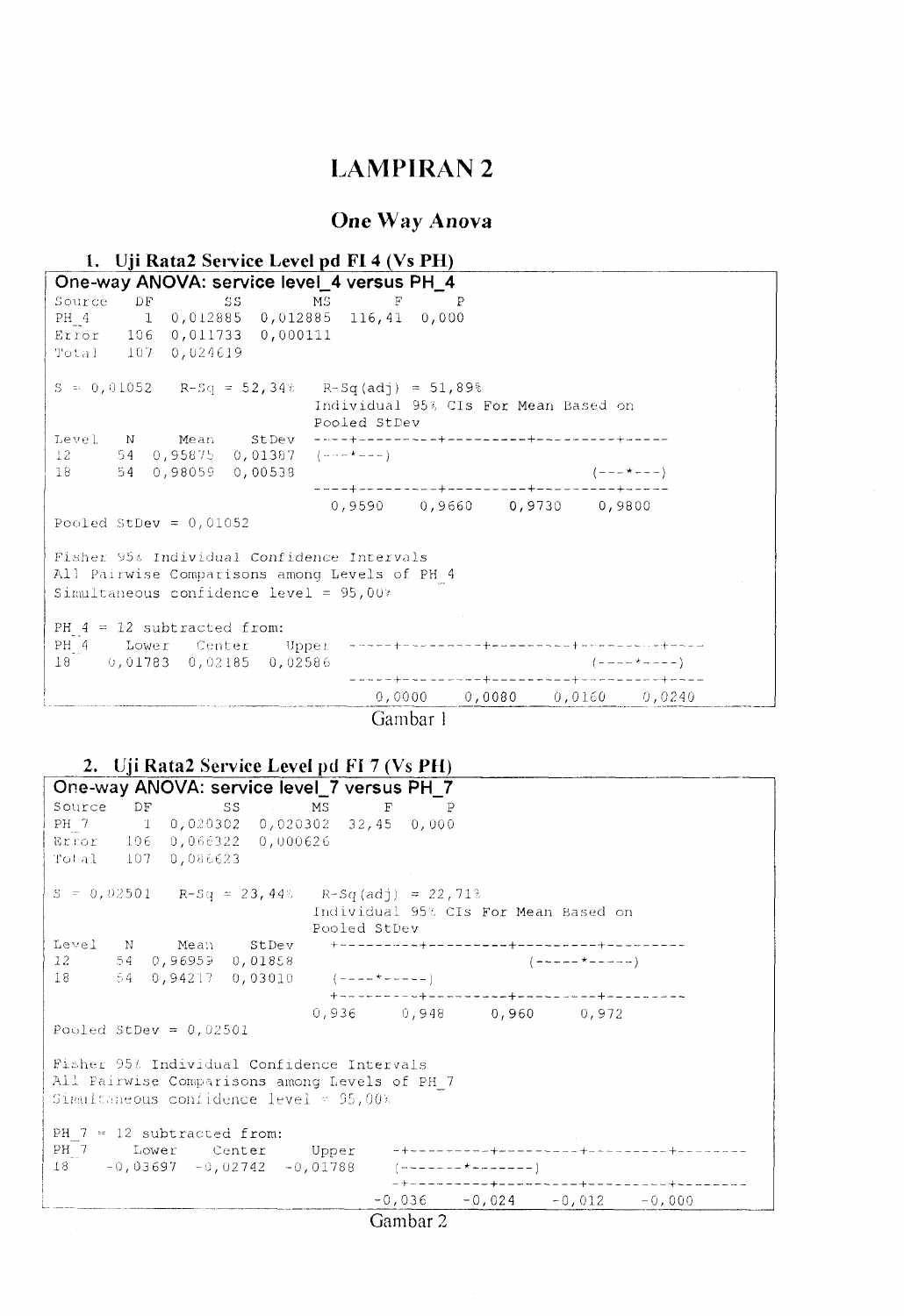3. Uji Rata2 Service Level pd FE 10 (Vs PH) One-way ANOVA: service level\_stdev10 versus PH\_stdev10 Source DF  $^{\rm S}{\rm S}$ MS  $\mathbf{F}$  $\mathbf P$  $1$  0,000000 0,000000 0,00 0,993 PH\_stdev10  $106 - 0,030690 - 0,000290$  $Error$  $107 - 0,030690$ Total  $S = 0,01702$  R-Sq = 0,00%  $R-Sq(adj) = 0,008$ Individual 95% CIs For Mean Based on Pooled StDev Level  $\mathbb{N}^+$ Mean StDev  $54 - 0,97076$  $12$ 0,01560  $54 - 0,97079 - 0,01832$  $18\,$  $0,9675$   $0,9700$   $0,9725$   $0,9750$ Pooled StDev =  $0,01702$ Fisher 95% Individual Confidence Intervals All Pairwise Comparisons among Levels of PH stdev10 Simultaneous confidence level =  $95,00$ } PH stdev10 = 12 subtracted from: PH stdev10 Lower Center Upper  $-0,00646$  0,00003 0,00652  $18$ 18  $-0,0035$  0,0000 0,0035  $0,0070$ 

Gambar 3

 $\mathcal{L}$ 

#### 4. Uji Rata2 Service Level pd FE 30 (Vs PH)

| One-way ANOVA: service level_stdev30 versus PH_stdev30                            |
|-----------------------------------------------------------------------------------|
| Source DF SS MS F P                                                               |
| PH_stdev30   1   0,000848  0,000848  1,18  0,280                                  |
| Erior 106 0,076139 0,000718                                                       |
| Total 107 0,076988                                                                |
| $S = 0,02680$ R-Sq = 1,10% R-Sq(adj) = 0,17%                                      |
| Individual 95% CIs For Mean Based on                                              |
| Pooled StDev                                                                      |
|                                                                                   |
| 12 54 0,95758 0,01630                                                             |
|                                                                                   |
| more and construction and complete more and complete the complete more desired in |
| $0,9480$ $0,9540$ $0,9600$ $0,9660$                                               |
| Pooled StDev = $0,02680$                                                          |
|                                                                                   |
| Fisher 95% Individual Confidence Intervals                                        |
| All Pairwise Comparisons among Levels of PH stdev30                               |
|                                                                                   |
| Simultaneous confidence level = $95,00$ }                                         |
|                                                                                   |
| PH stdev30 = 12 subtracted from:                                                  |
|                                                                                   |
| PH_stdev30 Lower Center Upper                                                     |
| 18<br>$-0,01583 -0,00561 0,00462$                                                 |
|                                                                                   |
| 18                                                                                |
|                                                                                   |
| $-0,0140 -0,0070 -0,0000 0,0070$                                                  |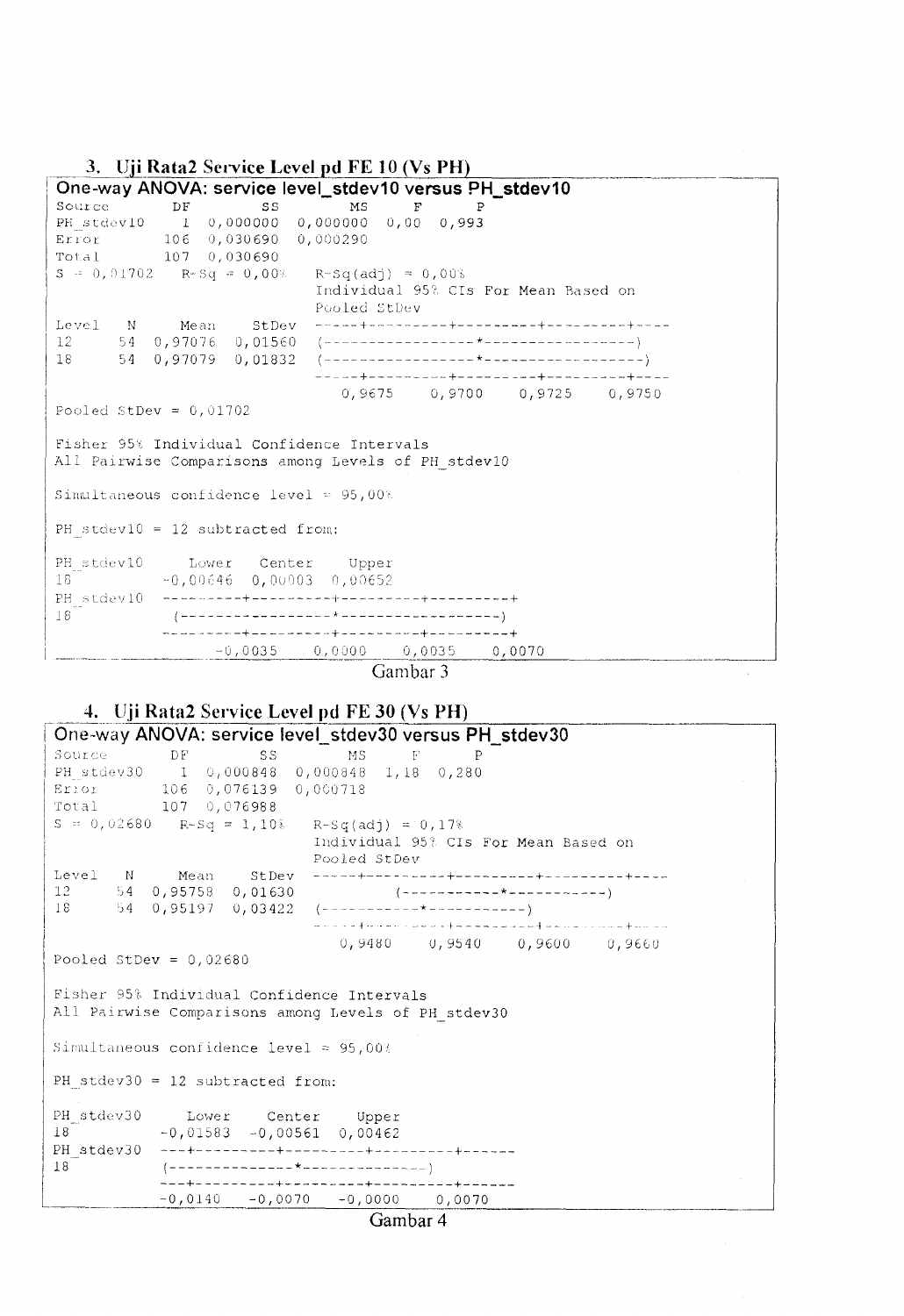5. Uji Rata2 Service Level pd LS POQ (Vs PH) One-way ANOVA: service level POQ versus PH\_POQ Source DF  $SS$  $MS$  $1$  0,002998 0,002998 4,44 0,039 PH POQ 70 0,047216 0,000675 Error  $Total = 71 - 0,050214$  $S = 0.02597$  R-Sq = 5,97%  $R-Sq(adj) = 4,638$ Individual 95% CIs For Mean Based on Pooled StDev Level N Mean StDev  $12 -36$  0,96503 0,01280  $36 \quad 0,95213 \quad 0,03442 \quad (----------------------)$ 18 <u>... 4. so o so o su o de proceso o so o de para o so o o de frances se se</u>  $0,9440$   $0,9520$   $0,9600$   $0,9680$ Pooled StDev =  $0,02597$ Fisher 95% Individual Confidence Intervals All Pairwise Comparisons among Levels of PH POQ Simultaneous confidence level =  $95,00$ % PH POQ = 12 subtracted from:  $PH_POQ$ Lower Center  $-1.8$  $-0,020$   $-0,010$  0,000 0,010

Gambar 5

#### 6. Uji Rata2 Service Level pd LS LTC (Vs PH) One-way ANOVA: service level LTC versus PH LTC Source DF  $SS$  $F$  $MS$  $\Box$ PH LTC  $1 \quad 0,001268 \quad 0,001268 \quad 2,36 \quad 0,129$ 70 0,037570 0,000537 Error Total 71 0,038838  $S = 0,02317$  R-Sq = 3,27% R-Sq(adj) = 1,88% Individual 95% CIs For Mean Based on Pooled StDev Level 36 0,96139 0,01522 12 - (------------\*--------------<mark>-</mark>  $18$  $0,9480$   $0,9540$   $0,9600$   $0,9660$ Pooled StDev =  $0,02317$ Fisher 95% Individual Confidence Intervals All Pairwise Comparisons among Levels of PH LTC Simultaneous confidence level =  $95,00%$ PH LTC =  $12$  subtracted from: PH LTC Lower  $18<sup>1</sup>$  $-0,01928 - 0,00839 - 0,00250$  (-contract contract the contract of  $(0.01928 - 0.00839)$  $-0,0160$   $-0,0080$  0,0000 0,0030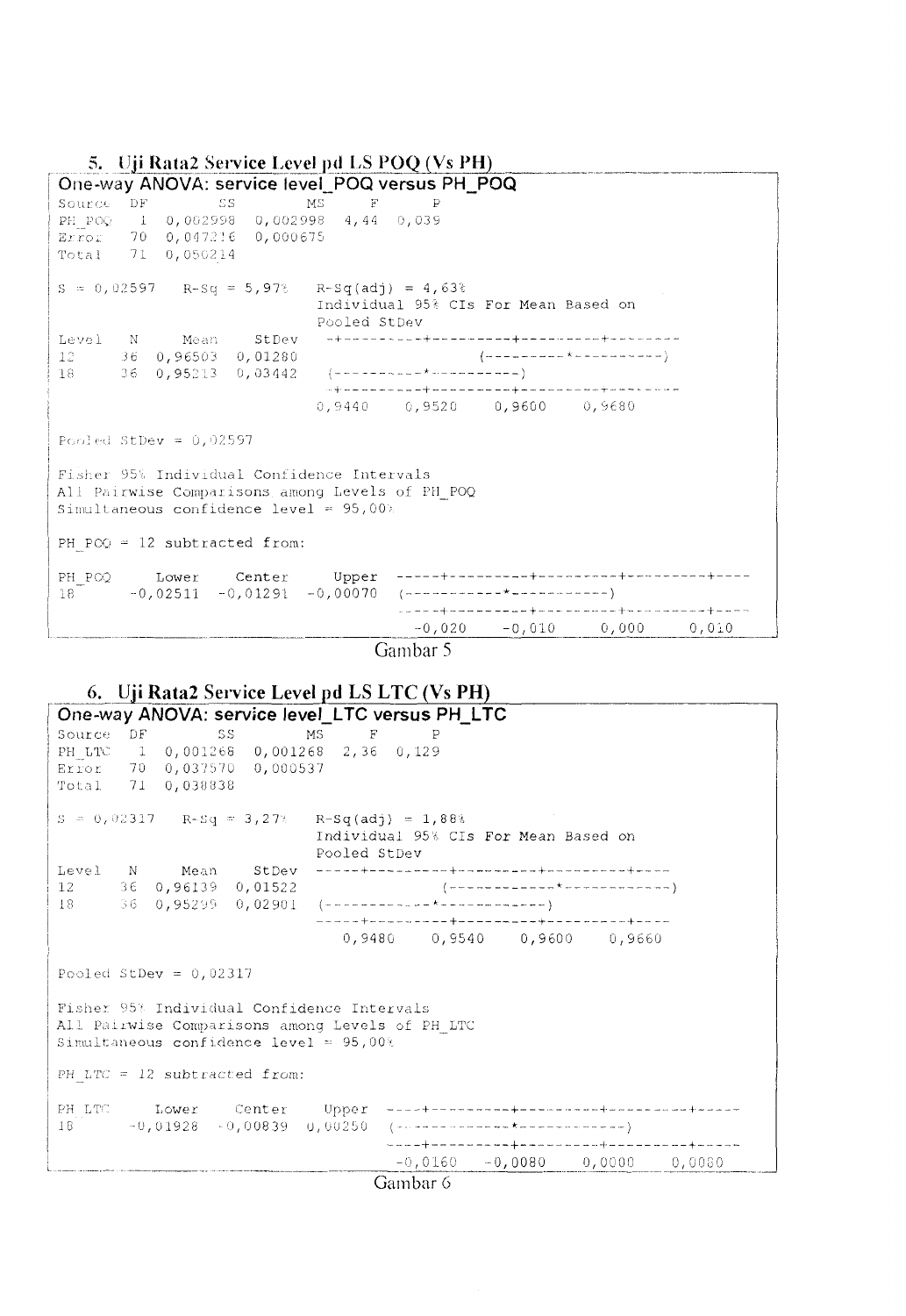7. Uji Rata2 Service Level pd LS SM (Vs PH) One-way ANOVA: service level\_SM versus PH\_SM Source DF  $SS$  $MS$  $\mathbf{F}$  $\mathbf{p}$  $1 \quad 0,003012 \quad 0,003012 \quad 11,07 \quad 0,001$ PH SM Error 70 0,019049 0,000272  $710,022061$ Total  $S = 0$ , 01650 R-Sq = 13, 65% R-Sq (adj) = 12, 42% Individual 95% CIs For Mean Based on Pooled StDev  $Leve1$  $12$ 18 \*\*\*\*--\*\*\*-<del>+\*\*\*\*-----+--\*-------+</del>-------- $0,9660$   $0,9720$   $0,9780$   $0,9840$ Pooled StDev =  $0,01650$ Fisher 95% Individual Confidence Intervals All Pairwise Comparisons among Levels of PH SM Simultaneous confidence  $level = 95,007$  $PH$  SM = 12 subtracted from: Lower Center Upper<br>0,00518 0,01294 0,02069 de concerta con para a a a a condição a a a a a a director da construção PH SM  $18$  $-0,0080$  0,0000 0,0080 0,0160



#### 8. Uji Rata2 Service Level pd FE st.dev 10 (Vs FI)

| Source DF SS MS F P<br>FI_stdev10    1   0,000330   0,000330   1,15   0,285<br>Error    106   0,030359   0,000286<br>Total    107   0,030690<br>$S = 0,01692$ $R-Sq = 1,08t$ $R-Sq(adj) = 0,148$<br>Individual 95% CIs For Mean Based on<br>Pooled StDev<br>$0,9660$ $0,9695$ $0,9730$ $0,9765$<br>Pooled StDev = $0,01692$<br>Fisher 95% Individual Confidence Intervals<br>All Pairwise Comparisons among Levels of FI stdev10<br>Simultaneous confidence level = $95,004$<br>FI stdev10 = 4 subtracted from:<br>FI_stdev10    Lower    Center    Upper<br>7    -0,00996    -0,00350    0,00296<br>7.<br>- +---------+---------+---------+------ | One-way ANOVA: service level_stdev10 versus FI_stdev10 |
|----------------------------------------------------------------------------------------------------------------------------------------------------------------------------------------------------------------------------------------------------------------------------------------------------------------------------------------------------------------------------------------------------------------------------------------------------------------------------------------------------------------------------------------------------------------------------------------------------------------------------------------------------|--------------------------------------------------------|
|                                                                                                                                                                                                                                                                                                                                                                                                                                                                                                                                                                                                                                                    |                                                        |
|                                                                                                                                                                                                                                                                                                                                                                                                                                                                                                                                                                                                                                                    |                                                        |
|                                                                                                                                                                                                                                                                                                                                                                                                                                                                                                                                                                                                                                                    |                                                        |
|                                                                                                                                                                                                                                                                                                                                                                                                                                                                                                                                                                                                                                                    |                                                        |
|                                                                                                                                                                                                                                                                                                                                                                                                                                                                                                                                                                                                                                                    |                                                        |
|                                                                                                                                                                                                                                                                                                                                                                                                                                                                                                                                                                                                                                                    |                                                        |
|                                                                                                                                                                                                                                                                                                                                                                                                                                                                                                                                                                                                                                                    |                                                        |
|                                                                                                                                                                                                                                                                                                                                                                                                                                                                                                                                                                                                                                                    |                                                        |
|                                                                                                                                                                                                                                                                                                                                                                                                                                                                                                                                                                                                                                                    |                                                        |
|                                                                                                                                                                                                                                                                                                                                                                                                                                                                                                                                                                                                                                                    |                                                        |
|                                                                                                                                                                                                                                                                                                                                                                                                                                                                                                                                                                                                                                                    |                                                        |
|                                                                                                                                                                                                                                                                                                                                                                                                                                                                                                                                                                                                                                                    |                                                        |
|                                                                                                                                                                                                                                                                                                                                                                                                                                                                                                                                                                                                                                                    |                                                        |
|                                                                                                                                                                                                                                                                                                                                                                                                                                                                                                                                                                                                                                                    |                                                        |
|                                                                                                                                                                                                                                                                                                                                                                                                                                                                                                                                                                                                                                                    |                                                        |
|                                                                                                                                                                                                                                                                                                                                                                                                                                                                                                                                                                                                                                                    |                                                        |
|                                                                                                                                                                                                                                                                                                                                                                                                                                                                                                                                                                                                                                                    |                                                        |
| $\sim$ $\sim$ $\sim$ $\sim$ $\sim$ $\sim$                                                                                                                                                                                                                                                                                                                                                                                                                                                                                                                                                                                                          | $-0,0100 -0,0050$ 0,0000 0,0050                        |

Gambar 8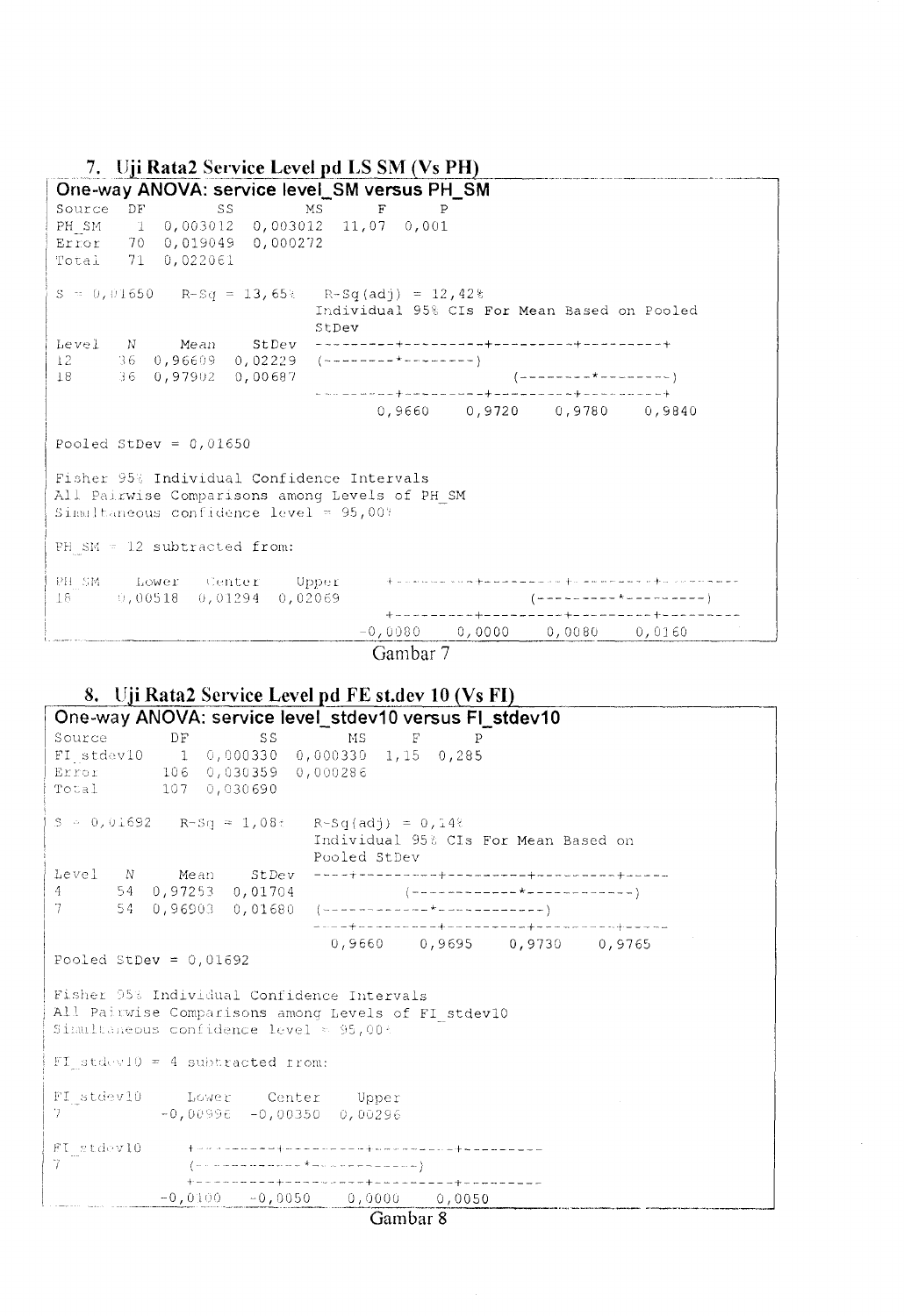#### 9. Uji Rata2 Service Level pd FE st.dev 10 (Vs FI)

One-way ANOVA: service level\_stdev30 versus Fl\_stdev30 Source DF SS MS F P<br>
FI\_stdev30 1 0,015658 0,015658 27,06 0,000<br>
Error 106 0,061330 0,000579<br>
Total 107 0,076988  $S = 0,02405$   $R-Sq = 20,34%$   $R-Sq(adj) = 19,59%$ Individual 95% CIs For Mean Based on Pooled StDev 54 0,96681 0,01255  $4 -54 - 0,94273 - 0,03162$  (------\*-----)  $7 0,940$   $0,950$   $0,960$   $0,970$ Pooled StDev =  $0,02405$ Fisher 95% Individual Confidence Intervals All Pairwise Comparisons among Levels of FI stdev30 Simultaneous confidence level =  $95,00$  % FI stdev30 = 4 subtracted from: FI\_stdev30 Lower Center Upper  $-0,03326 -0,02408 -0,01490$  $7<sup>7</sup>$  $\gamma$  $-0,024 -0,012 -0,000$  0.012

Gambar 9

#### 10. Uji Rata2 Service Level pd LS POQ (Vs FI)

| One-way ANOVA: service level_POQ versus FI_POQ                                                |                                      |
|-----------------------------------------------------------------------------------------------|--------------------------------------|
| Source DF 5S SS MS F P                                                                        |                                      |
| $FI\_POQ = 1 - 0,005506 - 0,005506 - 8,62 - 0,004$                                            |                                      |
| Error 70 0,044708 0,000639                                                                    |                                      |
| Total 71 0,050214                                                                             |                                      |
| $S = 0,02527$ R-Sq = 10,97% R-Sq(adj) = 9,69%                                                 |                                      |
|                                                                                               | Individual 95% CIs For Mean Based on |
| Pooled StDev                                                                                  |                                      |
|                                                                                               |                                      |
| 4 36 0,96733 0,01523                                                                          |                                      |
|                                                                                               |                                      |
|                                                                                               |                                      |
|                                                                                               | $0,950$ $0,960$ $0,970$ $0,980$      |
| Pooled StDev = $0,02527$                                                                      |                                      |
| Fisher 95% Individual Confidence Intervals<br>All Pairwise Comparisons among Levels of FI_POQ |                                      |
| $Simultaneous confidence level = 95,00%$                                                      |                                      |
| FI POQ = $4$ subtracted from:                                                                 |                                      |
|                                                                                               |                                      |
|                                                                                               | $-0,024 -0,012 -0,000 0,012$         |
|                                                                                               |                                      |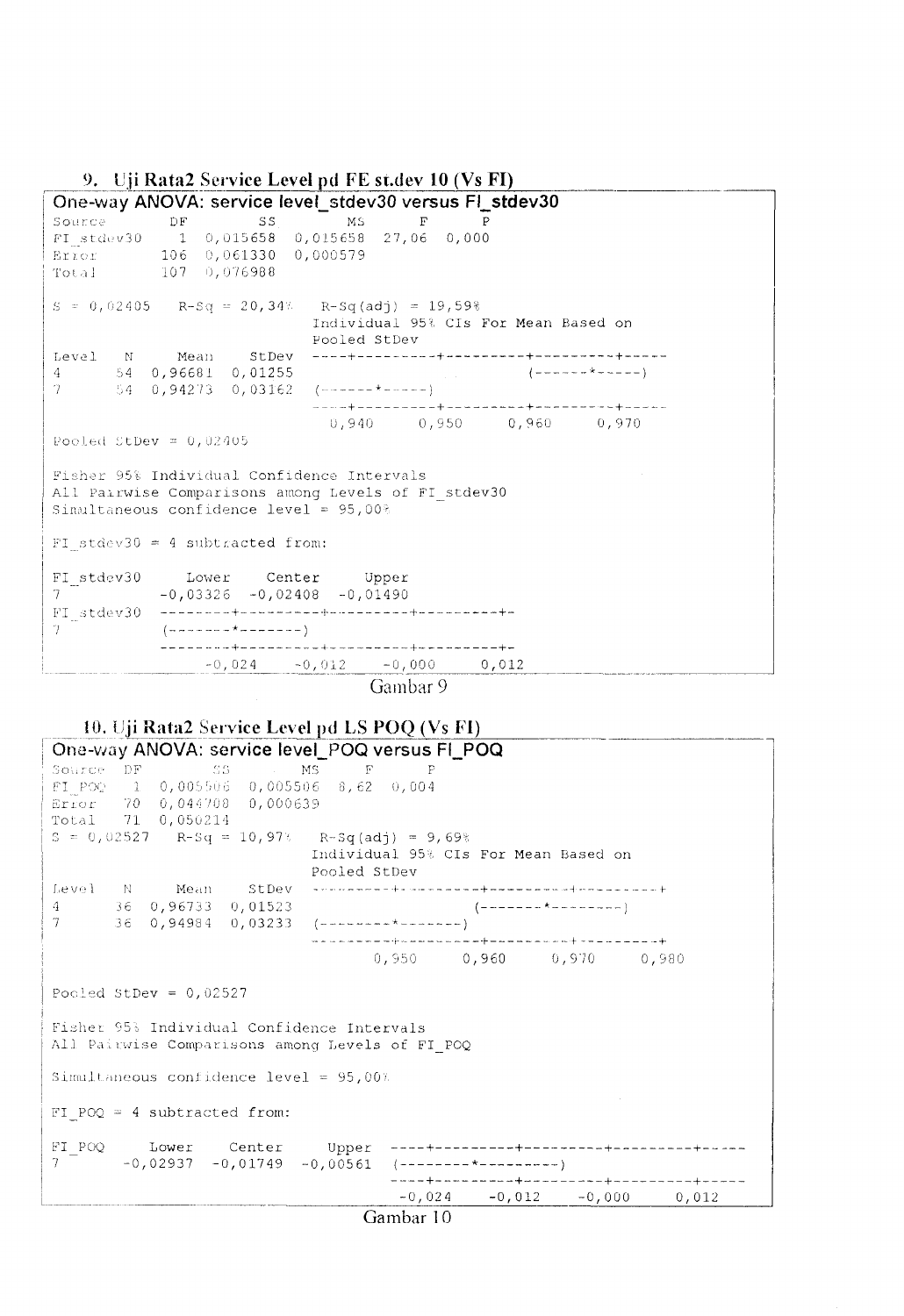| 11. Uji Rata2 Service Level pd LS LTC (Vs FI)   |                                             |
|-------------------------------------------------|---------------------------------------------|
| One-way ANOVA: service level_LTC versus FI_LTC  |                                             |
| Source DF 5S MS F P                             |                                             |
| FI LTC 1 0,002155 0,002155 4,11 0,046           |                                             |
| Error 70 0,036684 0,000524                      |                                             |
| Total 71 0,038838                               |                                             |
| $S = 0.02289$ R-Sq = 5,55% R-Sq(adj) = 4,20%    |                                             |
|                                                 | Individual 95% CIs For Mean Based on        |
|                                                 | Pooled StDev                                |
|                                                 |                                             |
|                                                 |                                             |
|                                                 |                                             |
|                                                 |                                             |
|                                                 | $0,9450$ $0,9520$ $0,9590$ $0,9660$ $^{-1}$ |
| Pooled StDev = $0,02289$                        |                                             |
|                                                 |                                             |
| Fisher 95% Individual Confidence Intervals      |                                             |
| All Pairwise Comparisons among Levels of FI LTC |                                             |
|                                                 |                                             |
| Simultaneous confidence level = $95,00$ %       |                                             |
| FI LTC = $4$ subtracted from:                   |                                             |
|                                                 |                                             |
|                                                 |                                             |
|                                                 |                                             |
|                                                 |                                             |
|                                                 | $-0,020 -0,010 0,000 0,010$                 |
|                                                 | Cambar 11                                   |



## 12. Uji Rata2 Service Level pd LS SM (Vs FI)

| One-way ANOVA: service level_SM versus FI_SM         |                                     |  |  |  |
|------------------------------------------------------|-------------------------------------|--|--|--|
| Source<br>SS MS<br>$DF$ and $T$<br>$F$ $P$           |                                     |  |  |  |
| FI_SM    1   0,003014   0,003014   11,08   0,001     |                                     |  |  |  |
| Error 70 0,019047 0,000272                           |                                     |  |  |  |
| Total 71 0,022061                                    |                                     |  |  |  |
| $S = 0,01650$ R-Sq = 13,66% R-Sq(adj) = 12,43%       |                                     |  |  |  |
| Individual 95% CIs For Mean Based on Pooled<br>StDev |                                     |  |  |  |
| Level N Mean StDev                                   |                                     |  |  |  |
| 4 36 0,97902 0,00736                                 |                                     |  |  |  |
|                                                      |                                     |  |  |  |
|                                                      | $0,9660$ $0,9720$ $0,9780$ $0,9840$ |  |  |  |
| Pooled StDev = $0,01650$                             |                                     |  |  |  |
|                                                      |                                     |  |  |  |
| Fisher 95% Individual Confidence Intervals           |                                     |  |  |  |
| All Pairwise Comparisons among Levels of FI SM       |                                     |  |  |  |
|                                                      |                                     |  |  |  |
| Simultaneous confidence level = 95,00%               |                                     |  |  |  |
|                                                      |                                     |  |  |  |
| FI SM = $4$ subtracted from:                         |                                     |  |  |  |
|                                                      |                                     |  |  |  |
|                                                      |                                     |  |  |  |
|                                                      |                                     |  |  |  |
|                                                      | $-0,0160$ $-0,0080$ 0,0000 0,0080   |  |  |  |
|                                                      |                                     |  |  |  |
| Gambar 12                                            |                                     |  |  |  |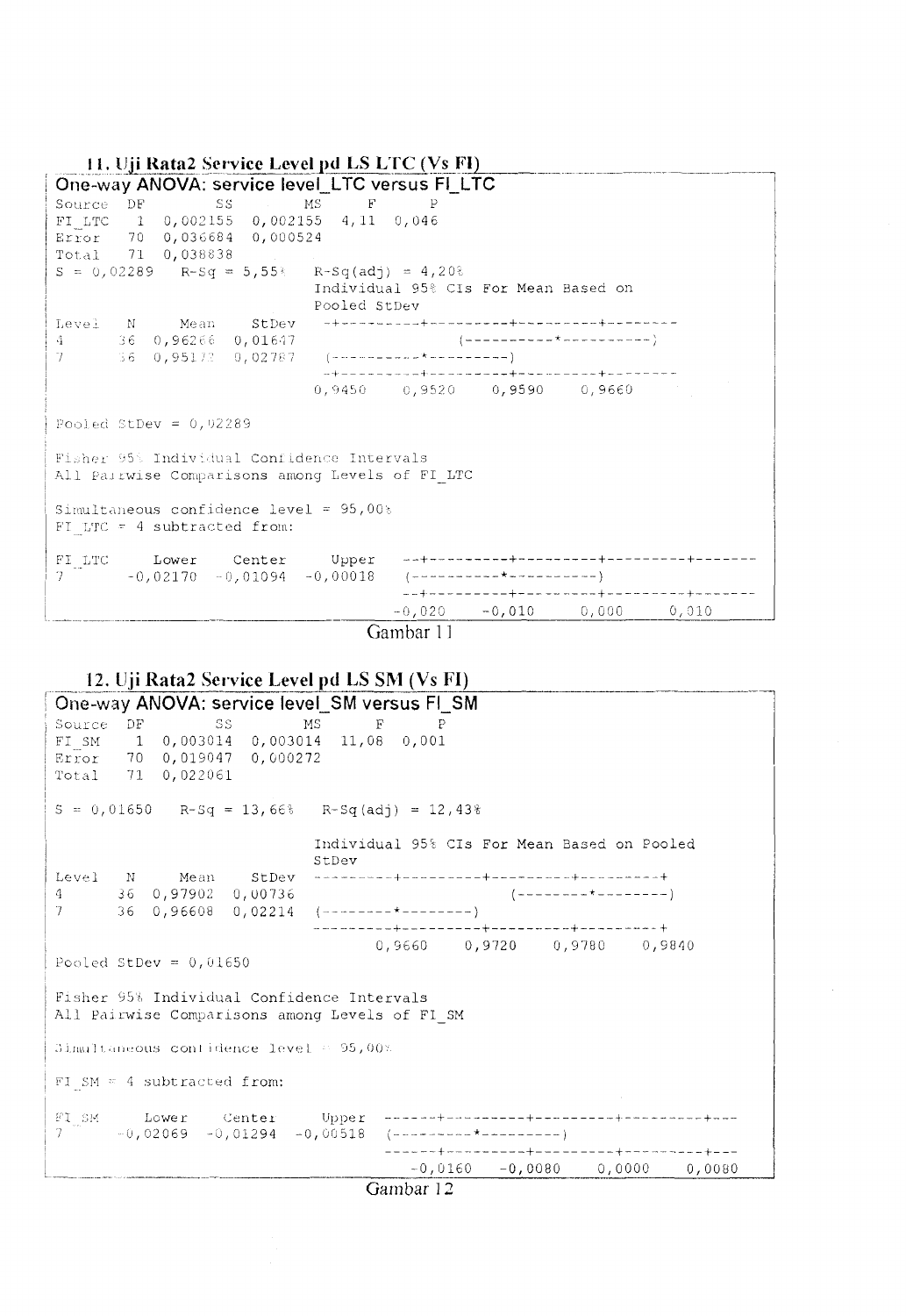#### 13. Uji Rata2 Instability pd PH 12 (Vs FI)

| One-way ANOVA: instability_12 versus FI_12                         |                                                          |                                         |          |
|--------------------------------------------------------------------|----------------------------------------------------------|-----------------------------------------|----------|
| Source DF 5S MS F P                                                |                                                          |                                         |          |
| FI 12 1 28009137 28009137 143.85 0.000                             |                                                          |                                         |          |
| Erior 106 20639087 194708                                          |                                                          |                                         |          |
| Total 107 48648224                                                 |                                                          |                                         |          |
| $S = 441.3$ R-Sq = 57.57% R-Sq(adj) = 57.17%                       |                                                          |                                         |          |
|                                                                    | Individual 95 <sup>%</sup> CIs For Mean Based on         |                                         |          |
|                                                                    | Pooled StDev                                             |                                         |          |
|                                                                    |                                                          |                                         |          |
| $4 \t 54 \t 1451.7 \t 600.9$                                       |                                                          | $(- - + - - -)$                         |          |
| 7 $54$ 433.2 168.5 $(- - + - -)$                                   |                                                          |                                         |          |
|                                                                    | . = +----------+---------+---- <del>-</del> -----+-----+ |                                         |          |
|                                                                    | 350 700 1050 1400                                        |                                         |          |
| Pooled StDev = $441.3$                                             |                                                          |                                         |          |
| Fisher 95% Individual Confidence Intervals                         |                                                          |                                         |          |
|                                                                    |                                                          |                                         |          |
| All Pairwise Comparisons among Levels of FI 12                     |                                                          |                                         |          |
| $Similarity is a 3.5.5.$ Simultaneous confidence level = $95.00\%$ |                                                          |                                         |          |
|                                                                    |                                                          |                                         |          |
| FI $12 - 4$ subtracted from:                                       |                                                          |                                         |          |
|                                                                    |                                                          |                                         |          |
|                                                                    |                                                          |                                         |          |
| $7$ -1186.9 -1018.5 -850.2 (----*----)                             |                                                          |                                         |          |
|                                                                    |                                                          | ----+--------+---------+---------+----- |          |
|                                                                    |                                                          | $-1050$ $-700$ $-350$                   | $\Omega$ |
|                                                                    |                                                          |                                         |          |

Gambar 13

#### 14. Uji Rata2 Instability pd PH 18 (Vs FI)

One-way ANOVA: instability 18 versus FI 18 Source DF SS MS F  $\overline{P}$  $1$  24388357 24388357 147.99 0.000  $FI$  18 Error 106 17468347<br>Total 107 41856704 164796  $S = 406.0$  R-Sq = 58.27% R-Sq(adj) = 57.87% Individual 95% CIs For Mean Based on Pooled StDev  $4 54$  1311.9 529.9  $(- - + + - -)$  $T$  $54$  361.5 220.8 (---\*---)  $300$  600 900 1200 Pooled StDev =  $406.0$ Fisher 95% Individual Confidence Intervals All Pairwise Compatisons among Levels of FI 18 Simultaneous confidence level = 95.00° FI 18 - 4 subtracted from:  $^{F1}$ <sub>7</sub>18 Lower Center Upper<br>7 -1105.3 -950.4 -795.5  $(- - - - + - - -)$  $-1050$   $-700$   $-350$  0

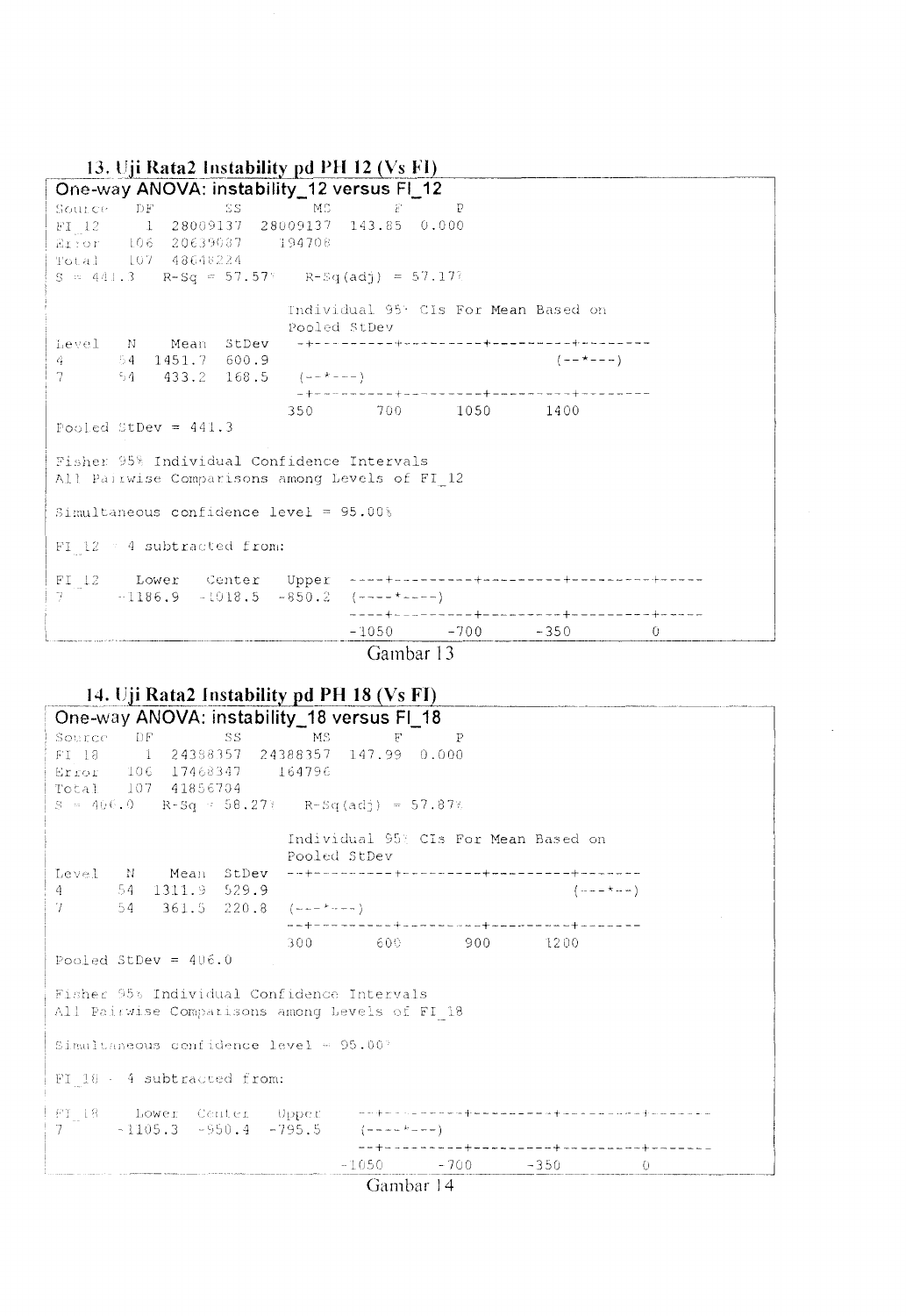| 15. Uji Rata2 Instability pd PH 12 (Vs FE) |  |  |  |
|--------------------------------------------|--|--|--|
|--------------------------------------------|--|--|--|

| One-way ANOVA: instability 12 versus FE 12                                                                                                      |                                                      |  |
|-------------------------------------------------------------------------------------------------------------------------------------------------|------------------------------------------------------|--|
| Source DF 5S MS F P                                                                                                                             |                                                      |  |
| FE 12 1 370821 370821 0,81 0,369                                                                                                                |                                                      |  |
| Error 106 48277403 455447                                                                                                                       |                                                      |  |
| Total 107 48648224                                                                                                                              |                                                      |  |
| $S = 674, 9$ R-Sq = 0,76% R-Sq(adj) = 0,00%                                                                                                     | Individual 95% CIs For Mean Based on<br>Pooled StDev |  |
|                                                                                                                                                 |                                                      |  |
| $stdev10 = 54 = 883, 9 = 562, 3 = (---------+---+---)$                                                                                          |                                                      |  |
|                                                                                                                                                 |                                                      |  |
|                                                                                                                                                 | 750 900 1050 1200                                    |  |
| Pooled StDev = $674.9$                                                                                                                          |                                                      |  |
| Fisher 95% Individual Confidence Intervals<br>All Pairwise Comparisons among Levels of FE 12<br>Simultaneous confidence level = $95,00^{\circ}$ |                                                      |  |
| $\text{FE}$ 12 = stdev10 subtracted from:                                                                                                       |                                                      |  |
|                                                                                                                                                 | $-160$ 0 160<br>320                                  |  |
|                                                                                                                                                 |                                                      |  |
|                                                                                                                                                 | Gambar 15                                            |  |



| One-way ANOVA: instability 18 versus FE 18                                                                                              |                                                                      |
|-----------------------------------------------------------------------------------------------------------------------------------------|----------------------------------------------------------------------|
| Source DF 5S MS F P                                                                                                                     |                                                                      |
| FE 18 1 2215035 2215035 5,91 0,017                                                                                                      |                                                                      |
| Error 106 39718960 374707                                                                                                               |                                                                      |
| Total 107 41933994                                                                                                                      |                                                                      |
| $S = 612, 1$ R-Sq = 5,28% R-Sq(adj) = 4,39%                                                                                             | Individual 95% CIs For Mean Based on<br>Pooled StDey                 |
| Level N Mean StDev                                                                                                                      |                                                                      |
| stdevl{ 54 696, 9 637, 1 (-------------------------------)                                                                              |                                                                      |
| stiev30 54 983,3 586,1                                                                                                                  |                                                                      |
|                                                                                                                                         | www.com/www.com/www.com/www.com/www.com/www.com/<br>640 800 960 1120 |
| Pobled StDev = 612,1                                                                                                                    |                                                                      |
| Fisher 95% Individual Confidence Intervals<br>Al: Patrwise Comparisons among Levels of FE 18<br>Simultaneous confidence level = $95,00$ |                                                                      |
| FE 18 = stdev10 subtracted from:                                                                                                        |                                                                      |
|                                                                                                                                         |                                                                      |
| $stdev30 = 52,9 = 286,4 = 520,0$                                                                                                        |                                                                      |
|                                                                                                                                         | $-200$ 0 200 400                                                     |
|                                                                                                                                         | Gambar 16                                                            |
|                                                                                                                                         |                                                                      |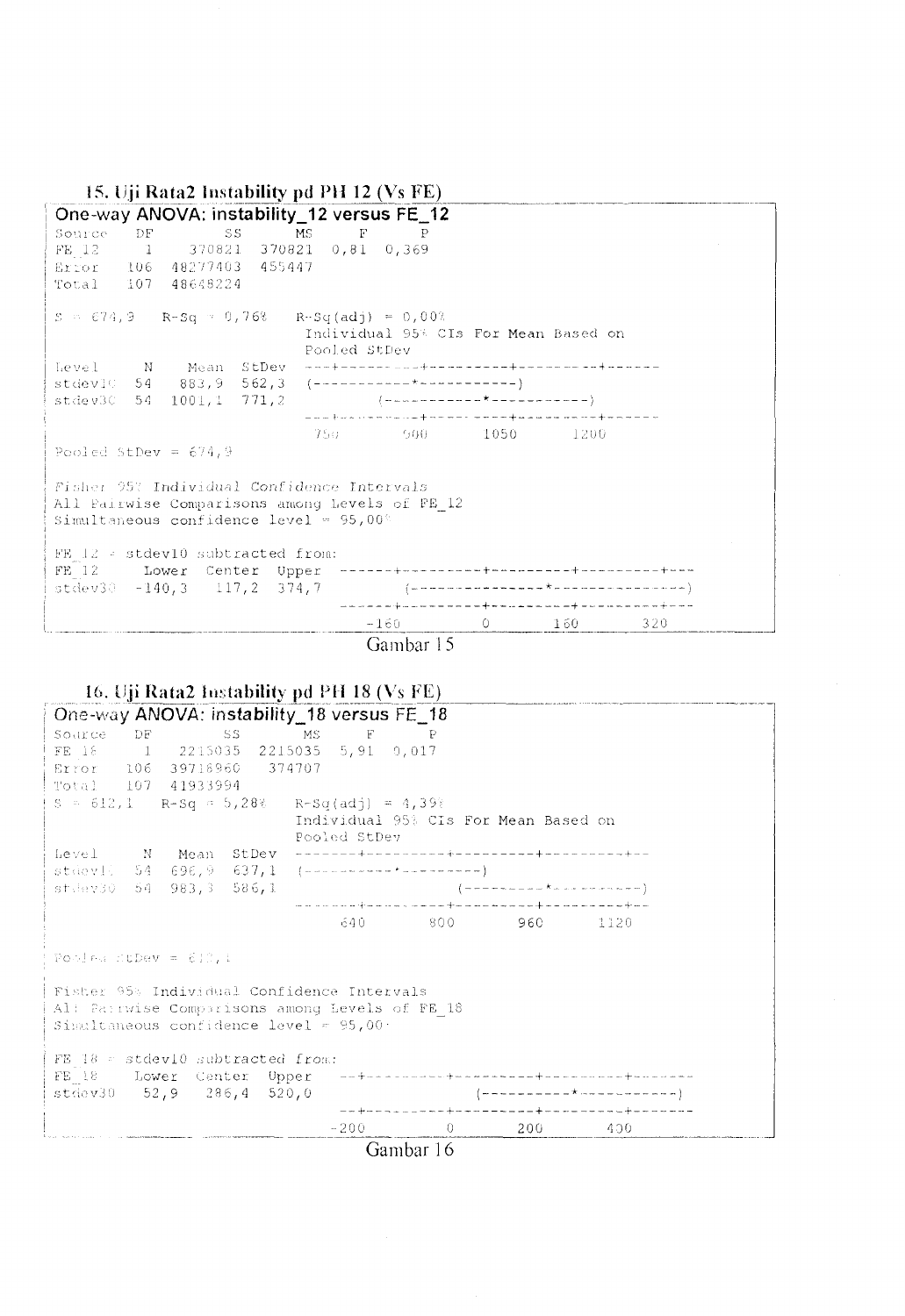#### 17. Uji Rata2 Instability pd PH 12 (Vs SP)

One-way ANOVA: instability 12 versus SP 12  $-\mathbf{p}$ Source DF SS MS F 2 10364207 5182104 14,21 0,000  $SP-12$ Error 105 38284016 364610 Total 107 48648224  $S = 60$ , 8 R-Sq = 21, 30% R-Sq(adj) = 19, 81% Individual 95% CIs For Mean Based on Pooled StDev 9item 36 527,9 341,2 (------\*-----) 18ítem 36 1027,2 657,0  $(---- + - - - - - - - -)$ 27item 36 1272,4 738,8 -----+---------+----------600 900 1200 1500 Pooled StDev =  $603, 8$ Fisher 954 Individual Confidence Intervals All Pairwise Comparisons among Levels of SP\_12  $S[1mm]$  tendons confidence level = 87.85} SP 12 m 9item subtracted from: SP\_12 Lower Center Upper<br>181tea 217,1 499,3 781,5<br>27itea 462,3 744,5 1036,7  $(\begin{array}{c} \left( \begin{array}{c} \text{---} & \text{---} & \text{---} & \text{---} & \text{---} \\ \text{---} & \text{---} & \text{---} & \text{---} & \text{---} \\ \text{---} & \text{---} & \text{---} & \text{---} & \text{---} \end{array} \end{array})$  $($  ------\*\*\*----- $-400$  0  $400$  800  $SF$  12 = 18item subtracted from: SP\_12 Lower Center Upper  $27$ item  $-37,0$   $245,2$   $527,4$  $(----- + - - - +$  $-400$  0 400 800

Gambar 17

#### 18. Uji Rata2 Instability pd PH 18 (Vs SP)

One-way ANOVA: instability\_18 versus SP\_18 Source DP  $SS = \boxed{MS} = \boxed{P} = \boxed{P}$  $\texttt{SP}{=}1.8$  .  $-2$  7152508 3576254 10,80 0,000 Error 105 34781486 331252 Total 107 41933994  $S = 575, 5$  R-Sq = 17,06% R-Sq(adj) = 15,48% Individual 95% CIs For Mean Based on Pooled StDev  $\mathbb N$ Mean StDev Level  $485,0$  320,9 (------\*-------) 9item 36 18item 36 948,8 673,0  $(-1)^{n}$ 27item 36 1086,  $\varepsilon = 661, 7$  $($  - - - - - -  $\sim$   $\sim$   $\sim$  - - - - -  $\sim$ 500 750 1000 1250 Pooled StDev =  $575, 5$ Fisher 95t Individual Confidence Intervals All Fairwise Comparisons among Levels of SP 18 Simultaneous confidence level =  $87,85$ . ing the same companies and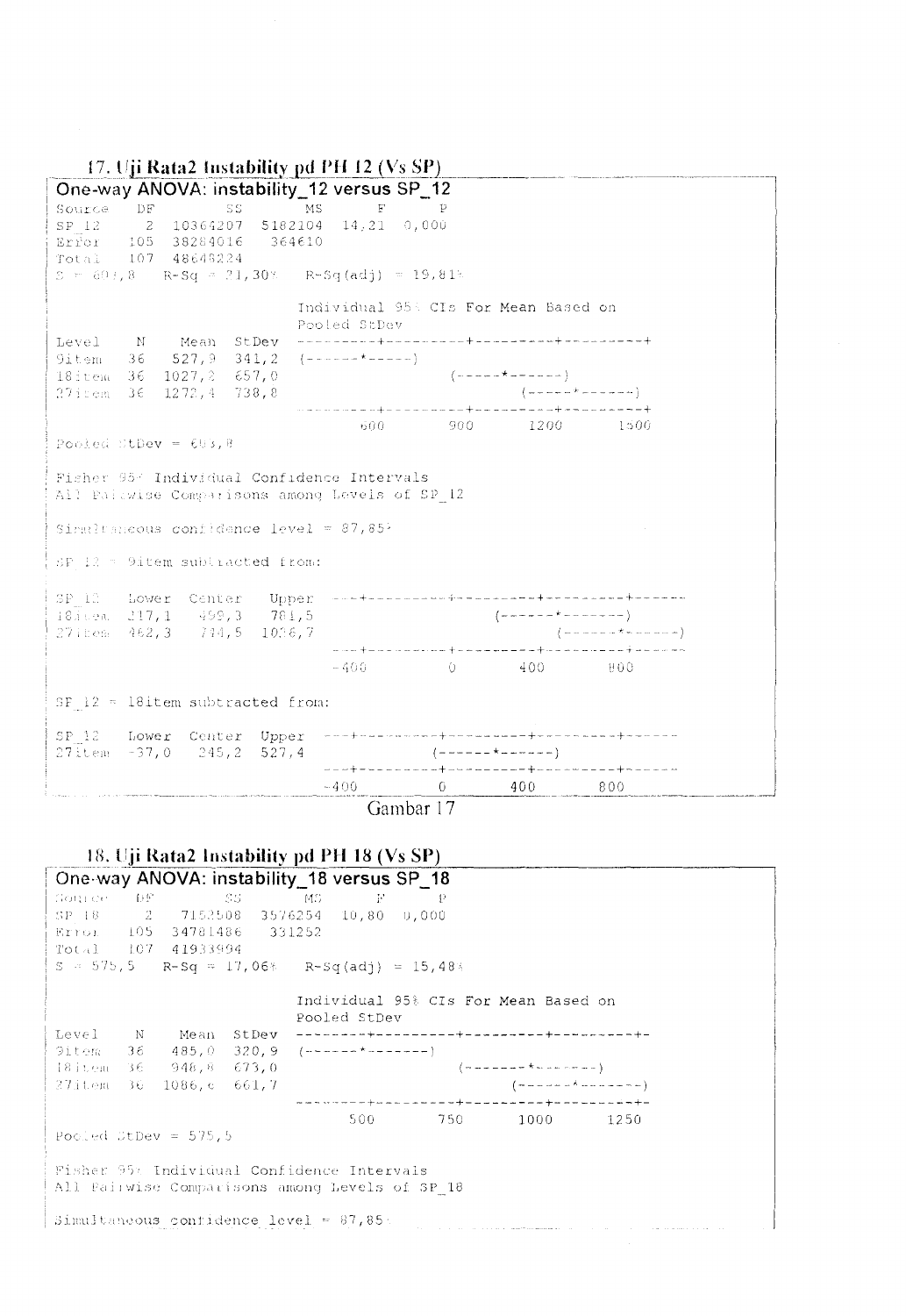| [ IN The Lower Choter Upper<br>a septima da a construção de construções do produções da construção de construções do p<br>- (======**=======)<br>- 中和日 みらい 目の時に9 - 一目の③には - 73358<br>人名法尼亚尼 网络狼头脑 人名英瓦克 一般厚厚的<br>المنكا منتوط وطارات الكوبية سكسسسم والاعتراض بالتاريخ<br>$-350$ $-750$ $-750$<br>(Sr 18) laitem subtracted from:<br>- conference communication and the communication of the communication<br>  SE 18   Lower Center Upper<br>$($ - - - - - - - * - - - - - - - $)$<br>$+27$ item $-131, 2$ $-137, 8$ $-406, 7$ . |  | where the faten end there are discremen |  |  |  |
|-----------------------------------------------------------------------------------------------------------------------------------------------------------------------------------------------------------------------------------------------------------------------------------------------------------------------------------------------------------------------------------------------------------------------------------------------------------------------------------------------------------------------------------|--|-----------------------------------------|--|--|--|
|                                                                                                                                                                                                                                                                                                                                                                                                                                                                                                                                   |  |                                         |  |  |  |
|                                                                                                                                                                                                                                                                                                                                                                                                                                                                                                                                   |  |                                         |  |  |  |
|                                                                                                                                                                                                                                                                                                                                                                                                                                                                                                                                   |  |                                         |  |  |  |
|                                                                                                                                                                                                                                                                                                                                                                                                                                                                                                                                   |  |                                         |  |  |  |



### 19. Uji Rata2 Instability pd PH 12 (Vs Ls)

|             |                                |  | One-way ANOVA: instability_12 versus Ls_12                                                   |                                                                                                                                                 |                                                               |                                                                                                               |  |
|-------------|--------------------------------|--|----------------------------------------------------------------------------------------------|-------------------------------------------------------------------------------------------------------------------------------------------------|---------------------------------------------------------------|---------------------------------------------------------------------------------------------------------------|--|
|             |                                |  | Source DP 5S MS P                                                                            | $\mathbb{P}^1$                                                                                                                                  |                                                               |                                                                                                               |  |
|             |                                |  | , US (2 - 2 - 2800803 - 1444946 - 3,32 - 0,040                                               |                                                                                                                                                 |                                                               |                                                                                                               |  |
|             | Extern 105 45758331 435794     |  |                                                                                              |                                                                                                                                                 |                                                               |                                                                                                               |  |
|             | Total 107 48648224             |  |                                                                                              |                                                                                                                                                 |                                                               |                                                                                                               |  |
|             |                                |  | $v = (x^2, 1 - \text{ReSq} + 5, 94)$ R-Sq(adj) = 4,15%                                       | Individual 95 Cls For Mean Based on                                                                                                             |                                                               |                                                                                                               |  |
|             |                                |  | Pooled StDev                                                                                 |                                                                                                                                                 |                                                               |                                                                                                               |  |
|             |                                |  |                                                                                              |                                                                                                                                                 |                                                               |                                                                                                               |  |
|             | POTE 36 1171, 7 797, 2         |  |                                                                                              | $\qquad \qquad \left\{ \begin{array}{l} \ldots \ldots \ldots \ldots \ldots \ldots \star \ldots \ldots \ldots \ldots \ldots \end{array} \right.$ |                                                               |                                                                                                               |  |
|             |                                |  | $1.90 = 36 = 801, 1 = 578, 9 = (112)(112) = 1122$                                            |                                                                                                                                                 |                                                               |                                                                                                               |  |
| 子種 コンティング・フ |                                |  |                                                                                              | $-854, i = 580, 3$ (i.e. matrix $i = 1, , 9$                                                                                                    |                                                               |                                                                                                               |  |
|             |                                |  |                                                                                              | a postal de la producción de la proposición de la pode de la producción de la producción de la producción de l<br>750 1000 1250 1500            |                                                               |                                                                                                               |  |
|             | Pocled Stiev = 660,1           |  |                                                                                              |                                                                                                                                                 |                                                               |                                                                                                               |  |
|             |                                |  |                                                                                              |                                                                                                                                                 |                                                               |                                                                                                               |  |
|             |                                |  |                                                                                              |                                                                                                                                                 |                                                               |                                                                                                               |  |
|             |                                |  | Fisher 95% Individual Confidence Intervals<br>All Pairwise Comparisons among Levels of Ls 12 |                                                                                                                                                 |                                                               |                                                                                                               |  |
|             |                                |  | stimilistancus confidence level 37,85:                                                       |                                                                                                                                                 |                                                               |                                                                                                               |  |
|             |                                |  |                                                                                              |                                                                                                                                                 |                                                               |                                                                                                               |  |
|             | 1s 12 POQ subtracted from:     |  |                                                                                              |                                                                                                                                                 |                                                               |                                                                                                               |  |
|             |                                |  |                                                                                              |                                                                                                                                                 |                                                               |                                                                                                               |  |
|             |                                |  |                                                                                              | $-6.79$ , 1 $-6.370$ , 6 $-62$ , 1 $-$ (connections to connecting)                                                                              |                                                               |                                                                                                               |  |
|             |                                |  |                                                                                              | $SM = e(25, 7 - 317, 2 - 8, 7) = (-11.2 + 1.2 + 1.2)$                                                                                           |                                                               |                                                                                                               |  |
|             |                                |  |                                                                                              |                                                                                                                                                 |                                                               | with a property with the companies of the companies of the companies of the companies of the companies of the |  |
|             |                                |  |                                                                                              | $-600 = -300 = 0$                                                                                                                               |                                                               | -300                                                                                                          |  |
|             |                                |  |                                                                                              |                                                                                                                                                 |                                                               |                                                                                                               |  |
|             | well from the subtracted from: |  |                                                                                              |                                                                                                                                                 |                                                               |                                                                                                               |  |
|             | 主団打ち 255,1 57,4 3cm,9          |  |                                                                                              |                                                                                                                                                 | الإستاذات المتاعين المتاعين فالمرابط بديقا يقاسم ساعدتهم إراد | Will Source (cuter Upper Upper ) who are considered to the technological state                                |  |
| 不望に シート     |                                |  |                                                                                              | $-600$ $-300$ 0 0 300                                                                                                                           |                                                               | المستقطع والمتاريخ والمتابع والمستقطع والمستقطع والمتاريخ والمنادر                                            |  |



## 20. Uji Rata2 Instability pd PH 18 (Vs Ls) One-way ANOVA: instability\_18 versus Ls\_18<br>
Source DF SS MS F P<br>
Ls\_19 2 912441 456220 1,17 0,315<br>
drive 105 4101:1553 39681 Total 107 41933994  $\mathbb{R}^2 \mathbb{Z}$ ,  $\theta = \mathbb{R} \oplus \mathbb{S} q \cong \mathbb{Z}$ ,  $1\delta^2 = \mathbb{R} \oplus \mathbb{S} q$  (adj) =  $\theta$ , 31<sup>1</sup><br>Individual 95 (dIs For **Mean B**ased on  $\sim$ Pooled StDev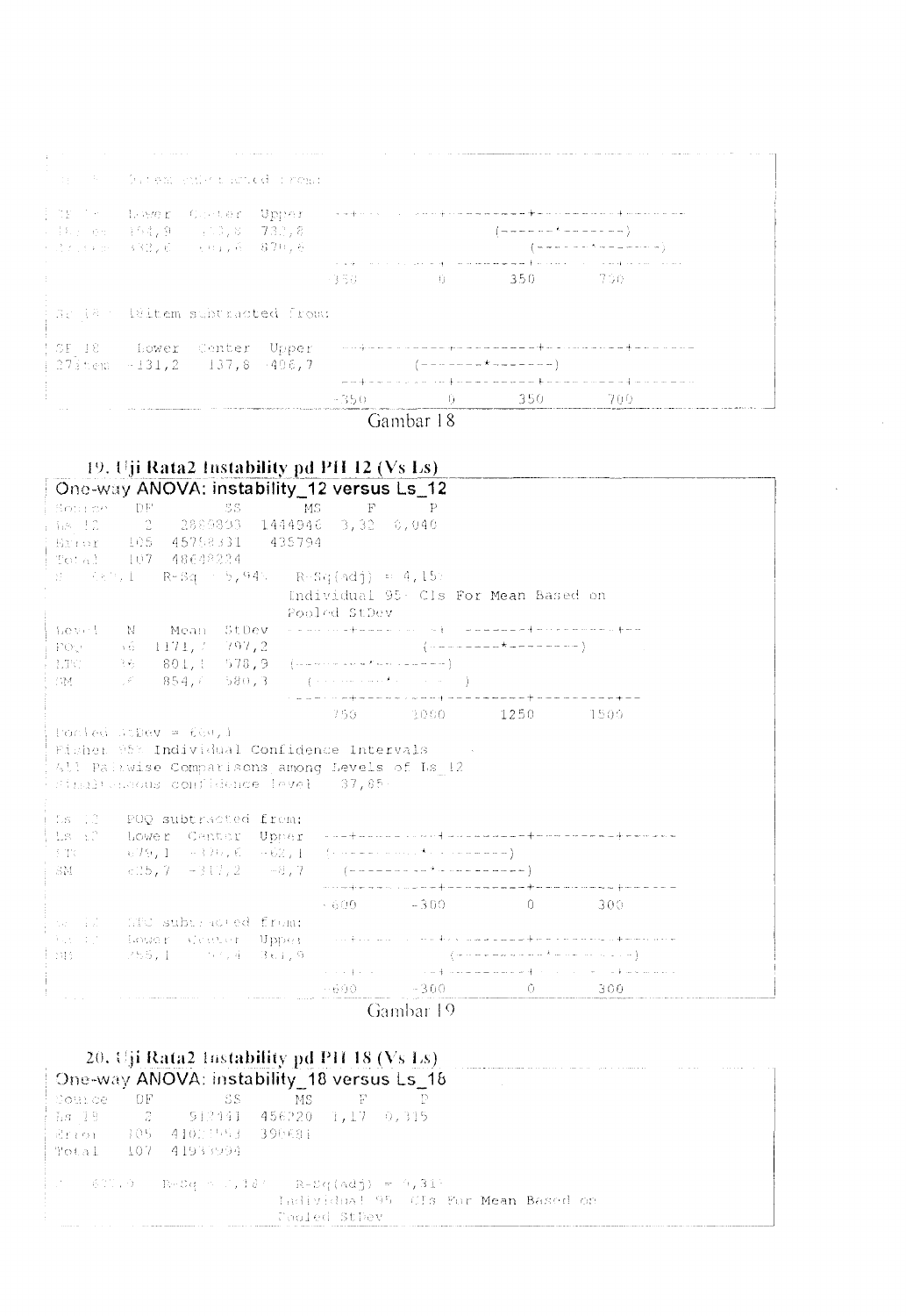"The Mean Fubev Frement -الأستناء والمساوي والمستقيم فتقاسمهم المتواطن المتواطنين  $1.65\%$  $+1 - 968$ ,  $6 - 50$ , 1  $\mathbb{CP}^1$  $\ldots$  793,0  $\sim$  74,0 .<br>و د ماما د ماما ماما با استان الا ماما ...  $\pm 38$  $-758, 6 - 18, 1$  $\hat{r}$  , and  $\hat{r}$  , and  $\hat{r}$  $\sim$  y  $\sim$ بلوات الأباد  $\sim$   $\sim$   $\pm$ داری کا کار دارد که بازی در این - 645  $\sim 200$   $\sim$ 960 1120 Route' "CDay & edupt Finish, 95 Individual Confidence Intervals Als Patrudse Comparisons among Levels of Ls 18 The Consense concedence level = 27,95 pas province subtrated from:  $\begin{array}{l} \left( \begin{array}{cccc} 0.5 & 0.8 \\ 0.01 & 0.1 \end{array} \right) & \text{power} & \text{constant} & \text{Upper} \\ \left( \begin{array}{cccc} 0.01 & 0.4 \\ 0.01 & 0.01 \end{array} \right) & \text{time} & \text{time} & \text{time} \\ \left( \begin{array}{cccc} 0.01 & 0.8 \\ 0.01 & 0.01 \end{array} \right) & \text{time} & \text{time} & \text{time} \\ \left( \begin{array}{cccc} 0.01 & 0.8 \\ 0.01 & 0.01 \end{array} \$  $\sim$   $+$  $\frac{1}{2}$  ,  $\Delta \xi$  , and the component of the component of the set of the component of the component of the component of the component of the component of the component of the component of the component of the component of the component of the  $\sim$   $\sim$   $+$   $\sim$  $(60 - 250 - 0) = 0$  $\frac{1}{2} \frac{1}{G} \left( 1 - \frac{1}{2} \right)^{\frac{1}{2}}$  . HTC subspaced from: 加利用 Rower Chiter Upper سالات سنهبط المدار  $\alpha = 1, 2, 3, 4, 5$  $\mathcal{F}^{\mathcal{G}}$  , which is a simple point of the set of  $\mathcal{F}^{\mathcal{G}}$  , and  $\mathcal{F}^{\mathcal{G}}$ strage of the state of the pro- $1.544$ .<br>The additional companies of the companies of the partnership of the companies of the companies of the companies de la companya  $-5.06$  (1)  $-1.50$  $6 - 250$ 

Gambar 20

#### 21. ('ji Rata2 (astability pd FE st.dev 10 (Vs FI) One-way ANOVA: instability stdev10 versus F1 stdev10

|                            | 1 Mars - 196 17854547 - 1890eth<br>1 Meirice - 197 19118998                                                                                                                                                                                                                                                                                                                                                                                                                 | nuto and service to the DP in the SS of the MS in the P in the P<br>→ RE Patel (ViO) → 【1 - 12 (64452 - 223) 4452 → 245165 → 0,000                                                                                                                                                                                                                                                                                                                                               |                                                                                                                                                                                    |  |
|----------------------------|-----------------------------------------------------------------------------------------------------------------------------------------------------------------------------------------------------------------------------------------------------------------------------------------------------------------------------------------------------------------------------------------------------------------------------------------------------------------------------|----------------------------------------------------------------------------------------------------------------------------------------------------------------------------------------------------------------------------------------------------------------------------------------------------------------------------------------------------------------------------------------------------------------------------------------------------------------------------------|------------------------------------------------------------------------------------------------------------------------------------------------------------------------------------|--|
|                            |                                                                                                                                                                                                                                                                                                                                                                                                                                                                             | :<br>, f = 300, 3 = R+Sq + 57,02% = R+Sq(adj) = 56,63*<br>Pooled StDev                                                                                                                                                                                                                                                                                                                                                                                                           | Individual 95 CIs For Mean Rased on                                                                                                                                                |  |
|                            | $\begin{split} &\frac{1}{2} \left( \frac{1}{2} \right) \left( \frac{1}{2} \right) \left( \frac{1}{2} \right) \left( \frac{1}{2} \right) \left( \frac{1}{2} \right) \left( \frac{1}{2} \right) \left( \frac{1}{2} \right) \left( \frac{1}{2} \right) \left( \frac{1}{2} \right) \left( \frac{1}{2} \right) \left( \frac{1}{2} \right) \left( \frac{1}{2} \right) \left( \frac{1}{2} \right) \left( \frac{1}{2} \right) \left( \frac{1}{2} \right) \left( \frac{1}{2} \right$ |                                                                                                                                                                                                                                                                                                                                                                                                                                                                                  | and with the Mean Strey constant in American American constants of the<br>こくせいしん しょく<br>متربت والمستقلة والمناسبة والمناولة والمتقادرات التراث والمنافر والمنادر والمنادر والمنادر |  |
| a mandado esta y candidad. |                                                                                                                                                                                                                                                                                                                                                                                                                                                                             |                                                                                                                                                                                                                                                                                                                                                                                                                                                                                  | 1910 - Graham Carl 1200                                                                                                                                                            |  |
|                            |                                                                                                                                                                                                                                                                                                                                                                                                                                                                             | with a still hadiy stall Contribute Theoretic<br>to in the laste Companions among preels of Figureau 0<br>With I wasse contribute live! (95,00)                                                                                                                                                                                                                                                                                                                                  |                                                                                                                                                                                    |  |
|                            | parameters (P) = 4 pointacted from:<br>a Place the Party of Lotter Center and Momer<br>アンティー・エー はりぼう インテン (骨体) アンドラクステル                                                                                                                                                                                                                                                                                                                                                     |                                                                                                                                                                                                                                                                                                                                                                                                                                                                                  |                                                                                                                                                                                    |  |
|                            |                                                                                                                                                                                                                                                                                                                                                                                                                                                                             | $\begin{cases} \mathcal{P} \left( \bigcup_{i \in \mathbb{N}} \mathcal{Q}_i \right) \geq \mathcal{P} \left( \bigcup_{i \in \mathbb{N}} \mathcal{Q}_i \right) \geq \mathcal{P} \left( \bigcup_{i \in \mathbb{N}} \mathcal{Q}_i \right) \geq \mathcal{P} \left( \bigcup_{i \in \mathbb{N}} \mathcal{Q}_i \right) \geq \mathcal{P} \left( \bigcup_{i \in \mathbb{N}} \mathcal{Q}_i \right) \geq \mathcal{P} \left( \bigcup_{i \in \mathbb{N}} \mathcal{Q}_i \right) \geq \mathcal{P$ |                                                                                                                                                                                    |  |
|                            |                                                                                                                                                                                                                                                                                                                                                                                                                                                                             | - Gambar 21                                                                                                                                                                                                                                                                                                                                                                                                                                                                      |                                                                                                                                                                                    |  |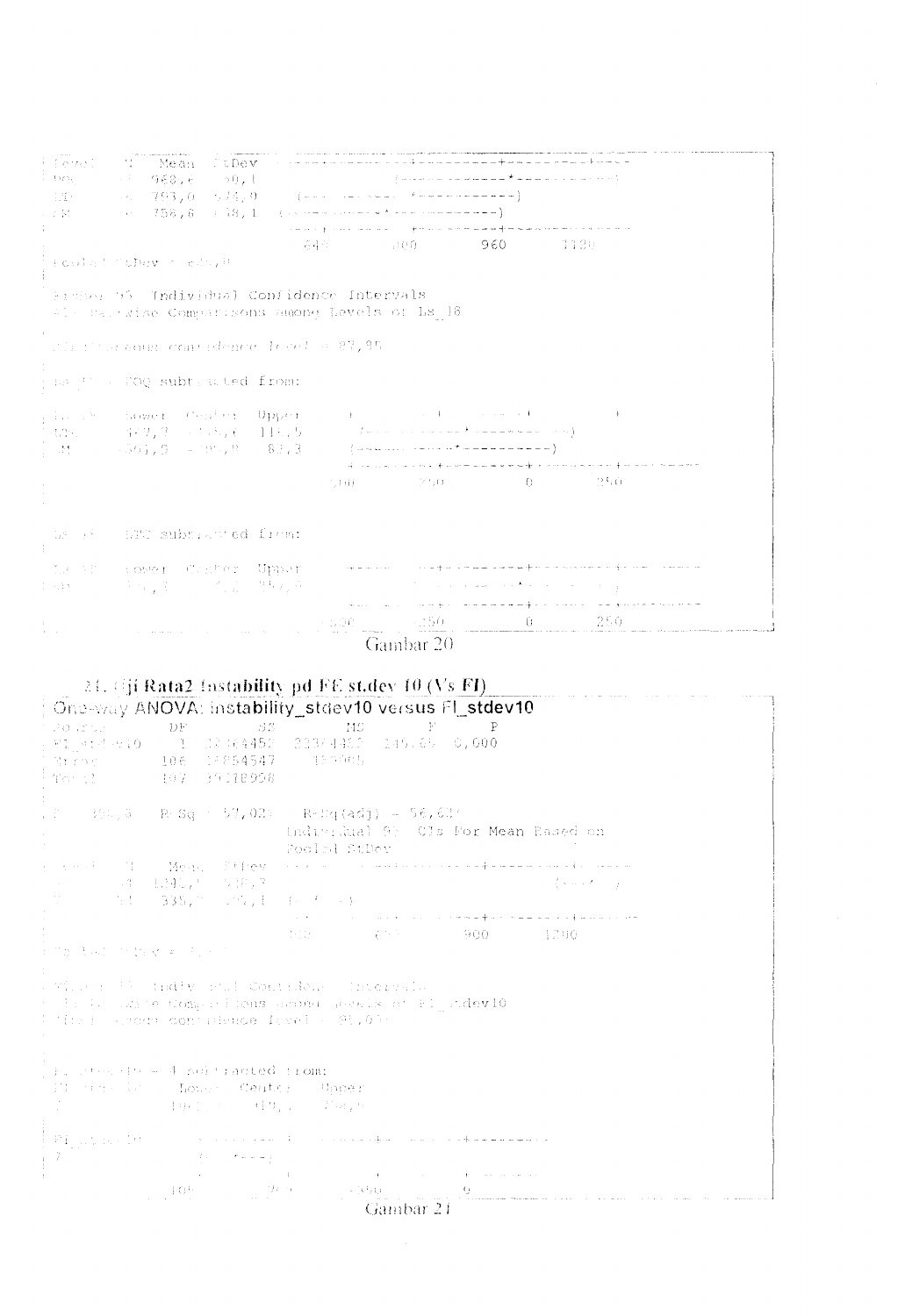22. Uji Rata2 instability pd FE st.dev 30 (Vs FI)  $\Delta \omega_{\rm{max}}$  , which is a set of the set of the set of  $\omega_{\rm{max}}$ One-way ANOVA: instability\_stdev30 versus Fl\_stdev30  $-$  P  $\,$  $\label{eq:11} \text{Bergence} \qquad \qquad \text{DF} \qquad \qquad \text{SP} \qquad$  $MSS$  $\mathbb{R}^n \times \mathbb{R}^n$  . 30~0618: 1+5,65 0,000  $\Phi = -0.041722328$  $-1 - 0.0618c$ Britan (1967) 19423477 (1) 396429  $-107 - 1.42966$ 全线 行业  $\left\{ \left( \mathcal{S} \right) \right\} \subset \left\{ \mathcal{S} \right\} \subset \left\{ \mathcal{S} \right\} \subset \left\{ \mathcal{R} \right\} \subset \left\{ \mathcal{S} \right\} \subset \left\{ \mathcal{S} \right\} \subset \left\{ \mathcal{S} \right\} \subset \left\{ \mathcal{S} \right\} \subset \left\{ \mathcal{S} \right\} \subset \left\{ \mathcal{S} \right\} \subset \left\{ \mathcal{S} \right\} \subset \left\{ \mathcal{S} \right\} \subset \left\{ \mathcal{S} \right\} \subset \left\{ \math$  $F \cdot \text{Tr}(\text{G}(\text{adj})) = 61,18^{\circ}$ individual of Cis For Mean Rased on Poul d'aubeur  $X = \frac{M\alpha_{21}}{1524} = \frac{24 \text{EeV}}{5724}$ <br>  $-4 = \frac{4524}{459} = \frac{5724}{1824}$ وتعاون والمستقلة والمتعاقب والمستشفرة والشام والمستقلة والمتعاون والمناقص Garage C  $\frac{1}{2}$  .  $\left\langle \left( \begin{array}{ccc} 0 & 0 & 0 \\ 0 & 0 & 0 \end{array} \right) \left( \begin{array}{ccc} 0 & 0 & 0 \\ 0 & 0 & 0 \\ 0 & 0 & 0 \end{array} \right) \right\rangle$  $\chi_{\rm{max}}$  ,  $\chi_{\rm{max}}$  $^{3}$  Particle Stipev = 1 A. F. (Signer 9) Individual Contidence Intervals. , All Flirwise Companisons among hevels of FI\_stdev30 I will consider dence low! [35,00] Free while 20 = 4 unit racted from:  $\frac{W_{1,1}^2}{W_{1,1}^2}$  and  $W_{1,1}^2$  . Central of Bipper and the following the constraints of the control of  $100 \times 100$  (  $\pi$  ) of  $100 \times 100$  (  $\pi$  ) and  $\pi$  (  $\pi$  ). المتماسية والمستقل التناسيس والمتمرد التسابيل والمساسم المستشرق والأنسان  $-350$  ...  $-700$  ...  $-350$  ... Gambar 22 23. Uji Rata2 rastability pd SP 9 item (Vs FI). One-way ANOVA: instability 9item versus FI 9item  $\begin{array}{cccccc} \text{Sospace} & \text{S.} & \text{S.} & \text{S.} & \text{S.} & \text{S.} & \text{S.} & \text{S.} \\ \text{S.} & \text{S.} & \text{S.} & \text{S.} & \text{S.} & \text{S.} & \text{S.} & \text{S.} \\ \text{S.} & \text{S.} & \text{S.} & \text{S.} & \text{S.} & \text{S.} & \text{S.} & \text{S.} \\ \text{S.} & \text{S.} & \text{S.} & \text{S.} & \text{S.} & \text{S.} & \$  $\begin{array}{lllll} R_{\rm B} & \pi_{\rm B} & \pi_{\rm B} & \pi_{\rm B} & \pi_{\rm B} & \pi_{\rm B} & \pi_{\rm B} \\ R_{\rm B} & \pi_{\rm B} & \pi_{\rm B} & \pi_{\rm B} & \pi_{\rm B} & \pi_{\rm B} \\ R_{\rm B} & \pi_{\rm B} & \pi_{\rm B} & \pi_{\rm B} & \pi_{\rm B} & \pi_{\rm B} \\ \end{array}$  $1.398\times$ D. S. C. C. S. R. Sq. (22) W. S. R. Sq.(2d)) = 71,500 Individual 95% Cis For Mean Based on **Shandord** BillWey  $\label{eq:4} \hat{\mathbf{r}}_{\text{eff}} = \hat{\mathbf{r}}_{\text{eff}} + \hat{\mathbf{r}}_{\text{eff}} + \hat{\mathbf{r}}_{\text{eff}} + \hat{\mathbf{r}}_{\text{eff}} + \hat{\mathbf{r}}_{\text{eff}}$ المناور والمستحدث والمراوي والمتعارف والمستقل والمستقل والمتعارف والمناور  $\mathcal{L} = \left\{ \begin{array}{l} 0 \leq \alpha \leq \lambda \leq \alpha \leq \lambda \leq \lambda \end{array} \right\} \ .$  $\mathcal{O}(\mathcal{O}(1/\sqrt{2}))$  $\begin{array}{l} \texttt{14.22} \end{array} \quad \begin{array}{l} \texttt{11.13} \end{array} \quad \begin{array}{l} \texttt{11.13} \end{array} \quad \begin{array}{l} \texttt{12.13} \end{array} \quad \begin{array}{l} \texttt{13.13} \end{array} \quad \begin{array}{l} \texttt{14.13} \end{array} \quad \begin{array}{l} \texttt{15.13} \end{array} \quad \begin{array}{l} \texttt{16.0} \end{array} \quad \begin{array}{l} \texttt{16.0} \end{array} \quad \begin{array}{l$ Pound StDev = 1.4.5 Picher 05: Individual Confidence Intervals TAll is invide Comparisons among Lovels of FT 9item (Sin ) marous confidence level (95,00) Williams 4 subtrated from: Fl Sating Lower Center Upper a met de montant de la temperatura de la temperatura de la temperatura de  $\left\Vert \left\Vert \mathbf{q}\right\Vert \right\Vert _{1}$  $-638, 9 - 556, 9 - 474, 9$  $(--- + - - - -)$ استالا والبابات بالمنفع المناب سسطسطرس متشمر كالمناوب Gambar 23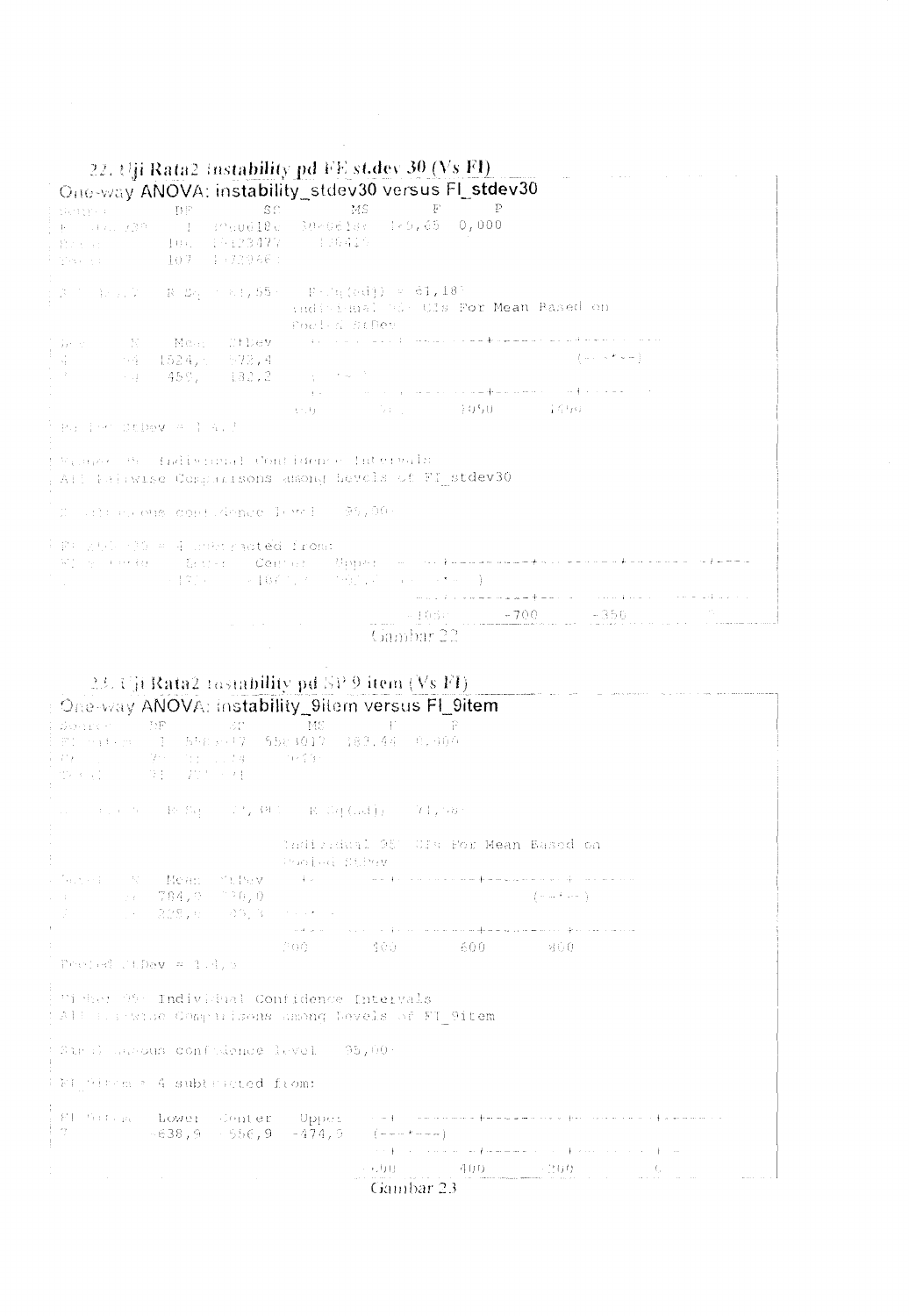24. Uji Rata2 Instability pd SP 18 item (Vs FI) One way ANOVA: instability\_18item versus FI\_18item The common Report of House Respective (74) 04. Trailwreigh Marsis for Mean Based on Poolid StDev ncisi B - Mean St<mark>bev</mark><br>19 - 1554, 1445,4<br>19 - 191,5 - 161,8 <u>sa pala cara mang sa mang mga maangang ng mga mga mga mga pang</u>  $\mathcal{L} = \{ \{1,2,3,4,2,3,4\}$ the anti-section of the section of the Prisons of Individual Confidence Intervals 1.51 Technolise Compartmens among boyels of FJ 18item infruit second confidence level = 05,00 Since the state of a subtractured in our <u>s chanca a mundo formo son con a fu o o o o con o o profesiono o </u>  $-800 -400$  $\hat{f}$  , and  $\hat{f}$  are  $\hat{f}$  , and  $\hat{f}$  , and  $\hat{f}$  are an intermediated as

Gambar 24

 $\mathbb{R}$ 

#### 25. Uji Rata2 Instability pd SP 27 item (Vs FI) Openway ANOVA: instability 27 item versus El 27 item

| i chroc DF. | $\sim$ one-way move vm. motability $\sim$ nem versus in $\sim$ nem<br>$SS -$                        | -MS-<br>and a state and                                                                                        |                                                                        |               |  |
|-------------|-----------------------------------------------------------------------------------------------------|----------------------------------------------------------------------------------------------------------------|------------------------------------------------------------------------|---------------|--|
|             | $\pm 39$ . $2710\,c_{10} = 1 - 27426690$ . $29426696$ . $3447.26$ . 0,000                           |                                                                                                                |                                                                        |               |  |
|             |                                                                                                     |                                                                                                                |                                                                        |               |  |
|             | [ Motif   71 35849166                                                                               |                                                                                                                |                                                                        |               |  |
|             | $\pm$ 5 $\pm$ 2001/6 $\pm$ R-Bq $\pm$ 43, 10 $\pm$ 18.40q (adj) $\pm$ 32, 36 $\pm$                  |                                                                                                                |                                                                        |               |  |
|             |                                                                                                     | Individual 95 Cls For Mean Based on<br>Pooled StDev                                                            |                                                                        |               |  |
|             | [dated of Mean Strey (see Fig. ) (see Fig. ) and the second of the second of $\mathbb{R}^2$         |                                                                                                                |                                                                        |               |  |
|             |                                                                                                     |                                                                                                                |                                                                        | $(1 + k + 1)$ |  |
|             | $1 + 1 + 1 + 1 + 1 + 543$ , $1 + 100$ , $8 + 100$ , $100$                                           | بها می می باشد و می باشد و این می باشد و باشد و باشد و باشد از می باشد و این می باشد و این می باشد و باشد و ای |                                                                        |               |  |
|             |                                                                                                     |                                                                                                                | 800 1300 1600 2000                                                     |               |  |
|             | <sup>i p</sup> oulvě jspev = 259,5                                                                  |                                                                                                                |                                                                        |               |  |
|             | pir her at Indieshed Confidence Intervals<br>1.411 Essenhor Comparisons among Levels of F1 27item   |                                                                                                                |                                                                        |               |  |
|             | (Simplicate ous controlence invelope 6,00)                                                          |                                                                                                                |                                                                        |               |  |
|             | $21 - 77 + 9 = 4$ subtracted from:                                                                  |                                                                                                                |                                                                        |               |  |
|             | $\frac{1}{2}$ F1 (2.7)) am $\sim$ Lower - Center - Upper - a state consequence and the contract and |                                                                                                                | المستطرفات المتماعية فسيط وترميد وسيدهم ومطرف ستستست والمسامر والمنادر |               |  |
|             |                                                                                                     | $\frac{1200}{200}$ $-800$ $-400$ $0$                                                                           |                                                                        |               |  |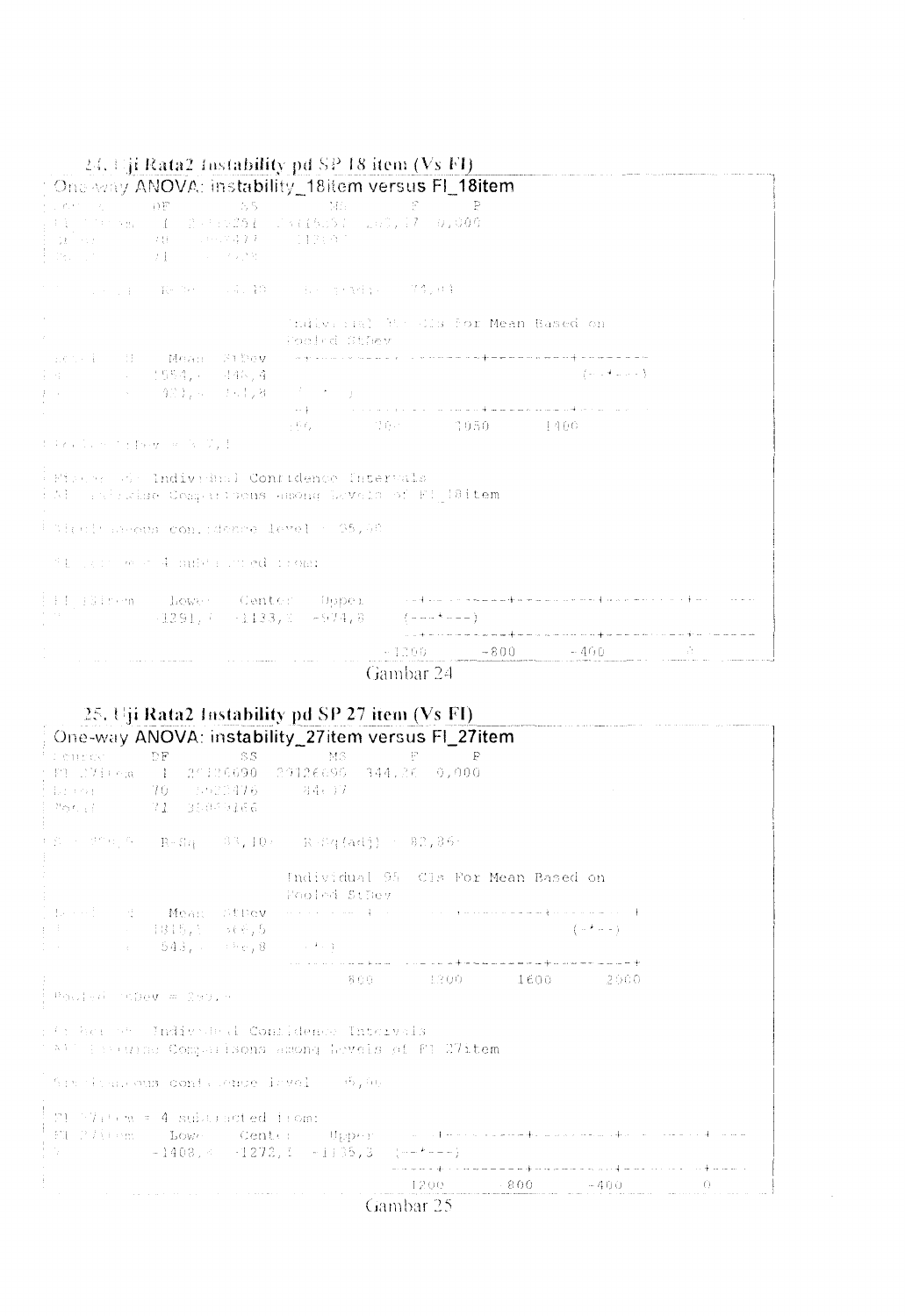$26.3$  ii Rata2 instability pd LS POQ (Vs F1). , One-way ANOVA: instability\_POQ versus FLPOQ  $\begin{array}{ccccccccc}\n & \text{Euler} & \text{Euler} & \text{Euler} & \text{Euler} & \text{Euler} & \text{Euler} & \text{Euler} & \text{Euler} & \text{Euler} & \text{Euler} & \text{Euler} & \text{Euler} & \text{Euler} & \text{Euler} & \text{Euler} & \text{Euler} & \text{Euler} & \text{Euler} & \text{Euler} & \text{Euler} & \text{Euler} & \text{Euler} & \text{Euler} & \text{Euler} & \text{Euler} & \text{Euler} & \text{Euler} & \text{Euler} & \text{Euler} & \text{Euler}$  $-15.77$   $R-Sq = -66,74$   $R-Sq(adj) = 66,27$ Individual 95: CIs For Mean Based on Pooled StDev a provincial completed and completed with a different complete There I (1) Mean StDev  $\frac{1}{2}$  (1662, 0 567, 1<br>  $\frac{1}{2}$  (478, 1 193, 5 6 + 2 + )  $\cdots \cdots \oplus \cdots \oplus \cdots \oplus \cdots \oplus \cdots \oplus \oplus \cdots \oplus \cdots \oplus \cdots \oplus \cdots \oplus \cdots \oplus \cdots \oplus \cdots \oplus \cdots \oplus \cdots \oplus \cdots \oplus \cdots \oplus \cdots \oplus \cdots \oplus \cdots \oplus \cdots \oplus \cdots \oplus \cdots \oplus \cdots \oplus \cdots \oplus \cdots \oplus \cdots \oplus \cdots \oplus \cdots \oplus \cdots \oplus \cdots \oplus \cdots \oplus \cdots \oplus \cdots \oplus \cdots \oplus \cdots \oplus \cdots \$ 400 898 1200 1600 Provident Standard A. J.J. Wither 35: Individual Confidence Intervals [All latiwise Comparisons among Levels of F1 POQ Simulteneous confidence level = 95,000 [ MI WALL A subtracted from: - Fig. 1992. - Howen - Dont en Opper: The Communication of the Communication of the Communication of the Communication of the Communication of the Communication of the Communication of the Communication of the Communicat  $\begin{array}{l} \mathbb{C}^{2} \longrightarrow \mathbb{C}^{2} \longrightarrow \mathbb{C}^{2} \longrightarrow \mathbb{C}^{2} \longrightarrow \mathbb{C}^{2} \longrightarrow \mathbb{C}^{2} \longrightarrow \mathbb{C}^{2} \longrightarrow \mathbb{C}^{2} \longrightarrow \mathbb{C}^{2} \longrightarrow \mathbb{C}^{2} \longrightarrow \mathbb{C}^{2} \longrightarrow \mathbb{C}^{2} \longrightarrow \mathbb{C}^{2} \longrightarrow \mathbb{C}^{2} \longrightarrow \mathbb{C}^{2} \longrightarrow \mathbb{C}^{2} \longrightarrow \mathbb{C}^{2} \longrightarrow \mathbb{C}^{2} \longrightarrow \mathbb{C}^{2} \longrightarrow \mathbb{$ Gambar 26

#### 27. Gji Rata2 instability pd LS LTC (Vs F1) One way ANOVA: instability LTC versus FI\_LTC

| Source DF (1980) 25 ST (1980)<br>EFT SPC = 1 = 15103733 = 15102723 = 129,62 = 0,000<br>(Storal - 71 - 23252040)                                                                                                                                                                                                                                                                                                                                                                                                                                                                                                                                                                                                                                                                                                                           | 그는 아이들의 말이 아이들이 모르겠                                                                                                                                                                                                                              |             |
|-------------------------------------------------------------------------------------------------------------------------------------------------------------------------------------------------------------------------------------------------------------------------------------------------------------------------------------------------------------------------------------------------------------------------------------------------------------------------------------------------------------------------------------------------------------------------------------------------------------------------------------------------------------------------------------------------------------------------------------------------------------------------------------------------------------------------------------------|--------------------------------------------------------------------------------------------------------------------------------------------------------------------------------------------------------------------------------------------------|-------------|
| $\frac{1}{3}$ y = (4) 3 = R-Sq = (4,93) = R-Sq(adj) = 64,43)                                                                                                                                                                                                                                                                                                                                                                                                                                                                                                                                                                                                                                                                                                                                                                              |                                                                                                                                                                                                                                                  |             |
|                                                                                                                                                                                                                                                                                                                                                                                                                                                                                                                                                                                                                                                                                                                                                                                                                                           | fadividual 95 Cls For Mean Based on<br>Poble! Sthew                                                                                                                                                                                              |             |
| The community of Batteries and Mary State and Community                                                                                                                                                                                                                                                                                                                                                                                                                                                                                                                                                                                                                                                                                                                                                                                   | Thursday (1999) - Mean - C.Deville and the contract and component contract community<br>من والمنابع التي يتعطفون المستقل التي تناسب المنابع التي يتم المناسب المنابع المنابع المنابع المنابع                                                     | (子) いっせんぶつき |
| $\langle \cdot \rangle \langle \cdot \rangle \langle \langle \cdot \rangle \langle \cdot \rangle \langle \cdot \rangle \langle \cdot \rangle \langle \cdot \rangle \langle \cdot \rangle \langle \cdot \rangle \langle \cdot \rangle \langle \cdot \rangle \langle \cdot \rangle \langle \cdot \rangle \langle \cdot \rangle \langle \cdot \rangle \langle \cdot \rangle \langle \cdot \rangle \langle \cdot \rangle \langle \cdot \rangle \langle \cdot \rangle \langle \cdot \rangle \langle \cdot \rangle \langle \cdot \rangle \langle \cdot \rangle \langle \cdot \rangle \langle \cdot \rangle \langle \cdot \rangle \langle \cdot \rangle \langle \cdot \rangle \langle \cdot \rangle \langle \cdot \rangle \langle \cdot \rangle \langle \cdot \rangle \langle \cdot \rangle \langle \cdot \rangle \langle \cdot \rangle \langle$ | 40.4 (2008) 4.4 (2008) 4.4 (2008) 4.4 (2008) 4.4 (2008) 4.4 (2008) 4.4 (2008) 4.4 (2008) 4.4 (2008) 4.4 (2008) 4.4 (2008) 4.4 (2008) 4.4 (2008) 4.4 (2008) 4.4 (2008) 4.4 (2008) 4.4 (2008) 4.4 (2008) 4.4 (2008) 4.4 (2008) 4.                  |             |
| pender to findividual Confidence Interesis<br>ist discussors configurace lavel = 95,90+                                                                                                                                                                                                                                                                                                                                                                                                                                                                                                                                                                                                                                                                                                                                                   | All Parries and Comparted Constanoing Levels of Fl LTC                                                                                                                                                                                           |             |
| East ETS' of nubtree of from:<br>  PT にじこ - flower - Sunter - Upper - -                                                                                                                                                                                                                                                                                                                                                                                                                                                                                                                                                                                                                                                                                                                                                                   | $\label{eq:1.1} \mathcal{L}(t) = \{0, t_{i,j}   b_{i,j} = 1, t_{i,j}   0 \leq i \leq t_{i,j}   b_{i,j} = 1, i \leq j-1, i \leq j-1 \}.$<br>the control of the control of the control of the control of the control of<br>$-1050$ $-700$ $-350$ 0 |             |
| $\sim$                                                                                                                                                                                                                                                                                                                                                                                                                                                                                                                                                                                                                                                                                                                                                                                                                                    | Gandar 27                                                                                                                                                                                                                                        |             |

and the company of the second contract of the contract of the contract of the contract of the contract of the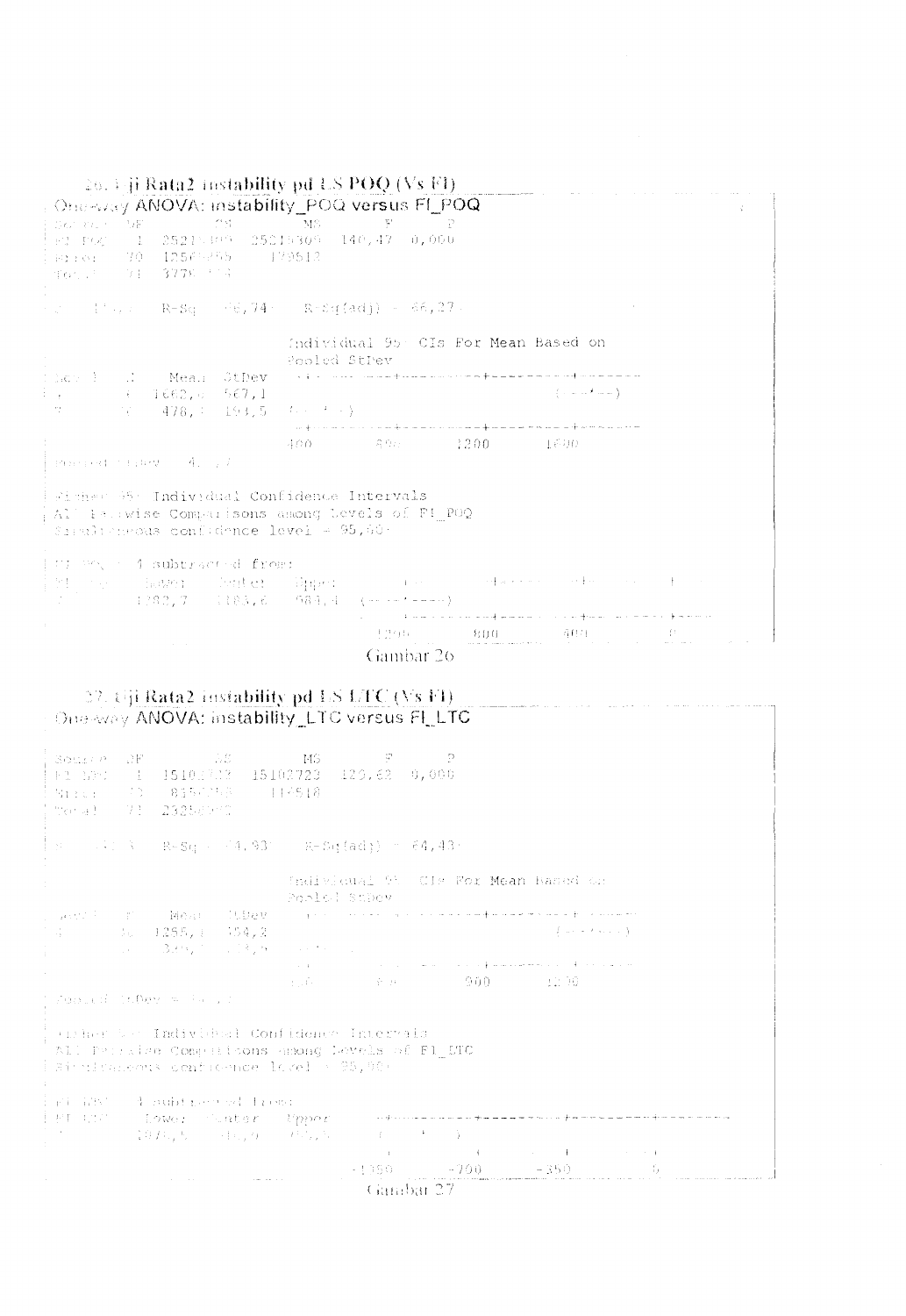#### 28. Uji Rata2 Instability pd LS SM (Vs FI) One-way ANOVA: instability\_SM versus FI\_SM

 $76 - 13254393$  $179344$  $\mathcal{G}(\mathbf{r}) \leftrightarrow \mathcal{G}(\mathbf{r})$ asser of F = F . U = F 8q = 50, 26 = Rene (ad) = 49, 55+ Individual 25: Cls For Mean Based on Tooled Stings , because  $\Omega_{\rm{max}}$  . Mean of<br>they  $\mathcal{A}=\mathcal{A}$  , we have  $\mathcal{A}=\mathcal{A}$  $\mathbf{1}$  and  $\mathbf{1}$  and  $\mathbf{1}$  and  $\mathbf{1}$  $\begin{array}{l} \left( \begin{array}{cc} \text{tr} & \text{tr} \\ \text{tr} & \text{tr} \end{array} \right) & = & \left( \begin{array}{cc} \text{tr} & \text{tr} & \text{tr} \\ \text{tr} & \text{tr} & \text{tr} \end{array} \right) & = & \left( \begin{array}{cc} \text{tr} & \text{tr} & \text{tr} \end{array} \right) & = & \left( \begin{array}{cc} \text{tr} & \text{tr} & \text{tr} \end{array} \right) & = & \left( \begin{array}{cc} \text{tr} & \text{tr} & \text{tr} \end{array} \right) & =$  $56 - 1238, \theta - 576, 6$  $\frac{(-1)^{n+1}-1}{n}$ <br>300 600  $\sim 376.1314.9$  $\bar{T}$ وتقريب والمراوي والمناسب والمستقرئ وستواء والمنافر  $-900 - 1200$ Pobled Strev + 455,1 Fisher 35: Individual Confidence Intervals All Tairvise Compairsons among Gevels of FI SM Nimult angens continuance level ( 95,66 Fig. 2. See A subtracted from:  $\begin{array}{lll} \mathbb{M}_1(33) & \text{lower number} & \mathbb{M}^*\text{ex} \\ \mathbb{R} & \mathbb{M}^*\text{ex} & \mathbb{M}^*\text{ex} & \mathbb{M}^*\text{ex} \\ \mathbb{R} & \mathbb{M}^*\text{ex} & \mathbb{M}^*\text{ex} & \mathbb{M}^*\text{ex} \\ \mathbb{R} & \mathbb{M}^*\text{ex} & \mathbb{M}^*\text{ex} & \mathbb{M}^*\text{ex} \end{array}$ s de la cultura de <del>Paramento</del> de Galeria (Coloradores).  $\label{eq:2} \left\langle \left( f_{\alpha\beta} \right) \right\rangle_{\alpha\beta} = \left\langle \left( f_{\alpha\beta} \right) \right\rangle_{\alpha\beta} = \left\langle \left( g_{\alpha\beta} \right) \right\rangle_{\alpha\beta}$ and the control of the control of the control of  $-1050 - 700$  $-350$ المتواصل والمتواصل

Gambar 28

#### 29. Uji Rata2 tastability pd Stdev 10 (Vs SP) One-way ANOVA: instability stdev10 versus SP stdev10

| i Source        | FREE R 105 SHI2440 POSSES<br>1 Percel 2000 107 107 10 18 998      | $\sim$ 200 may ray over motion in $\gamma$ below to verbed by colored to<br>the property of the state state and state in the property of the property of the property of the property of t<br>$\{1,4\}$ and $\{1,6\}$ and $2,5\}$ and $556$ and $355$ ( $76$ and $1\{1,4\}$ and $6$ , $500$                                                                                                                                                                                                                                                                                                                                                                                                                                                                                         |
|-----------------|-------------------------------------------------------------------|-------------------------------------------------------------------------------------------------------------------------------------------------------------------------------------------------------------------------------------------------------------------------------------------------------------------------------------------------------------------------------------------------------------------------------------------------------------------------------------------------------------------------------------------------------------------------------------------------------------------------------------------------------------------------------------------------------------------------------------------------------------------------------------|
|                 |                                                                   | [12] Article Reng (18, 12) Reng add (16, 56                                                                                                                                                                                                                                                                                                                                                                                                                                                                                                                                                                                                                                                                                                                                         |
|                 |                                                                   | that lauth is the For Mean Based on Fooled<br>diamonia                                                                                                                                                                                                                                                                                                                                                                                                                                                                                                                                                                                                                                                                                                                              |
|                 | - 15.554. 「20」 867, 1 - 011, 7 - 「<br>- 37 team (a. 1058) - 470,2 | " basic limited that Monday all Deville in the companion of a complete the magnetic entrepreneur of the control<br>$\leq 9\pm e^{-\frac{1}{2}}n,\qquad \Rightarrow \tilde{e}=-4.44\pm 9,\qquad 3.0.6\pm 9,\qquad \qquad r\in \{-1,1,\ldots,8\},\qquad \omega=\omega_0.$<br>$\mathcal{L} = \mathcal{L} = \mathcal{L} = \mathcal{L} = \mathcal{L} = \{1, \ldots, \ldots, \ell-1\}$<br>$\label{eq:3} \mathcal{L}(\mathcal{L}) = \left\{ \begin{array}{ll} \mathcal{L}(\mathcal{L}) = \mathcal{L}(\mathcal{L}) \times \mathcal{L}(\mathcal{L}) & \mathcal{L}(\mathcal{L}) = \mathcal{L}(\mathcal{L}) \times \mathcal{L}(\mathcal{L}) \times \mathcal{L} \\ \mathcal{L}(\mathcal{L}) = \mathcal{L}(\mathcal{L}) \times \mathcal{L}(\mathcal{L}) \times \mathcal{L} \end{array} \right\}$ |
| Prodessed Strip |                                                                   | ik is a kara kana pisana sa kumama wa kama wa kama wa kara<br>250 590 750 750 1000                                                                                                                                                                                                                                                                                                                                                                                                                                                                                                                                                                                                                                                                                                  |
|                 | - Simulton ands contatence level = 27,86                          | i Fisher 35 Individual Confidence Intervals<br>! Ali Patrwine Comparinons among hevels ar SP stdev10                                                                                                                                                                                                                                                                                                                                                                                                                                                                                                                                                                                                                                                                                |
|                 | F.P. anderl0 = 9item subtracted from:                             |                                                                                                                                                                                                                                                                                                                                                                                                                                                                                                                                                                                                                                                                                                                                                                                     |
| i Pikit wa      | $-355$ , $-614$ , $0 - 872$ , 5                                   | والمستسلم والمتعاطي والمتحدث المتعاطي والمناد                                                                                                                                                                                                                                                                                                                                                                                                                                                                                                                                                                                                                                                                                                                                       |
|                 |                                                                   | المستوسط والمستقيل المتحامية والمتحدث والمستقطع والمنابين والمنادر                                                                                                                                                                                                                                                                                                                                                                                                                                                                                                                                                                                                                                                                                                                  |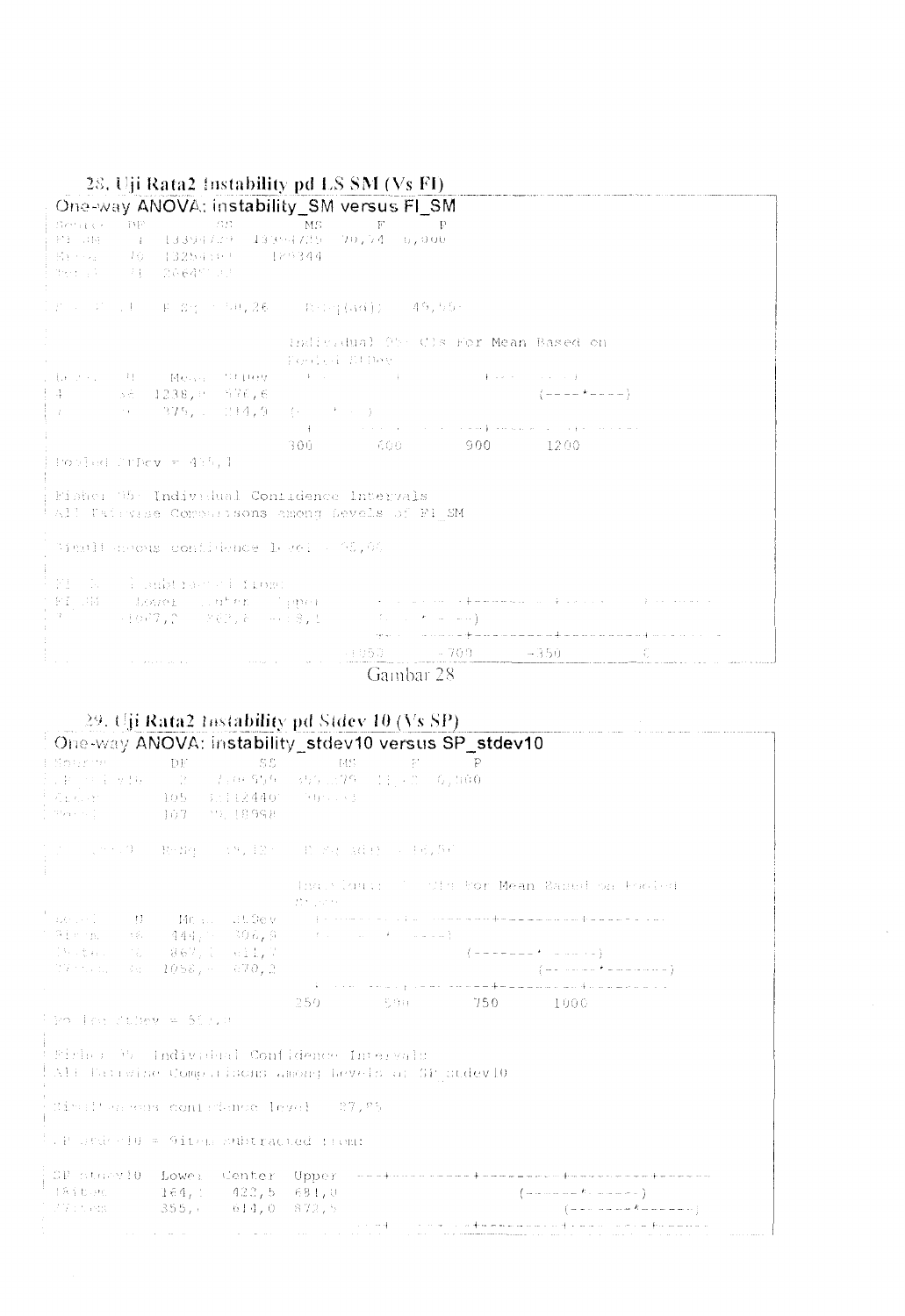|                                          | $-350$  |                                                                         | 350.        | - 700                                                                                                           |  |
|------------------------------------------|---------|-------------------------------------------------------------------------|-------------|-----------------------------------------------------------------------------------------------------------------|--|
| SP stdevl $0 = 18$ irem subtracted from: |         |                                                                         |             |                                                                                                                 |  |
| $27\pm x$ em $-67.0$ $\pm 91.5$ $450.0$  |         | { مَا يَدْ مَا مِنْ يَدْ يَا * مَا سَالِسَالِسَالِسَالِمَ مِنْ يَدْ } . |             |                                                                                                                 |  |
|                                          |         |                                                                         |             | المتارين والمناوية والتنازل والمتموع والمتواطئ والمتوسع والمستسلم وسيتها والمواملين المتمام ومناورها والمتمارية |  |
|                                          | スちん シート |                                                                         | - 0 - 350 - | - 760                                                                                                           |  |

Gambar 29

#### 30. Uji Rata2 Instability pd Stdev 30 (Vs SP) One-way ANOVA: instability\_stdev30 versus SP\_stdev30

Source  $\mathbb{D} \operatorname{F}$  $SS$  $MS$  $\mathbb{R}^n$  .  $\mathbb{P}$ CP stdev30 2 10378230 5189115 13,85 0,000 Error 105 39351433 374776  $Tct-1$  $107 - 19729663$  $S = C17, 2$  R-Sq = 20,87 R-Sq(adj) = 19,36 Individual 95% CIs For Mean Based on Pooled StDev Mean StDev measurement comment concerned to contract Level - $\sim$  N  $_{\odot}$  $568, 9 - 344, 1$   $(----+1---)$ Sitem 36  $($  - - - - - - \* - - - - - - - ) 18item 36 1108,6 695,4  $(- - - - - - - - - -)$ 27item 36 1300,0 722,7 -------<del>------------</del> ------+--------+-600 900 1200 1500 Fooled StDev =  $612, 2$ Fisher 95° Individual Confidence Intervals All Pairwise Comparisons among Levels of SP stdev30 Simultaneous confidence level = 87,85%  $SP$  stdev30 = 9item subtracted from: SP stdev30 Lower Center Upper 18item 254,5 540,6 826,8 (--------\*------)<br>(------\*------)  $446,0$   $732,1$   $1018,2$  $27$ item  $-400$  0  $400$  800  $SP_1stdev30 = 18i$  km subtracted from:  $\begin{tabular}{lllll} \texttt{SP\_stdev30} & Lower & Center & Upper \\ \texttt{27.item} & -94,7 & -191,4 & 477,5 \\ \end{tabular}$  $0 \t 400 \t 800$  $-400 -$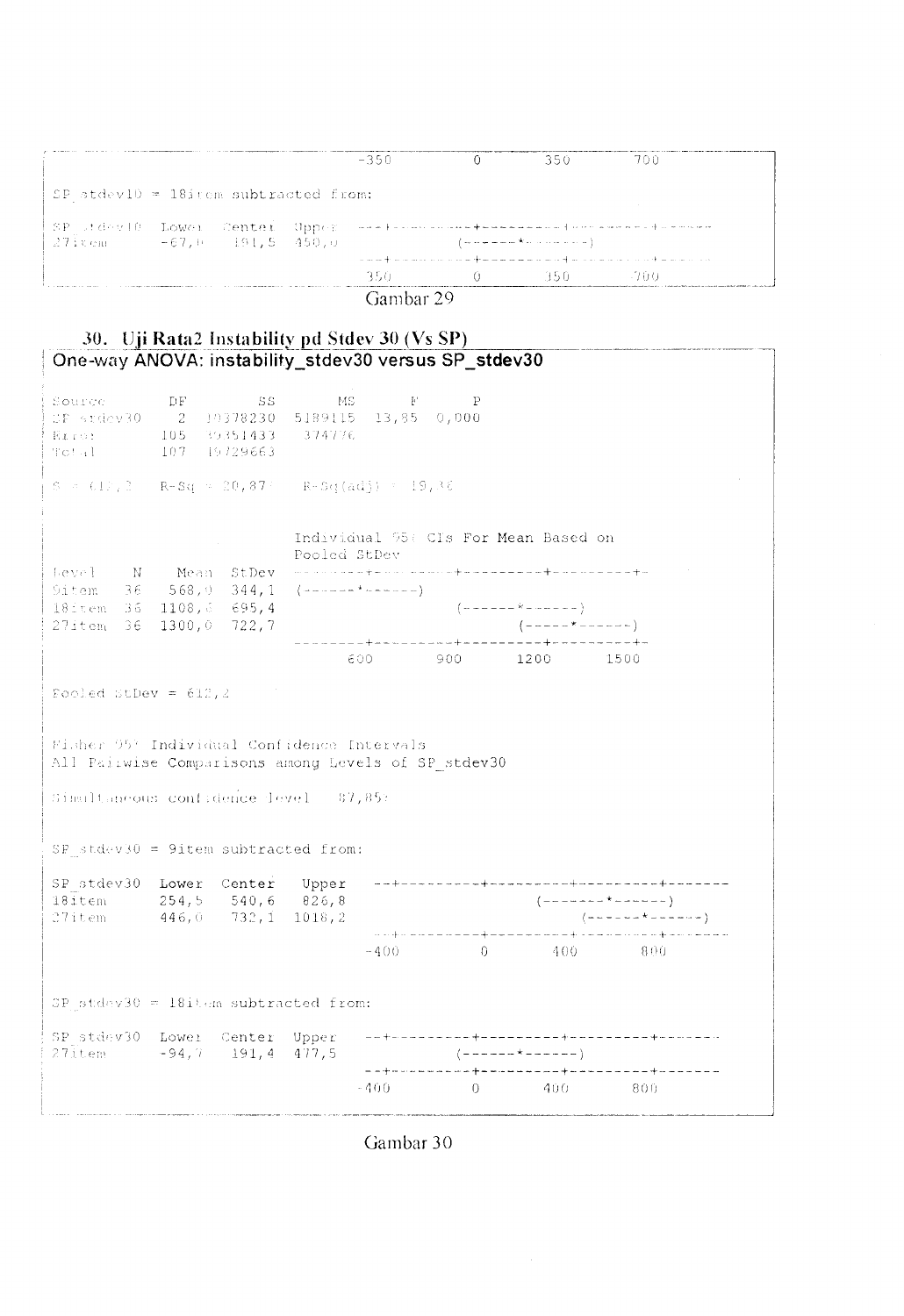| 31. Uji Rata2 Instability pd LS POQ (Vs FE)          |                                                                                                                |
|------------------------------------------------------|----------------------------------------------------------------------------------------------------------------|
| One-way ANOVA: instability_POQ versus FE_POQ         |                                                                                                                |
| Soutch DF 3S $MS = F$ P                              |                                                                                                                |
| FE POQ 1 294343 294343 0,55 0,461                    |                                                                                                                |
| Error 70 37486921 535526                             |                                                                                                                |
| Total 71 37781164                                    |                                                                                                                |
| $\epsilon$ = 731, 8 R-Sq = 0, 783 R-Sq(adj) = 0, 003 |                                                                                                                |
|                                                      | Individual 95% CIs For Mean Based on<br>Pooled StDev                                                           |
|                                                      |                                                                                                                |
|                                                      |                                                                                                                |
| $st4eV30 = 36 - 1134, i = 755, 7$                    | والمتحام والمتمالي والمستمرة والمستشهر والمتمع والمتمام والمتروح والمتمار والمتماري والمتمر                    |
|                                                      | 800 960 1120 1280                                                                                              |
| Pooled StDev = $731,8$                               |                                                                                                                |
|                                                      |                                                                                                                |
| Fisher 95% Individual Confidence Intervals           |                                                                                                                |
| All Pairwise Comparisons among Levels of FE POQ      |                                                                                                                |
|                                                      |                                                                                                                |
| Simultaneous confidence level = $95,00$              |                                                                                                                |
|                                                      |                                                                                                                |
| FE POQ = stdev10 subtracted from:                    |                                                                                                                |
|                                                      |                                                                                                                |
|                                                      |                                                                                                                |
|                                                      | solution de la comme de la comme de la comme de la comme de la comme de la comme de la comme de la comme de la |
|                                                      | $-250$ 0 250<br>500                                                                                            |
|                                                      | Combar 31                                                                                                      |

Gambar 31

### 32. Uji Rata2 Instability pd LTC (Vs FE)

| One-way ANOVA: instability LTC versus FE LTC                                                              |                                                                                                                                                                                   |
|-----------------------------------------------------------------------------------------------------------|-----------------------------------------------------------------------------------------------------------------------------------------------------------------------------------|
| Source DF 5S MS F P<br>FE LTC 1 664261 664261 2,06 0,156<br>Error 70 22594721 322782<br>Total 71 23258982 |                                                                                                                                                                                   |
| $S = 568.1$ R-Sq = 2,86% R-Sq(adj) = 1,47%                                                                |                                                                                                                                                                                   |
|                                                                                                           | Individual 95% CIs For Mean Based on<br>Pooled StDev                                                                                                                              |
| Level N Mean StDev                                                                                        | the main coding to seek the second comment with a special comment of the main<br>$stdevU = 36 - 701, 0 - 515, 9 - (---------------)$                                              |
| stdevi0 36 893,1 615,9                                                                                    |                                                                                                                                                                                   |
|                                                                                                           | 600 750 900 1050                                                                                                                                                                  |
| Pocled StDev = $568.1$                                                                                    |                                                                                                                                                                                   |
| Fisher 95) Individual Confidence Intervals<br>All Parrwise Comparisons among Levels of FE LTC             |                                                                                                                                                                                   |
| Simmlt meaus confidence level = 95,00:                                                                    |                                                                                                                                                                                   |
| FE LTC = stdev10 subtracted from:                                                                         | FE LTC Lower Center Upper - - - + - - - - - + - - - - - - - + - - - - - - + - - - - - - - - - - -<br><u>s contra a conserva que a a a a a a a transceira con a a tra a a a a </u> |
|                                                                                                           | $\frac{200}{2}$ $\frac{0}{20}$ $\frac{200}{20}$<br>-400                                                                                                                           |
|                                                                                                           |                                                                                                                                                                                   |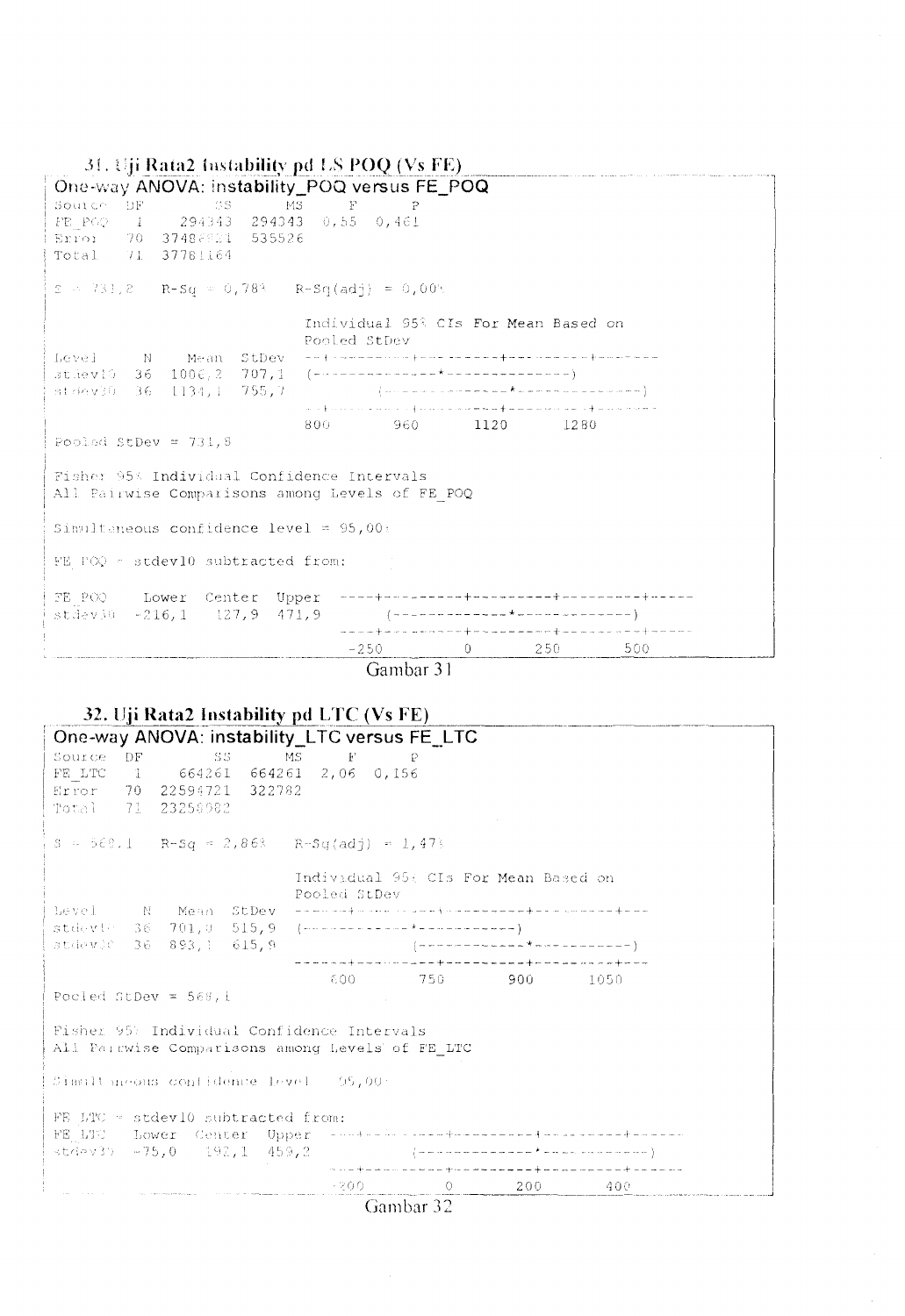### 33. Uji Rata2 Instability pd Ls SM (Vs FE)

| One-way ANOVA: instability_SM versus FE_SM                                                   |                                                      |                   |  |
|----------------------------------------------------------------------------------------------|------------------------------------------------------|-------------------|--|
| Source DP = - SS = - MS = - P = - P                                                          |                                                      |                   |  |
| FE SM 1 1466619 1466619 4,08 0,047                                                           |                                                      |                   |  |
| Error 70 25182213 359746                                                                     |                                                      |                   |  |
| Total 71 26648832                                                                            |                                                      |                   |  |
| $S = 599, 8$ R-Sq = 5,50% R-Sq(adj) = 4,15%                                                  | Individual 95% CIs For Mean Based on<br>Pooled StDev |                   |  |
|                                                                                              |                                                      |                   |  |
| $stdev10 36 663, 9 530, 8$ (---------*-----------)                                           |                                                      |                   |  |
| $stdev30 36 949, 4 661, 6$ (--------*----------)                                             |                                                      |                   |  |
|                                                                                              |                                                      |                   |  |
|                                                                                              |                                                      | 600 800 1000 1200 |  |
| Pooled StDev = $599,8$                                                                       |                                                      |                   |  |
|                                                                                              |                                                      |                   |  |
| Fisher 95% Individual Confidence Intervals<br>All Pairwise Comparisons among Levels of FE SM |                                                      |                   |  |
| Simultaneous confidence level = $95,00^{\circ}$                                              |                                                      |                   |  |
| FE SM = stdev10 subtracted from:                                                             |                                                      |                   |  |
|                                                                                              |                                                      |                   |  |
|                                                                                              |                                                      |                   |  |
|                                                                                              |                                                      |                   |  |
|                                                                                              |                                                      | $-250$ 0 250 500  |  |

Gambar 33

### 34. Uji Rata2 Instability pd SP 9 item (Vs LS) | One-way ANOVA: instability\_9item versus Ls\_9item

|                      | Source DF SS MS F P                                              |              |  |                                                                                                                                                                                                                                                                                                                                                                                                                                                                                                                                                        |  |  |
|----------------------|------------------------------------------------------------------|--------------|--|--------------------------------------------------------------------------------------------------------------------------------------------------------------------------------------------------------------------------------------------------------------------------------------------------------------------------------------------------------------------------------------------------------------------------------------------------------------------------------------------------------------------------------------------------------|--|--|
|                      | 1s 9item 2 654715 327357 3,20 0,047                              |              |  |                                                                                                                                                                                                                                                                                                                                                                                                                                                                                                                                                        |  |  |
|                      | Srro: 69 7058816 102302                                          |              |  |                                                                                                                                                                                                                                                                                                                                                                                                                                                                                                                                                        |  |  |
| Total 71 7713531     |                                                                  |              |  |                                                                                                                                                                                                                                                                                                                                                                                                                                                                                                                                                        |  |  |
|                      | $3 = 31\%$ , 8 $R = Sq \approx 3$ , 49% $R = Sq(Ad^3) = 5$ , 843 |              |  |                                                                                                                                                                                                                                                                                                                                                                                                                                                                                                                                                        |  |  |
|                      |                                                                  |              |  | Individual 95% CIs For Mean Based on                                                                                                                                                                                                                                                                                                                                                                                                                                                                                                                   |  |  |
|                      |                                                                  | Pooled StDev |  |                                                                                                                                                                                                                                                                                                                                                                                                                                                                                                                                                        |  |  |
|                      | Level N Mean StDev                                               |              |  | www.communication.com/www.communication/www.com                                                                                                                                                                                                                                                                                                                                                                                                                                                                                                        |  |  |
|                      | $PO(1 - 24 - 641, 2 - 385, 1$                                    |              |  | $\left\{ \begin{array}{c} \begin{array}{c} \begin{array}{c} \begin{array}{c} \end{array} \\ \end{array} \right. \end{array} \right. \end{array} \begin{array}{c} \begin{array}{c} \begin{array}{c} \end{array} \\ \end{array} \end{array} \begin{array}{c} \begin{array}{c} \end{array} \\ \end{array} \end{array} \end{array} \begin{array}{c} \begin{array}{c} \end{array} \\ \end{array} \end{array} \begin{array}{c} \begin{array}{c} \end{array} \end{array} \end{array} \begin{array}{c} \begin{array}{c} \end{array} \end{array} \end{array} \$ |  |  |
|                      |                                                                  |              |  |                                                                                                                                                                                                                                                                                                                                                                                                                                                                                                                                                        |  |  |
|                      | SM $24 - 435, 5 - 298, 2 - (-11)$                                |              |  |                                                                                                                                                                                                                                                                                                                                                                                                                                                                                                                                                        |  |  |
|                      |                                                                  |              |  |                                                                                                                                                                                                                                                                                                                                                                                                                                                                                                                                                        |  |  |
| Poulad StDev = 319.0 |                                                                  |              |  | 360 480 600 720                                                                                                                                                                                                                                                                                                                                                                                                                                                                                                                                        |  |  |
|                      |                                                                  |              |  |                                                                                                                                                                                                                                                                                                                                                                                                                                                                                                                                                        |  |  |
|                      | Fisher 35% Individual Confidence Intervals                       |              |  |                                                                                                                                                                                                                                                                                                                                                                                                                                                                                                                                                        |  |  |
|                      | All fairwise Compatisons among Levels of Ls 9item                |              |  |                                                                                                                                                                                                                                                                                                                                                                                                                                                                                                                                                        |  |  |
|                      | Simultaneous confidence level = $87,89$                          |              |  |                                                                                                                                                                                                                                                                                                                                                                                                                                                                                                                                                        |  |  |
|                      |                                                                  |              |  |                                                                                                                                                                                                                                                                                                                                                                                                                                                                                                                                                        |  |  |
|                      | Ls $9$ iten = POQ subtracted from:                               |              |  |                                                                                                                                                                                                                                                                                                                                                                                                                                                                                                                                                        |  |  |
|                      |                                                                  |              |  |                                                                                                                                                                                                                                                                                                                                                                                                                                                                                                                                                        |  |  |
|                      | $LTC$ $-382, 9$ $+98, 7$ $14, 5$ (see experimental separation of |              |  |                                                                                                                                                                                                                                                                                                                                                                                                                                                                                                                                                        |  |  |
| SM Service Control   | $-389,9 - 205,7 - 21,5 -$ (exception of example $-$              |              |  |                                                                                                                                                                                                                                                                                                                                                                                                                                                                                                                                                        |  |  |
|                      |                                                                  |              |  |                                                                                                                                                                                                                                                                                                                                                                                                                                                                                                                                                        |  |  |
|                      |                                                                  |              |  | $-300$ $-150$ 0 150                                                                                                                                                                                                                                                                                                                                                                                                                                                                                                                                    |  |  |
|                      | Ls $9$ item = LTC subtracted from:                               |              |  |                                                                                                                                                                                                                                                                                                                                                                                                                                                                                                                                                        |  |  |
|                      | Ls 9item – Lower Center Upper                                    |              |  | ~~~~~~+~-~~~~~~~ <del>+</del> ~~~~~~~~~+~~~~~~~~~+~~                                                                                                                                                                                                                                                                                                                                                                                                                                                                                                   |  |  |
|                      | $SM = -191, 2 = -7, 0 = 177, 2$                                  |              |  |                                                                                                                                                                                                                                                                                                                                                                                                                                                                                                                                                        |  |  |
|                      |                                                                  |              |  |                                                                                                                                                                                                                                                                                                                                                                                                                                                                                                                                                        |  |  |
|                      |                                                                  |              |  | $-300$ $-150$ 0 150                                                                                                                                                                                                                                                                                                                                                                                                                                                                                                                                    |  |  |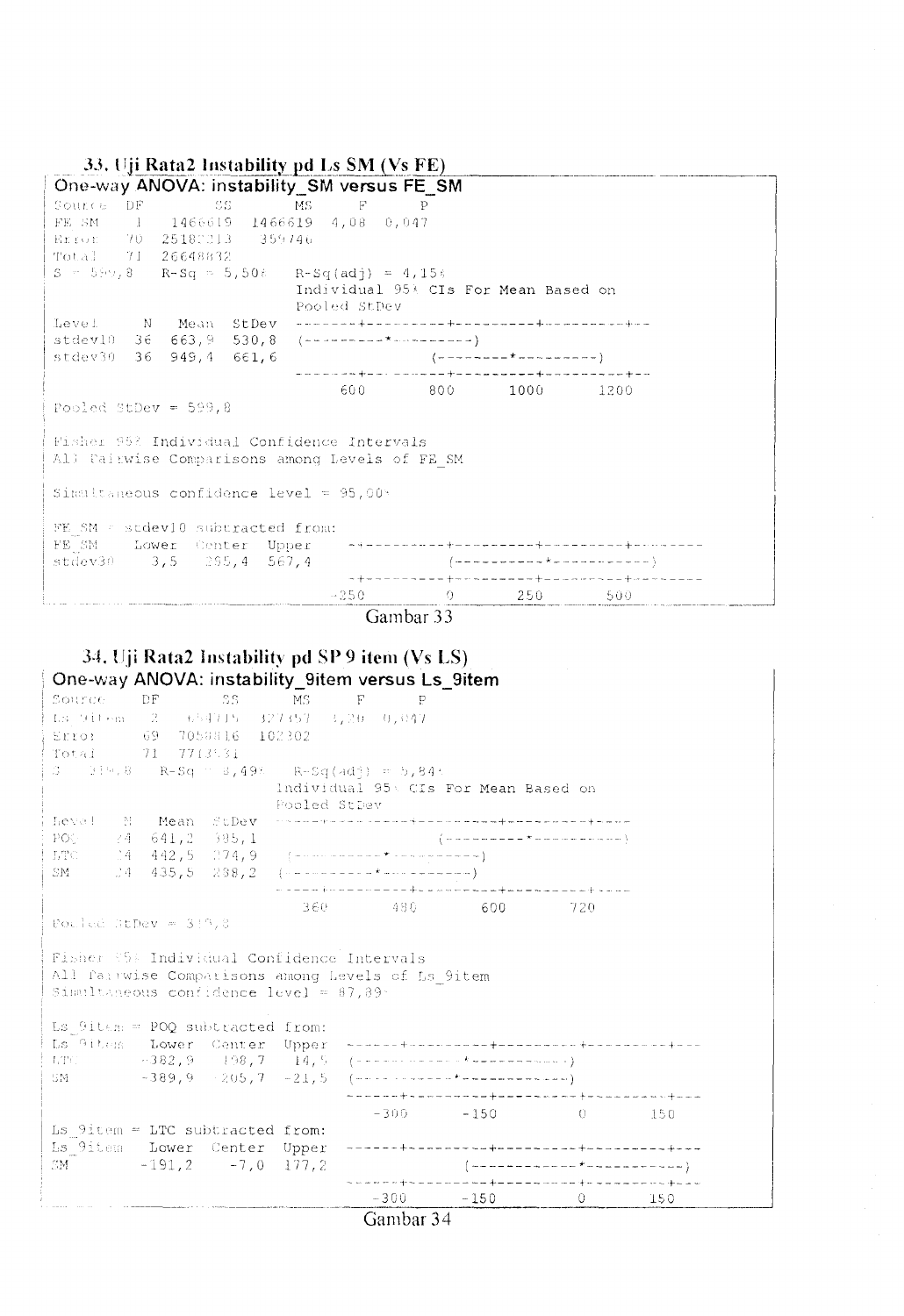#### 35. Uji Rata2 Instability pd SP 18 item (Vs LS)

One-way ANOVA: instability 18item versus Ls 18item  $DF$ Source  $SS$ **MS**  $-$ F – p Ls 18item 2 2654268 1327134 3,22 0,046 Error 69 28413461 411789 Total 71 31067728  $S = 641, 7$  R-Sq = 8,54% R-Sq(adj) = 5,89% Individual 95: CIs For Mean Based on Pooled StDev Level  $\mathbb N$ Mean StDev  $\begin{bmatrix} 24 & 1259 & 4 & 773 & 2 \\ 24 & 860 & 0 & 547 & 2 \end{bmatrix}$  $POQ$ (----------\*-----------)  $_{\rm LTC}$ SM  $-24$ 750 1000 1250 1500 Pooled StDev =  $641,7$ Fisher 95% Individual Confidence Intervals All Pairwise Comparisons among Levels of Ls 18item Simultaneous confidence level = 87,89 $\pm$ Ls 18item = POQ subtracted from: LTC  $-768, 9 -399, 4 -29, 8$   $(-117)$ SM.  $-600$   $-300$  0 300 Ls 18item = LTC subtracted from: Ls\_18item Lower Center Upper SM  $-384.9$   $-15.4$  354.2 =====+=========+=======+=============  $-600$   $-300$  0 300

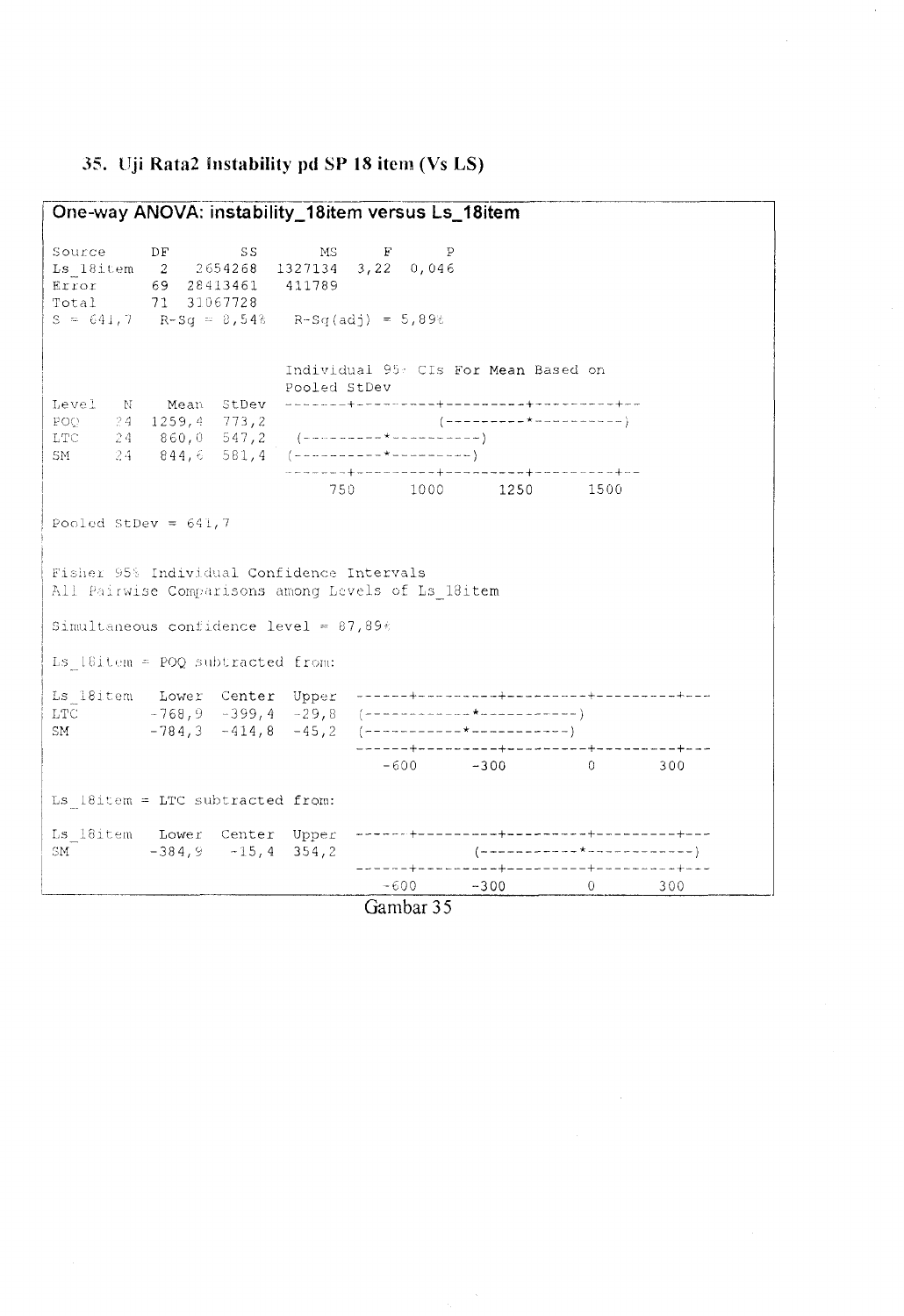



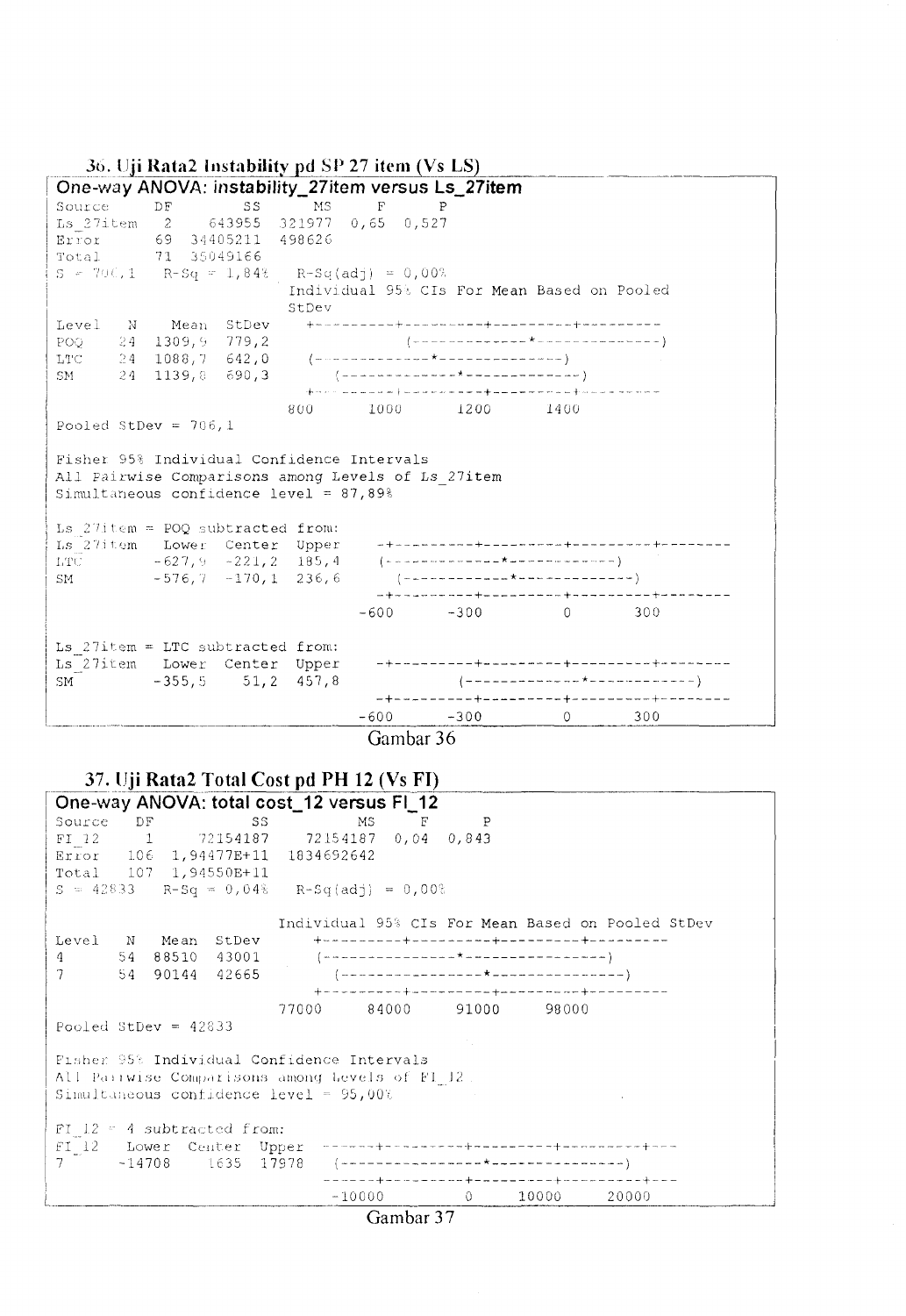#### 38. Uji Rata2 Total Cost pd PH 18 (Vs FI)

|                            |  |                  | One-way ANOVA: total cost_18 versus FI_18      |              |        |                                      |  |  |
|----------------------------|--|------------------|------------------------------------------------|--------------|--------|--------------------------------------|--|--|
| Source DF Press County     |  |                  | $SS$ and $\sim$                                |              | MS F P |                                      |  |  |
|                            |  |                  | FI 18 1 643940752 643940752 0,38 0,540         |              |        |                                      |  |  |
|                            |  |                  | Erioi 106 1,80715E+11 1704862142               |              |        |                                      |  |  |
| Total 107 1,81359E+11      |  |                  |                                                |              |        |                                      |  |  |
|                            |  |                  |                                                |              |        |                                      |  |  |
|                            |  |                  | $S = 41290$ R-Sq = 0,36% R-Sq(adj) = 0,00%     |              |        |                                      |  |  |
|                            |  |                  |                                                |              |        | Individual 95% CIs For Mean Based on |  |  |
|                            |  |                  |                                                | Pooled StDev |        |                                      |  |  |
|                            |  |                  |                                                |              |        |                                      |  |  |
|                            |  | 4 54 91134 42478 |                                                |              |        |                                      |  |  |
|                            |  |                  |                                                |              |        |                                      |  |  |
|                            |  |                  |                                                |              |        |                                      |  |  |
|                            |  |                  |                                                |              |        | 77000 84000 91000 98000              |  |  |
| Pooled StDev = $41290$     |  |                  |                                                |              |        |                                      |  |  |
|                            |  |                  | Fisher 95% Individual Confidence Intervals     |              |        |                                      |  |  |
|                            |  |                  | All Pairwise Comparisons among Levels of FI 18 |              |        |                                      |  |  |
|                            |  |                  |                                                |              |        |                                      |  |  |
|                            |  |                  | Simultaneous confidence level = $95,004$       |              |        |                                      |  |  |
| FI 18 = 4 subtracted from: |  |                  |                                                |              |        |                                      |  |  |
|                            |  |                  |                                                |              |        |                                      |  |  |
|                            |  |                  |                                                |              |        |                                      |  |  |
|                            |  |                  |                                                |              |        |                                      |  |  |
|                            |  |                  |                                                |              |        |                                      |  |  |
|                            |  |                  |                                                |              |        | $-20000 -10000$ 0 10000              |  |  |



#### 39. Uji Rata2 Total Cost pd st.dev 10 (Vs PH) One-way ANOVA: total cost\_stdev10 versus PH\_stdev10 Source  $DF$  $SS$ MS F  $\mathbb P$ 147548845 PH stdev10 147548845 0,09 0,768  $\overline{1}$  $106 - 1,78988E+11$ 1688563935 Error  $107 - 1,79135E+11$ Total  $S = 41092$  R-Sq = 0,08% R-Sq(adj) = 0,00% Individual 95% CIs For Mean Based on Pooled StDev Level  $\sim$  N Mean StDev 54 86728 41930  $12 18$ 77000 84000 91000 98000 Pooled StDev =  $41092$ Fisher 95% Individual Confidence Intervals All Pairwise Comparisons among Levels of PH stdev10 Simultaneous confidence level =  $95,00$  $PH$  stdevi0 = 12 subtracted from: PH stdev10 Lower Center Upper  $18$  $-18016 - 2338 - 13341$  $-10000$  $\overline{0}$ 10000 20000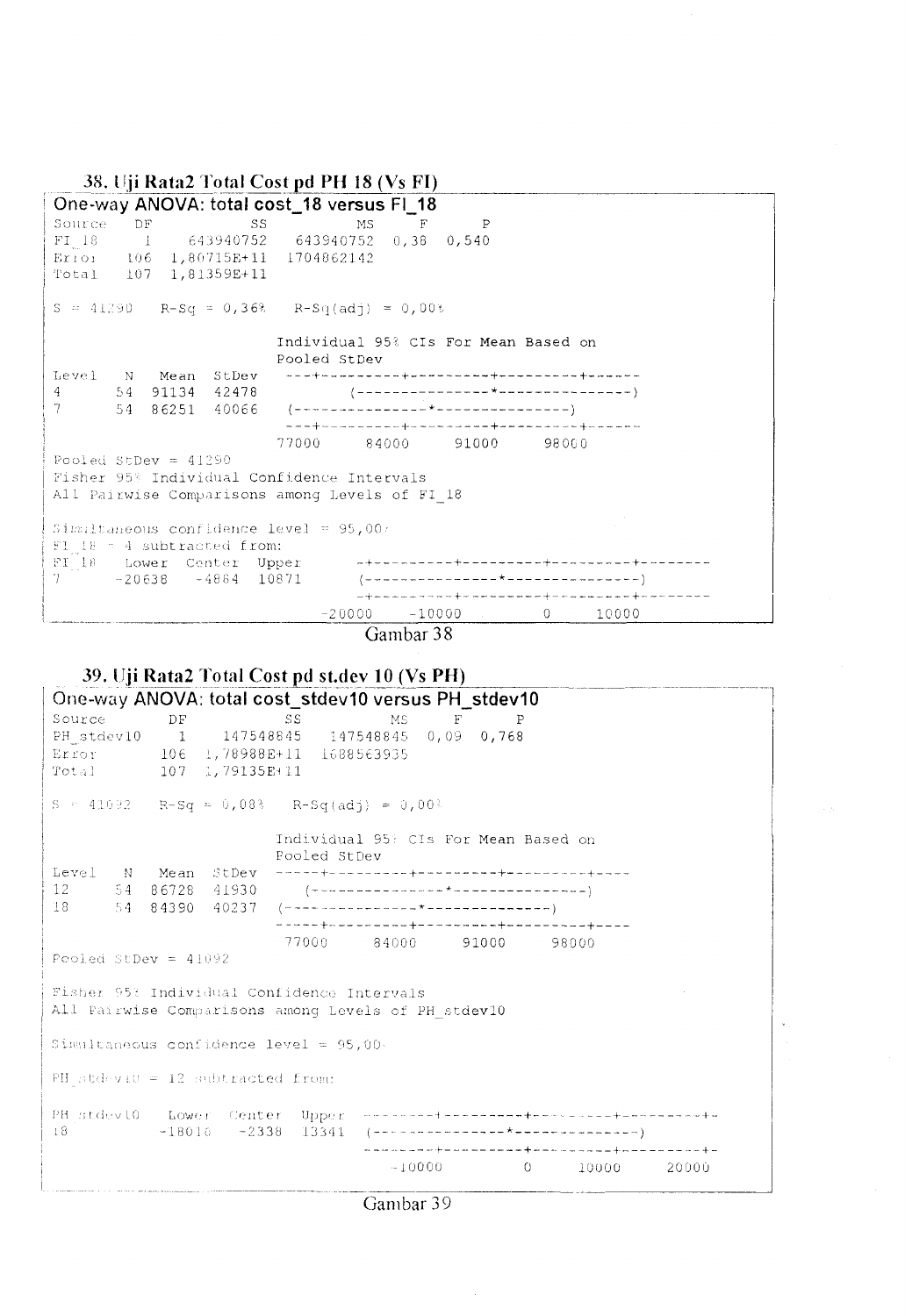$\begin{array}{cccccccccc} \textbf{P} & \textbf{E} & \textbf{R} & \textbf{P} & \textbf{U} & \textbf{S} & \textbf{T} & \textbf{A} & \textbf{I} & \overbrace{\textbf{A} & \textbf{A} & \textbf{A} & \textbf{N}} \end{array}$ 

Universitas realizes have a hingah SURABAYA

į

|                                            | 40. Uji Rata2 Total Cost pd st.dev 30 (Vs PH)                                                                           |
|--------------------------------------------|-------------------------------------------------------------------------------------------------------------------------|
|                                            | One-way ANOVA: total cost_stdev30 versus PH_stdev30                                                                     |
| Source.<br>DE                              | and the SS and the SS and the SS and the SS and the SS and the SS and the SS and the SS and the SS and the SS<br>MS F P |
|                                            | PH_stdev30 1 30841720 30841720 0,02 0,897                                                                               |
| Error 106 1, 94192E+11 1832000837          |                                                                                                                         |
| Total 107 1,94223E+11                      |                                                                                                                         |
| $S = 42802$ R-Sq = 0,02% R-Sq(adj) = 0,00% |                                                                                                                         |
|                                            | Individual 95. Cls For Mean Based on<br>Pooled StDev                                                                    |
|                                            |                                                                                                                         |
|                                            |                                                                                                                         |
|                                            | $18 = 54 - 92995 - 42014 - (-$                                                                                          |
|                                            |                                                                                                                         |
|                                            | 84000 91000 98000 105000                                                                                                |
| Pooled StDev = $42802$                     |                                                                                                                         |
| Fisher 95% Individual Confidence Intervals | All Pairwise Comparisons among Levels of PH stdev30                                                                     |
|                                            |                                                                                                                         |
| Simultaneous confidence level = $95,00\%$  |                                                                                                                         |
| PH stdev30 = 12 subtracted from:           |                                                                                                                         |
|                                            |                                                                                                                         |
| 18                                         |                                                                                                                         |
|                                            |                                                                                                                         |
|                                            | $-10000$ 0 10000 20000                                                                                                  |
|                                            | $\sim$ $\sim$ $\sim$ $\sim$ $\sim$ $\sim$                                                                               |

Gambar 40

### 41. Uji Rata2 Total Cost pd LS POQ (Vs PH)

| One-way ANOVA: total cost_POQ versus PH_POQ                                                                                                         |
|-----------------------------------------------------------------------------------------------------------------------------------------------------|
| Source<br>$SS$ and $S$<br>DF Contractor of the State of the State of the State of the State of the State of the State of the State of the<br>MS F P |
| PH_POQ 1 1097164553 1097164553 0,64 0,427                                                                                                           |
| Error 70 1,20523E+11 1721763536<br>Total 71 1,21621E+11                                                                                             |
|                                                                                                                                                     |
| $S = 41494$ $R-Sq = 0.908$ $R-Sq(ad1) = 0.008$                                                                                                      |
| Individual 95% CIs For Mean Based on<br>Pooled StDev                                                                                                |
|                                                                                                                                                     |
| $12 \t 36 \t 92805 \t 43116 \t (-12.222225)$                                                                                                        |
|                                                                                                                                                     |
| 80000 90000 100000 110000                                                                                                                           |
| Pooled StDev = $41494$                                                                                                                              |
| Fisher 95% Individual Confidence Intervals<br>All Pairwise Comparisons among Levels of PH POQ                                                       |
| Simmiltaneous confidence level = 95,00%                                                                                                             |
| PH POQ $=$ 12 subtracted from:                                                                                                                      |
|                                                                                                                                                     |
|                                                                                                                                                     |
| and the operator is a more considered by the continuum more control. In the construction of the continuum and m                                     |
| $-24000 -12000$ 0<br>12000                                                                                                                          |
| Gambar 41                                                                                                                                           |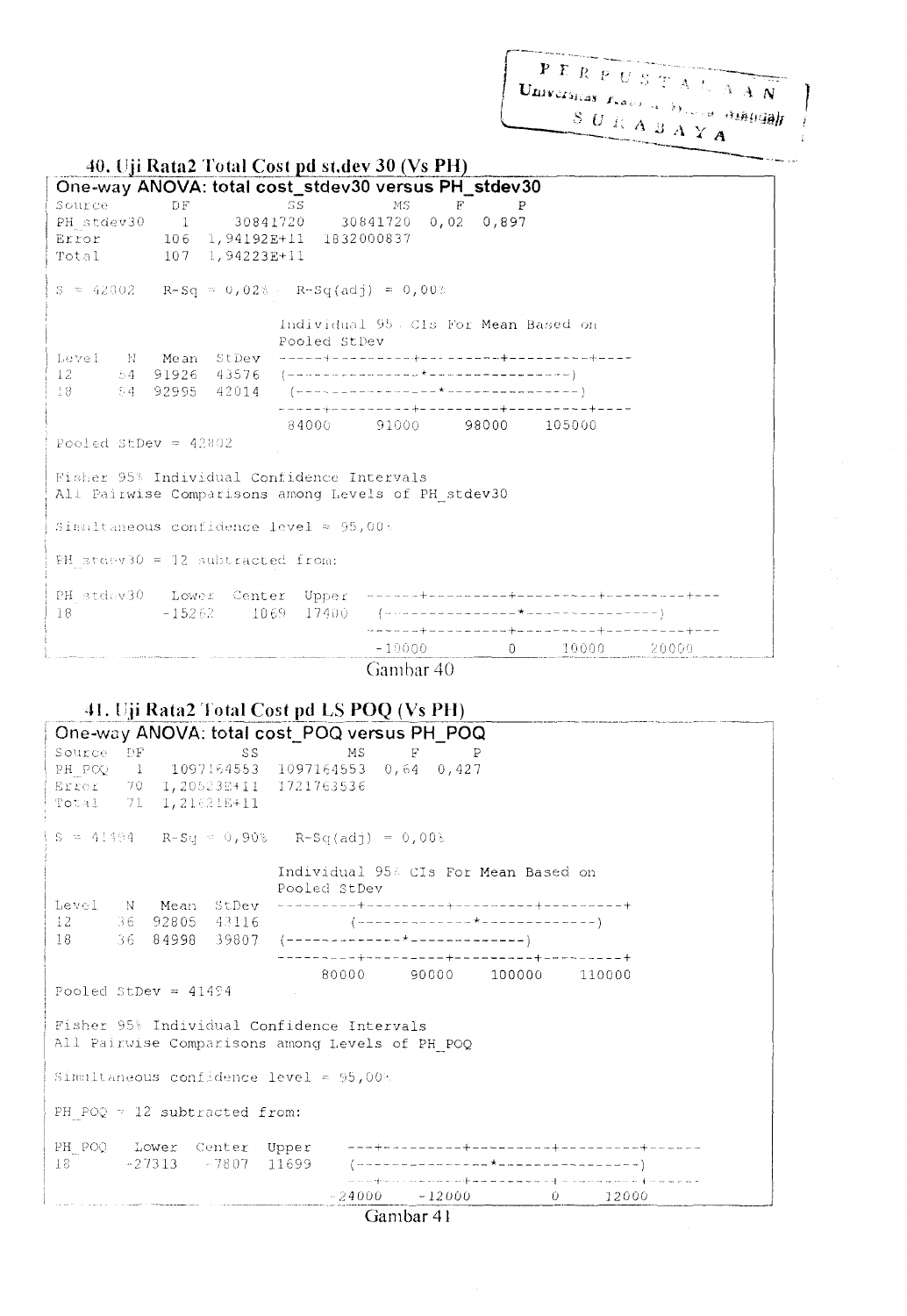|  |  |  | $-42.4$ iji Rata2 Total Cost pd LS LTC (Vs PH) |
|--|--|--|------------------------------------------------|
|  |  |  |                                                |

|                              |  |                                           | One-Way ANOVA: total cost_LTC versus PH_LTC                                                                                                                                                                                                                                                                                                                                                                                                                                                                                 |  |  |
|------------------------------|--|-------------------------------------------|-----------------------------------------------------------------------------------------------------------------------------------------------------------------------------------------------------------------------------------------------------------------------------------------------------------------------------------------------------------------------------------------------------------------------------------------------------------------------------------------------------------------------------|--|--|
| chemic of application        |  | (朝鮮) - 「三字句」 【文集版書版書版本】 - 『44345009』      |                                                                                                                                                                                                                                                                                                                                                                                                                                                                                                                             |  |  |
|                              |  |                                           | $\gamma$ s and $\gamma$ are $\gamma$ $R-Sq$ and $\ell$ , $0.2\,\omega$ and $R-Sq$ ( $\alpha$ d $j$ ) and $\omega$ , $0.0\,\omega$                                                                                                                                                                                                                                                                                                                                                                                           |  |  |
|                              |  | Twoled StDev                              | Individual 95: CIs For Mean Based on                                                                                                                                                                                                                                                                                                                                                                                                                                                                                        |  |  |
|                              |  |                                           | process of Mean Subey conservative contractor of the contract<br>$\left\{ \begin{array}{ll} \mathbb{P}^2 \times \mathbb{P}^2 \times \mathbb{P}^2 \times \mathbb{P}^2 \times \mathbb{P}^2 \times \mathbb{P}^2 \times \mathbb{P}^2 \times \mathbb{P}^2 \times \mathbb{P}^2 \times \mathbb{P}^2 \times \mathbb{P}^2 \times \mathbb{P}^2 \times \mathbb{P}^2 \times \mathbb{P}^2 \times \mathbb{P}^2 \times \mathbb{P}^2 \times \mathbb{P}^2 \times \mathbb{P}^2 \times \mathbb{P}^2 \times \mathbb{P}^2 \times \mathbb{P}^2 \$ |  |  |
|                              |  |                                           | معاويه والمتعادل والمستقطي والمتماسية والمتناسب والمتحدث والمتناقص والمتناسب والمتناقص<br>77669 - 24996 - 91000 - 98999                                                                                                                                                                                                                                                                                                                                                                                                     |  |  |
| (The pair (They end at 1)    |  |                                           |                                                                                                                                                                                                                                                                                                                                                                                                                                                                                                                             |  |  |
|                              |  | Prince 35 Individual Confidence Intervals | . All Estraise Compartsons among Sevels of PH LTC                                                                                                                                                                                                                                                                                                                                                                                                                                                                           |  |  |
|                              |  | Signl'income confidence lavel = 95,00:    |                                                                                                                                                                                                                                                                                                                                                                                                                                                                                                                             |  |  |
| PR GTC - 12 subtracted from: |  |                                           |                                                                                                                                                                                                                                                                                                                                                                                                                                                                                                                             |  |  |
|                              |  |                                           |                                                                                                                                                                                                                                                                                                                                                                                                                                                                                                                             |  |  |
|                              |  |                                           | $-10090$ $0$ $10000$ $20000$                                                                                                                                                                                                                                                                                                                                                                                                                                                                                                |  |  |
|                              |  |                                           | $\mathcal{L}$ and $\mathcal{L}$ and $\mathcal{L}$ and $\mathcal{L}$ and $\mathcal{L}$ and $\mathcal{L}$ and $\mathcal{L}$                                                                                                                                                                                                                                                                                                                                                                                                   |  |  |

Gámbar 42

## 43. Uji Rata2 Total Cost pd LS SM (Vs PH)

| -One-way ANOVA: total cost_SM versus PH_SM<br>SOUTH DE SS SA                                | $MS$ $F$<br>. p                                                                                                                                                                                                                                                                                                                       |
|---------------------------------------------------------------------------------------------|---------------------------------------------------------------------------------------------------------------------------------------------------------------------------------------------------------------------------------------------------------------------------------------------------------------------------------------|
| $\frac{1}{2}$ PH CM $=$ 1 $=$ 43.1382900 $=$ 434382900 0,22 0,640                           |                                                                                                                                                                                                                                                                                                                                       |
| F. Samsher (700) 1, 3757348+14 (1965270125)<br>$[00 + 1] = 71 - 1,380030411.$               |                                                                                                                                                                                                                                                                                                                                       |
| $+2 = 44141$ $R-Sq = 0.317$ $R-Sq(adj) = 0.002$                                             |                                                                                                                                                                                                                                                                                                                                       |
|                                                                                             | Individual 95: CIs For Mean Based on<br>Pooled StDev                                                                                                                                                                                                                                                                                  |
| F Fontes Tibey = 44133                                                                      | الإنسان والمتحدث والمتواوية والمتواطنة والمتحدث والمتحدث والمتحدث والمتحدث والمتحدث<br>30000 90000 100000 110000                                                                                                                                                                                                                      |
| Picher On Individual Contidence intervals<br>- All Patring Compations among Sevels of PH SM |                                                                                                                                                                                                                                                                                                                                       |
| Simultaneous contedence level = 95,00:                                                      |                                                                                                                                                                                                                                                                                                                                       |
| DH SH = 12 subtracted frem:                                                                 |                                                                                                                                                                                                                                                                                                                                       |
|                                                                                             | $\sim \text{FH}_1 \otimes \text{M}_2$ . Nower Conter Upper common that the consequence of the context of the<br>$\frac{1}{18}$ . $\frac{15927}{15927}$ . $\frac{4912}{25752}$ . $\frac{1}{1592}$ . $\frac{1}{1592}$<br>a composito de la construcción de la composición de la composición de la composición de la composición de la c |
|                                                                                             | $12969$ 0 12000 24636                                                                                                                                                                                                                                                                                                                 |

|  | Gambar 43 |  |
|--|-----------|--|
|  |           |  |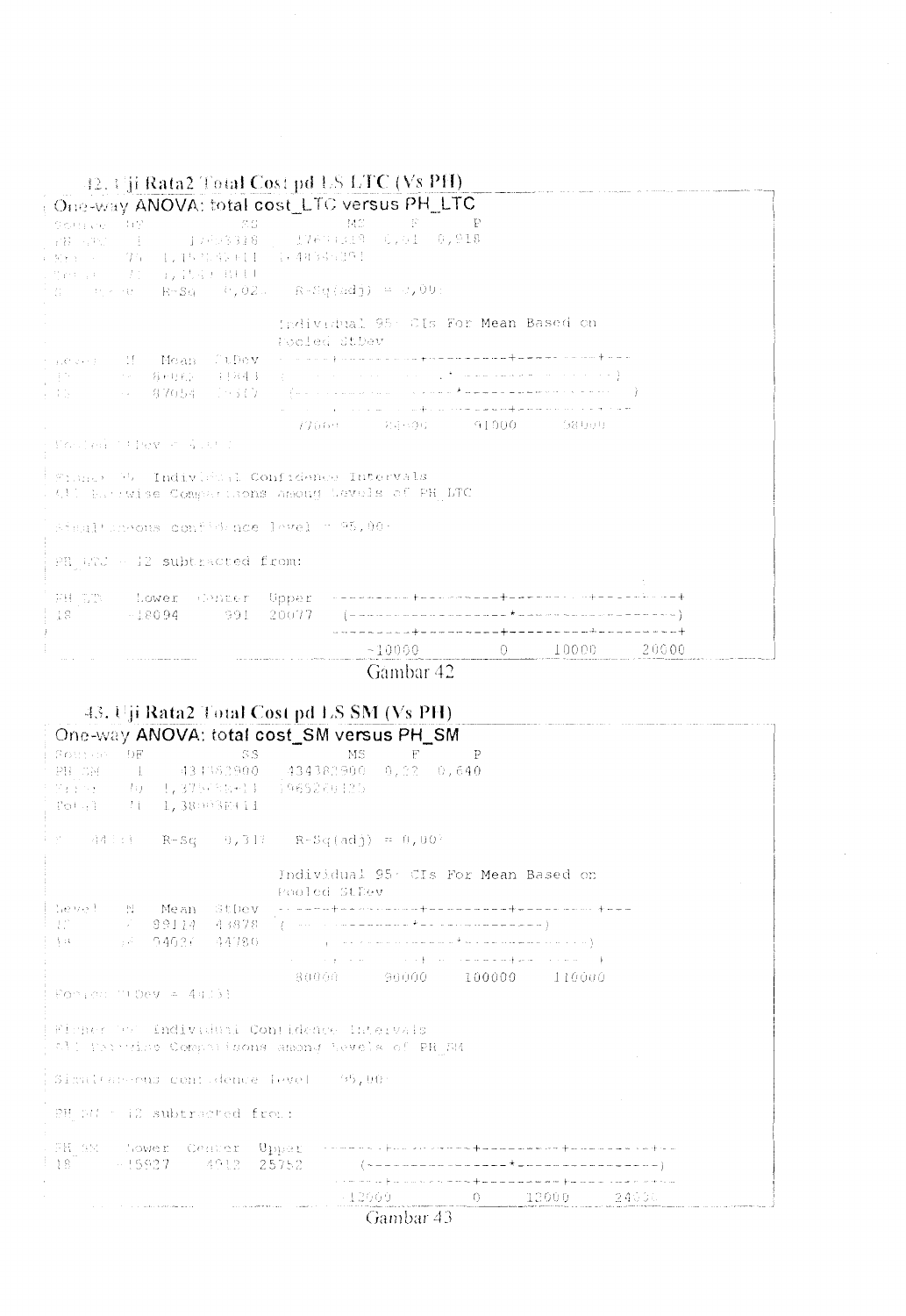|  | 44. Uji Rata2 Total Cost pd SP 9 item (Vs PH) |  |
|--|-----------------------------------------------|--|
|  |                                               |  |

| $SS -$<br>MS F P<br>$+8H$ Oirem $-1$ $-$ 5278380 $-$ 8278380 $-$ 0,43 $-$ 0,515<br>  Error $70 - 1354405222 - 19348046$<br>'Total 71 1362683603<br>$\frac{1}{4}$ 0 = 13.60 = R+Sq = 0,61° = R+Sq(adj) = 0,00 =<br>Individual 95+ CIs For Mean Based on Pooled<br>StDev<br>MOvel N Mean StDev - who concerned the concerned to the theory of the<br>$(12)$ $(6)$ $(41339)$ $2633$ $(-12)$ $(-12)$ $(-12)$ $(-12)$ $(-12)$ $(-12)$ $(-12)$ $(-12)$ $(-12)$ $(-12)$ $(-12)$ $(-12)$ $(-12)$ $(-12)$ $(-12)$ $(-12)$ $(-12)$ $(-12)$ $(-12)$ $(-12)$ $(-12)$ $(-12)$ $(-12)$ $(-12)$ $(-12)$ $(-12)$ $(-12)$ $(-$<br>that a communication product the model women accuracy product and<br>40000 41000 42000 43000<br>Pocled Atbey = 4399<br>  Fishe: 95% Individual Confidence Intervals<br>  All Parrwise Comparisons among Levels of PH 9item<br>  Simultaneous confidence level = 95,00%<br>$(139)$ $(1390)$ $(178)$ $(2746)$ $(2240)$ | $\sim$ 2.4 s is example a way cost pulsar 2 week (y s f Fig.<br><b>One-way ANOVA: total cost_9item versus PH_9item</b> |  |
|---------------------------------------------------------------------------------------------------------------------------------------------------------------------------------------------------------------------------------------------------------------------------------------------------------------------------------------------------------------------------------------------------------------------------------------------------------------------------------------------------------------------------------------------------------------------------------------------------------------------------------------------------------------------------------------------------------------------------------------------------------------------------------------------------------------------------------------------------------------------------------------------------------------------------------------|------------------------------------------------------------------------------------------------------------------------|--|
|                                                                                                                                                                                                                                                                                                                                                                                                                                                                                                                                                                                                                                                                                                                                                                                                                                                                                                                                       | Source DF                                                                                                              |  |
|                                                                                                                                                                                                                                                                                                                                                                                                                                                                                                                                                                                                                                                                                                                                                                                                                                                                                                                                       |                                                                                                                        |  |
|                                                                                                                                                                                                                                                                                                                                                                                                                                                                                                                                                                                                                                                                                                                                                                                                                                                                                                                                       |                                                                                                                        |  |
|                                                                                                                                                                                                                                                                                                                                                                                                                                                                                                                                                                                                                                                                                                                                                                                                                                                                                                                                       |                                                                                                                        |  |
|                                                                                                                                                                                                                                                                                                                                                                                                                                                                                                                                                                                                                                                                                                                                                                                                                                                                                                                                       |                                                                                                                        |  |
|                                                                                                                                                                                                                                                                                                                                                                                                                                                                                                                                                                                                                                                                                                                                                                                                                                                                                                                                       |                                                                                                                        |  |
|                                                                                                                                                                                                                                                                                                                                                                                                                                                                                                                                                                                                                                                                                                                                                                                                                                                                                                                                       |                                                                                                                        |  |
|                                                                                                                                                                                                                                                                                                                                                                                                                                                                                                                                                                                                                                                                                                                                                                                                                                                                                                                                       |                                                                                                                        |  |
|                                                                                                                                                                                                                                                                                                                                                                                                                                                                                                                                                                                                                                                                                                                                                                                                                                                                                                                                       |                                                                                                                        |  |
|                                                                                                                                                                                                                                                                                                                                                                                                                                                                                                                                                                                                                                                                                                                                                                                                                                                                                                                                       |                                                                                                                        |  |
|                                                                                                                                                                                                                                                                                                                                                                                                                                                                                                                                                                                                                                                                                                                                                                                                                                                                                                                                       |                                                                                                                        |  |
|                                                                                                                                                                                                                                                                                                                                                                                                                                                                                                                                                                                                                                                                                                                                                                                                                                                                                                                                       |                                                                                                                        |  |
|                                                                                                                                                                                                                                                                                                                                                                                                                                                                                                                                                                                                                                                                                                                                                                                                                                                                                                                                       |                                                                                                                        |  |
|                                                                                                                                                                                                                                                                                                                                                                                                                                                                                                                                                                                                                                                                                                                                                                                                                                                                                                                                       |                                                                                                                        |  |
|                                                                                                                                                                                                                                                                                                                                                                                                                                                                                                                                                                                                                                                                                                                                                                                                                                                                                                                                       |                                                                                                                        |  |
|                                                                                                                                                                                                                                                                                                                                                                                                                                                                                                                                                                                                                                                                                                                                                                                                                                                                                                                                       |                                                                                                                        |  |
|                                                                                                                                                                                                                                                                                                                                                                                                                                                                                                                                                                                                                                                                                                                                                                                                                                                                                                                                       | ↓PH Ditea - 12 subtracted from:                                                                                        |  |
|                                                                                                                                                                                                                                                                                                                                                                                                                                                                                                                                                                                                                                                                                                                                                                                                                                                                                                                                       |                                                                                                                        |  |
|                                                                                                                                                                                                                                                                                                                                                                                                                                                                                                                                                                                                                                                                                                                                                                                                                                                                                                                                       |                                                                                                                        |  |
|                                                                                                                                                                                                                                                                                                                                                                                                                                                                                                                                                                                                                                                                                                                                                                                                                                                                                                                                       |                                                                                                                        |  |
| $-1506$ 1500 $-1500$ 1500 3000<br>$\sum_{i=1}^n a_i$ and $\sum_{i=1}^n a_i$ and $\sum_{i=1}^n a_i$ and $\sum_{i=1}^n a_i$ and $\sum_{i=1}^n a_i$                                                                                                                                                                                                                                                                                                                                                                                                                                                                                                                                                                                                                                                                                                                                                                                      |                                                                                                                        |  |

| $45.$ Uji Rata2 Total Cost pd SP 18 item (Vs PH)                                                                                                                                                                                                                                                                                                                                                                                       |
|----------------------------------------------------------------------------------------------------------------------------------------------------------------------------------------------------------------------------------------------------------------------------------------------------------------------------------------------------------------------------------------------------------------------------------------|
| One-way ANOVA: total cost_18item versus PH_18item                                                                                                                                                                                                                                                                                                                                                                                      |
| Course<br>-DF.<br>SS.<br>MS Committee Committee<br>PH 1810-m 1 195863375 105863375 1,29 0,261<br>Error 70 5761924931 82311785<br>Tetal 71 5867688306                                                                                                                                                                                                                                                                                   |
| $S = \pm \frac{30}{7}$ , R-Sq $\pm$ 1,80 $\pm$ R-Sq (adj) = 0,40 $\pm$                                                                                                                                                                                                                                                                                                                                                                 |
| Individual 95: CIs For Mean Based on Pooled<br>StDev                                                                                                                                                                                                                                                                                                                                                                                   |
| $\text{[new]} = \mathbb{N}$ . Mean $\text{[St]}\text{[key]}$ and constraint the experimental experimental constraint<br>$(1)$ and $(92660)$ $(98)$ and $(108)$ and $(108)$ and $(108)$ and $(108)$<br>18 18 30 30 350 350 365 361 3730<br>and (and also we had the expectation of<br>in for a communication of such a communication was well as the warm when a                                                                        |
| 10000 82500 85000 87500<br>Posical depay a 9273                                                                                                                                                                                                                                                                                                                                                                                        |
| Fisher WA Individual Confidence Intervals<br>Al: Pairvise Comparisons among Levels of PR 18item                                                                                                                                                                                                                                                                                                                                        |
| time. We are contributed by Al (19), the                                                                                                                                                                                                                                                                                                                                                                                               |
| (PH) shows the 12 successfed crom:                                                                                                                                                                                                                                                                                                                                                                                                     |
| $\mathbb{P}^{\mathrm{H}}$ , $\mathbb{P}^{\mathrm{H}}$ , $\mathbb{P}^{\mathrm{H}}$ . Nower, is that the $\mathbb{P}^{\mathrm{H}}$ of $\mathbb{P}^{\mathrm{H}}$ , the constraint of $\mathbb{P}^{\mathrm{H}}$ , and $\mathbb{P}^{\mathrm{H}}$<br>-12<br>— 1840 — 2425 — бёбаты — солтандар <del>ынын академик</del> териндеги тү<br>والمتاوي للمراوية والمتواطن والموالي والموارق التوافر فواقع فالمستقل فيقتلوا فجعا والمتاوي والمتحادث |
| $-25.29$ (1990) $0$ (2000) $6900$                                                                                                                                                                                                                                                                                                                                                                                                      |
| Gambar <sub>45</sub>                                                                                                                                                                                                                                                                                                                                                                                                                   |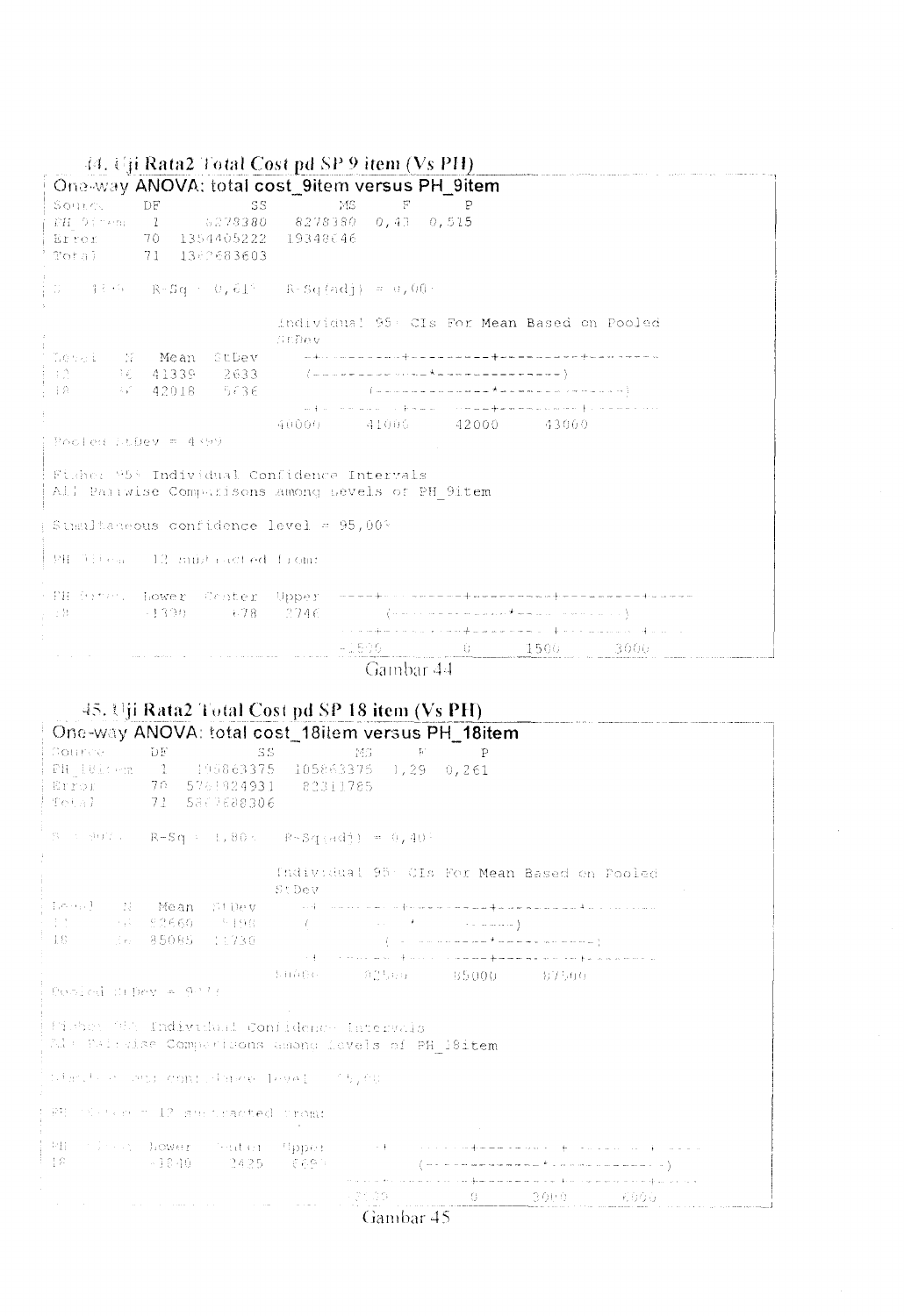## 46. Uji Rata2 Total Cost pd SP 27 item (Vs PH)

|                                        |     | One-way ANOVA: total cost_27item versus PH_27item                                                                                                                                                                                                                                           |
|----------------------------------------|-----|---------------------------------------------------------------------------------------------------------------------------------------------------------------------------------------------------------------------------------------------------------------------------------------------|
| Source<br>DF.                          | SS. | MS.<br>$\mathbf{F}$ and $\mathbf{F}$<br>- P                                                                                                                                                                                                                                                 |
|                                        |     | $\pm$ PH 27item = 1 = 451200800 = 451200800 = 4,62 = 0,035                                                                                                                                                                                                                                  |
| Exter 70 6838584064 97694058           |     |                                                                                                                                                                                                                                                                                             |
| 上POINT 1 - 71 725 9784864              |     |                                                                                                                                                                                                                                                                                             |
|                                        |     | 上さ - 比当っ - R-Sq + +,19ト - R-Sq(adj) = 4,85+                                                                                                                                                                                                                                                 |
|                                        |     | Individual 95 CIs For Mean Based on<br>Pooled StDev                                                                                                                                                                                                                                         |
|                                        |     |                                                                                                                                                                                                                                                                                             |
| $\frac{1}{2}$ 12 = 16 143982 = 6149 =  |     |                                                                                                                                                                                                                                                                                             |
|                                        |     |                                                                                                                                                                                                                                                                                             |
|                                        |     | which is a consideration of the complete of the complete state of the complete of the complete state of the co                                                                                                                                                                              |
|                                        |     | 138000 141000 144000 147000                                                                                                                                                                                                                                                                 |
|                                        |     |                                                                                                                                                                                                                                                                                             |
| Pooled StDev = 9034                    |     |                                                                                                                                                                                                                                                                                             |
|                                        |     |                                                                                                                                                                                                                                                                                             |
|                                        |     | Fisher 95% Individual Confidence Intervals                                                                                                                                                                                                                                                  |
|                                        |     | All Pariwise Comparisons among Levels of PH 27item                                                                                                                                                                                                                                          |
| Dimalt meous confidence level = 95,00- |     |                                                                                                                                                                                                                                                                                             |
|                                        |     |                                                                                                                                                                                                                                                                                             |
| $PE$ 27jtem = 12 subtracted from:      |     |                                                                                                                                                                                                                                                                                             |
|                                        |     |                                                                                                                                                                                                                                                                                             |
|                                        |     |                                                                                                                                                                                                                                                                                             |
|                                        |     | $18 - 9653 - 5007 - 366 -$ (Fig. 2) and the components of<br>which will also a window with the window will also the contract of the secondary of the secondary of the secondary of the secondary of the secondary of the secondary of the secondary of the secondary of the secondary of th |
|                                        |     | $-3900$ $-4000$ $ -$<br>-4006                                                                                                                                                                                                                                                               |



|                                                                                        | 47. Uji Rata2 Total Cost pd st.dev 10 (Vs FI)                                                                                                  |  |
|----------------------------------------------------------------------------------------|------------------------------------------------------------------------------------------------------------------------------------------------|--|
|                                                                                        | One-way ANOVA: total cost_stdev10 versus FI_stdev10                                                                                            |  |
|                                                                                        |                                                                                                                                                |  |
|                                                                                        | $\frac{1}{2}$ Source $\frac{DF}{1}$ SS MS $\frac{F}{100000}$ P                                                                                 |  |
| (Mario) 106 (29135E+11 (489950733                                                      |                                                                                                                                                |  |
| Front (197 197 191358+51)                                                              |                                                                                                                                                |  |
| i C → ii: ウ → R+Sα → J,00) → R+Sattadi) → つ,00)                                        |                                                                                                                                                |  |
|                                                                                        | Individual 95+ CID For Mean Based on<br>Tholed StDev                                                                                           |  |
| $[Low = 0 - Mean - Stepv - c]$                                                         | . De man de de man de la calca de la man de man de la partidad de la calca de la man de la calca de la calca d                                 |  |
|                                                                                        | $\frac{1}{2}$ 4 = 54 85630 41234 (normal companion of the contractor of $54$ 65480 40984 (normal companion complete companion of $\frac{1}{2}$ |  |
|                                                                                        | a community and decompose the component of the community of the community of the community of the community of                                 |  |
| $\frac{1}{2}$ Pooled StDev = 4:109                                                     | 78000 84000 90000 96000                                                                                                                        |  |
| (Fisher 95) Individual Confidence Intervals<br>Plientianeous confidence level = 95,00: | All fattwise Comparisons among Levels of FI stdev10                                                                                            |  |
| $^{\dagger}$ FT atdomaio = 4 subtracted from:                                          |                                                                                                                                                |  |
| $\begin{bmatrix} 11 & 34 & 64 & 10 \\ 7 & -158 & 6 & -143 & 15543 \end{bmatrix}$       |                                                                                                                                                |  |
|                                                                                        |                                                                                                                                                |  |
|                                                                                        | y Michidovio – Los Los Antonio Research non la permenente e                                                                                    |  |
|                                                                                        | and produced and consideration of the construction of the construction of the construction of the construction of                              |  |
|                                                                                        |                                                                                                                                                |  |
|                                                                                        | $-16000 - 8000$ 0 8000                                                                                                                         |  |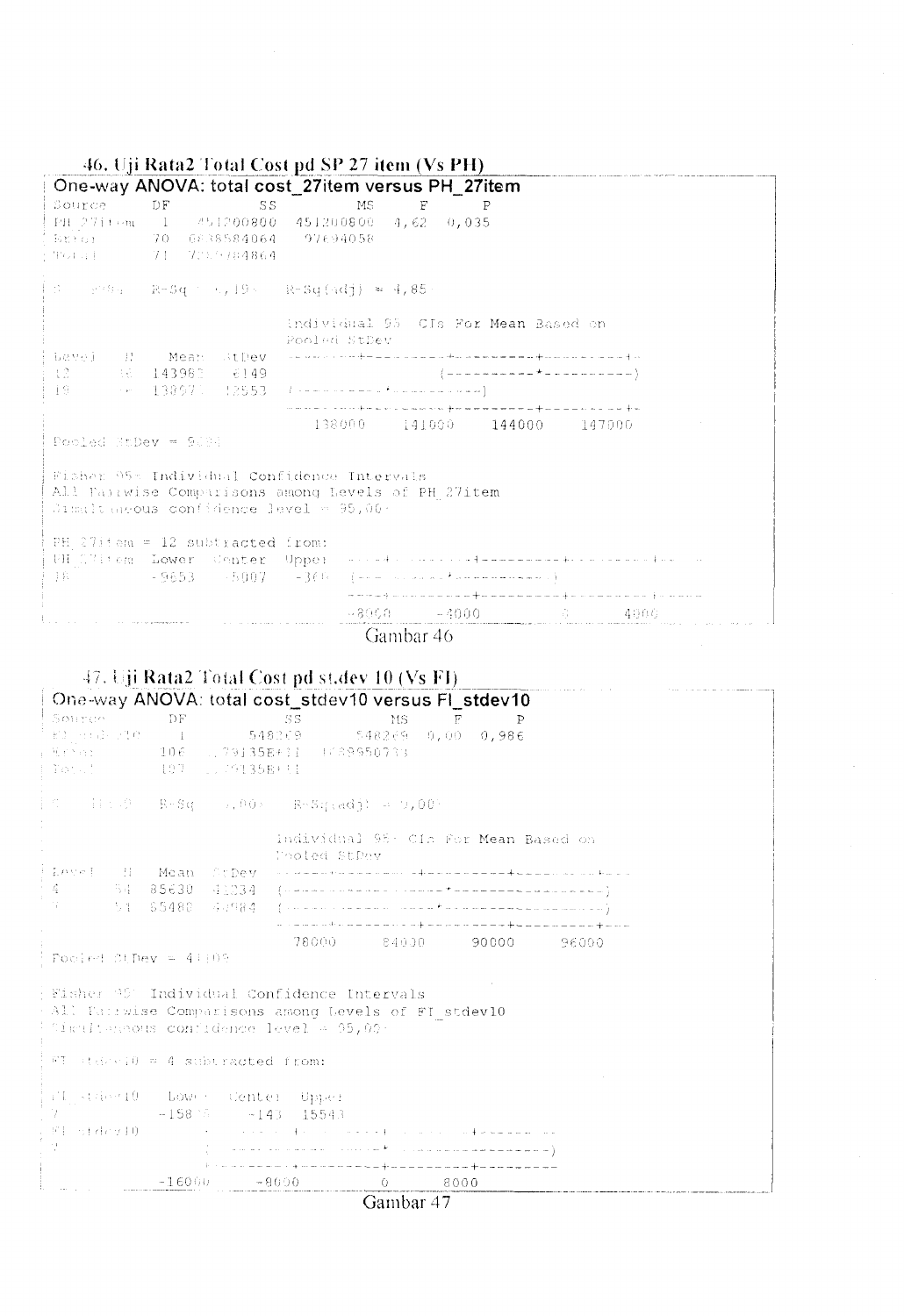|                        | 48. Uji Rata2 Total Cost pd st.dev 30 (Vs FI)       |              |                                      |                        |  |
|------------------------|-----------------------------------------------------|--------------|--------------------------------------|------------------------|--|
|                        | One-way ANOVA: total cost_stdev30 versus FI_stdev30 |              |                                      |                        |  |
|                        | Source DF SS MS F P                                 |              |                                      |                        |  |
|                        | FI_stdev30 1 260537496 260537496 0,14 0,707         |              |                                      |                        |  |
|                        | Error 106 1,93962E+11 1829833896                    |              |                                      |                        |  |
|                        | Total 107 1,94223E+11                               |              |                                      |                        |  |
|                        | $S = 42777$ R-Sq = 0,13% R-Sq(adj) = 0,00%          |              |                                      |                        |  |
|                        |                                                     | Pooled StDev | Individual 95% CIs For Mean Based on |                        |  |
|                        |                                                     |              |                                      |                        |  |
|                        |                                                     |              |                                      |                        |  |
|                        |                                                     |              |                                      |                        |  |
|                        |                                                     |              | 84000 91000 98000 105000             |                        |  |
| Pooled StDev = $42777$ |                                                     |              |                                      |                        |  |
|                        |                                                     |              |                                      |                        |  |
|                        | Fisher 95% Individual Confidence Intervals          |              |                                      |                        |  |
|                        | All Pairwise Comparisons among Levels of FI stdev30 |              |                                      |                        |  |
|                        |                                                     |              |                                      |                        |  |
|                        | Simultaneous confidence level = $95,00$ %           |              |                                      |                        |  |
|                        | FI stdev30 = $4$ subtracted from:                   |              |                                      |                        |  |
|                        |                                                     |              |                                      |                        |  |
|                        |                                                     |              |                                      |                        |  |
|                        |                                                     |              |                                      |                        |  |
|                        |                                                     |              |                                      | $-10000$ 0 10000 20000 |  |
|                        |                                                     |              |                                      |                        |  |

Gambar 48

## 49. Uji Rata2 Total Cost pd LS POQ (Vs FE)

| One-way ANOVA: total cost POQ versus FE POQ                                                                                               |                                                                                                                                                                                                                                                        |
|-------------------------------------------------------------------------------------------------------------------------------------------|--------------------------------------------------------------------------------------------------------------------------------------------------------------------------------------------------------------------------------------------------------|
| Source DF<br>SS.                                                                                                                          | MS F P                                                                                                                                                                                                                                                 |
| FE_POQ  1  66608882  66608882  0,04  0,845                                                                                                |                                                                                                                                                                                                                                                        |
| Error 70 1, 21554E+11 1736485760                                                                                                          |                                                                                                                                                                                                                                                        |
| $Total \t 71 \t 1, 21621E+11$                                                                                                             |                                                                                                                                                                                                                                                        |
| $S = 41671$ R-Sq = 0,05% R-Sq(adj) = 0,00%                                                                                                |                                                                                                                                                                                                                                                        |
|                                                                                                                                           | Individual 95% CIs For Mean Based on<br>Pooled StDev                                                                                                                                                                                                   |
| Level N Mean StDev                                                                                                                        |                                                                                                                                                                                                                                                        |
|                                                                                                                                           |                                                                                                                                                                                                                                                        |
|                                                                                                                                           |                                                                                                                                                                                                                                                        |
| Pooled StDev = $41671$                                                                                                                    | 80000 88000 96000 104000                                                                                                                                                                                                                               |
| Fisher 95% Individual Confidence Intervals<br>All Pairwise Comparisons among Levels of FE POQ<br>Simultaneous confidence level = $95,008$ |                                                                                                                                                                                                                                                        |
| FE POQ $\equiv$ stdev10 subtracted from:                                                                                                  |                                                                                                                                                                                                                                                        |
|                                                                                                                                           | FE POQ Lower Center Upper --------+---------+---------+--------+-                                                                                                                                                                                      |
|                                                                                                                                           |                                                                                                                                                                                                                                                        |
|                                                                                                                                           | $-12000$ 0<br>12000 - 12000 - 1300 - 1300 - 1300 - 1300 - 1300 - 1310 - 1310 - 1310 - 1310 - 1310 - 1310 - 1310 - 1310 - 1310 - 1310 - 1310 - 1310 - 1310 - 1310 - 1310 - 1310 - 1310 - 1310 - 1310 - 1310 - 1310 - 1310 - 1310 - 1310 - 1310<br>24000 |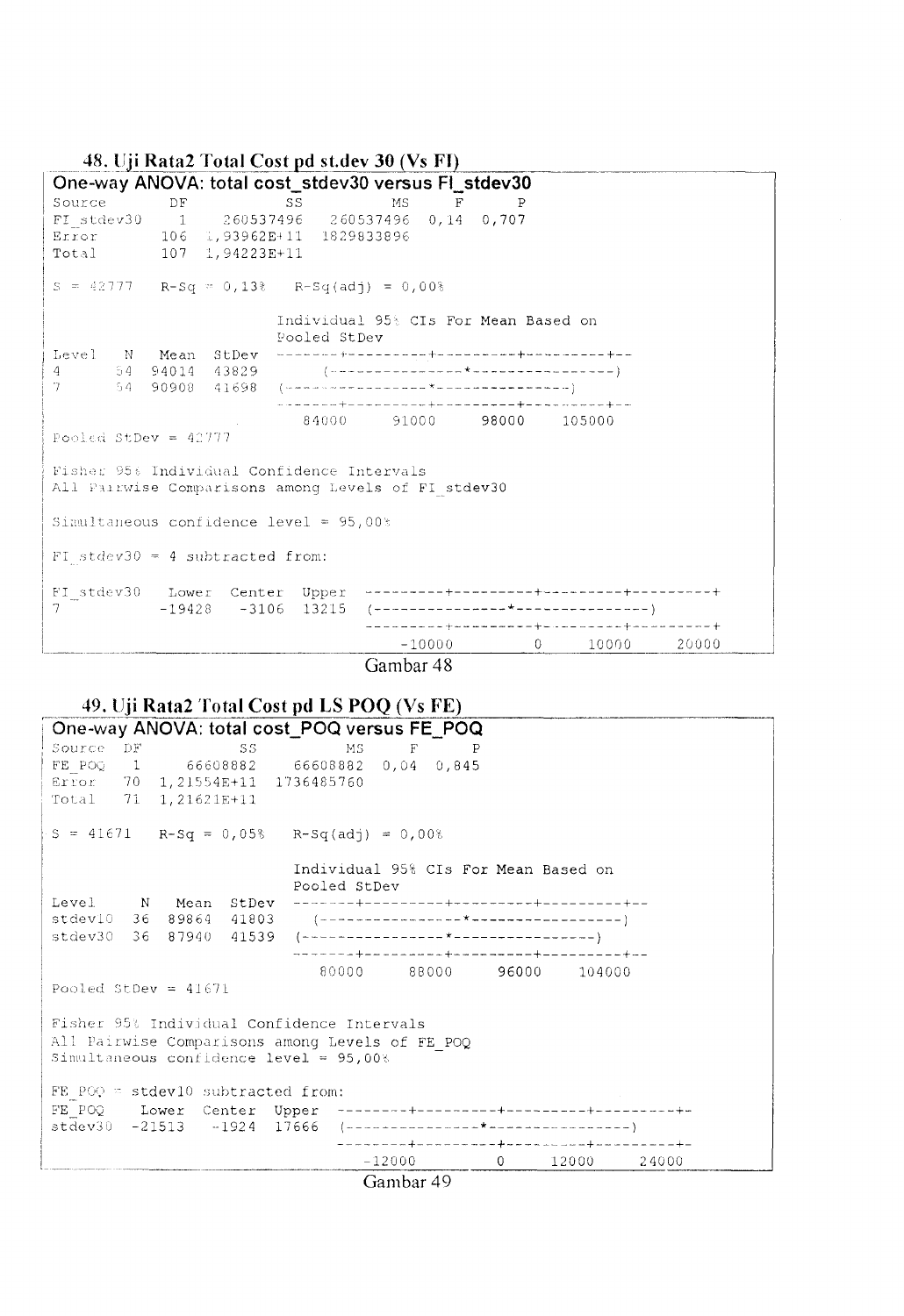50. Uji Rata2 Total Cost pd LS LTC (Vs FE)

One-way ANOVA: total cost\_LTC versus FE\_LTC Source DF  $SS$ MS  $-$  F  $\mathsf{P}$ FE\_LTC 1 941013423 941013423 0,58 0,451<br>Error 70 1,14461E+11 1635155004 71 1, 15402E+11 Total  $S = 40437$   $R-Sq = 0,828$   $R-Sq(adj) = 0,008$ Individual 95% CIs For Mean Based on Pooled StDev N Mean StDev Level stdev10 36 82943 40258 stdev30 36 90173 40615 70000 80000 90000 100000 Pooled StDev =  $40437$ Fisher 95% Individual Confidence Intervals All Pairwise Comparisons among Levels of FE LTC Simultaneous confidence level = 95,00% FE LTC = stdev10 subtracted from: Lower Center Upper ------+---------+----------+---------+---FE LTC stdev30 -11779 7230 26240 ------+---------+---------+---------+--- $-12000$  $0 12000$ 24000

Gambar 50

#### 51. Uji Rata2 Total Cost pd LS SM (Vs FE)

|        |     | One-way ANOVA: total cost_SM versus FE_SM                                                    |              |        |   |                                                                                                                                                                                                                                |                          |  |
|--------|-----|----------------------------------------------------------------------------------------------|--------------|--------|---|--------------------------------------------------------------------------------------------------------------------------------------------------------------------------------------------------------------------------------|--------------------------|--|
| Source | DF. |                                                                                              | $SS$ and $S$ | $MS$ F | P |                                                                                                                                                                                                                                |                          |  |
|        |     | FE SM 1 4268371815 4268371815 2,23 0,139                                                     |              |        |   |                                                                                                                                                                                                                                |                          |  |
|        |     | Error 70 1,33734E+11 1910488855                                                              |              |        |   |                                                                                                                                                                                                                                |                          |  |
|        |     | Total 71 1,38003E+11                                                                         |              |        |   |                                                                                                                                                                                                                                |                          |  |
|        |     | $S = 43709$ R-Sq = 3,09% R-Sq(adj) = 1,71%                                                   |              |        |   |                                                                                                                                                                                                                                |                          |  |
|        |     |                                                                                              | Pooled StDev |        |   | Individual 95% CIs For Mean Based on                                                                                                                                                                                           |                          |  |
|        |     | Level N Mean StDev                                                                           |              |        |   | work of the second start when the second development of the second start of the second start of the second start of the second start of the second start of the second start of the second start of the second start of the se |                          |  |
|        |     |                                                                                              |              |        |   |                                                                                                                                                                                                                                |                          |  |
|        |     |                                                                                              |              |        |   |                                                                                                                                                                                                                                |                          |  |
|        |     |                                                                                              |              |        |   | --+----------+--------+----------+-----                                                                                                                                                                                        |                          |  |
|        |     | Pooled StDev = $43709$                                                                       |              |        |   | 72000 84000 96000 108000                                                                                                                                                                                                       |                          |  |
|        |     | Fisher 95% Individual Confidence Intervals<br>All Pairwise Comparisons among Levels of FE SM |              |        |   |                                                                                                                                                                                                                                |                          |  |
|        |     | $Simultaneous confidence level = 95,00%$                                                     |              |        |   |                                                                                                                                                                                                                                |                          |  |
|        |     | FE SM = stdev10 subtracted from:                                                             |              |        |   |                                                                                                                                                                                                                                |                          |  |
|        |     |                                                                                              |              |        |   |                                                                                                                                                                                                                                |                          |  |
|        |     |                                                                                              |              |        |   |                                                                                                                                                                                                                                |                          |  |
|        |     |                                                                                              |              |        |   |                                                                                                                                                                                                                                |                          |  |
|        |     |                                                                                              |              |        |   |                                                                                                                                                                                                                                | $-15000$ 0 15000 30000 0 |  |
|        |     |                                                                                              |              |        |   |                                                                                                                                                                                                                                |                          |  |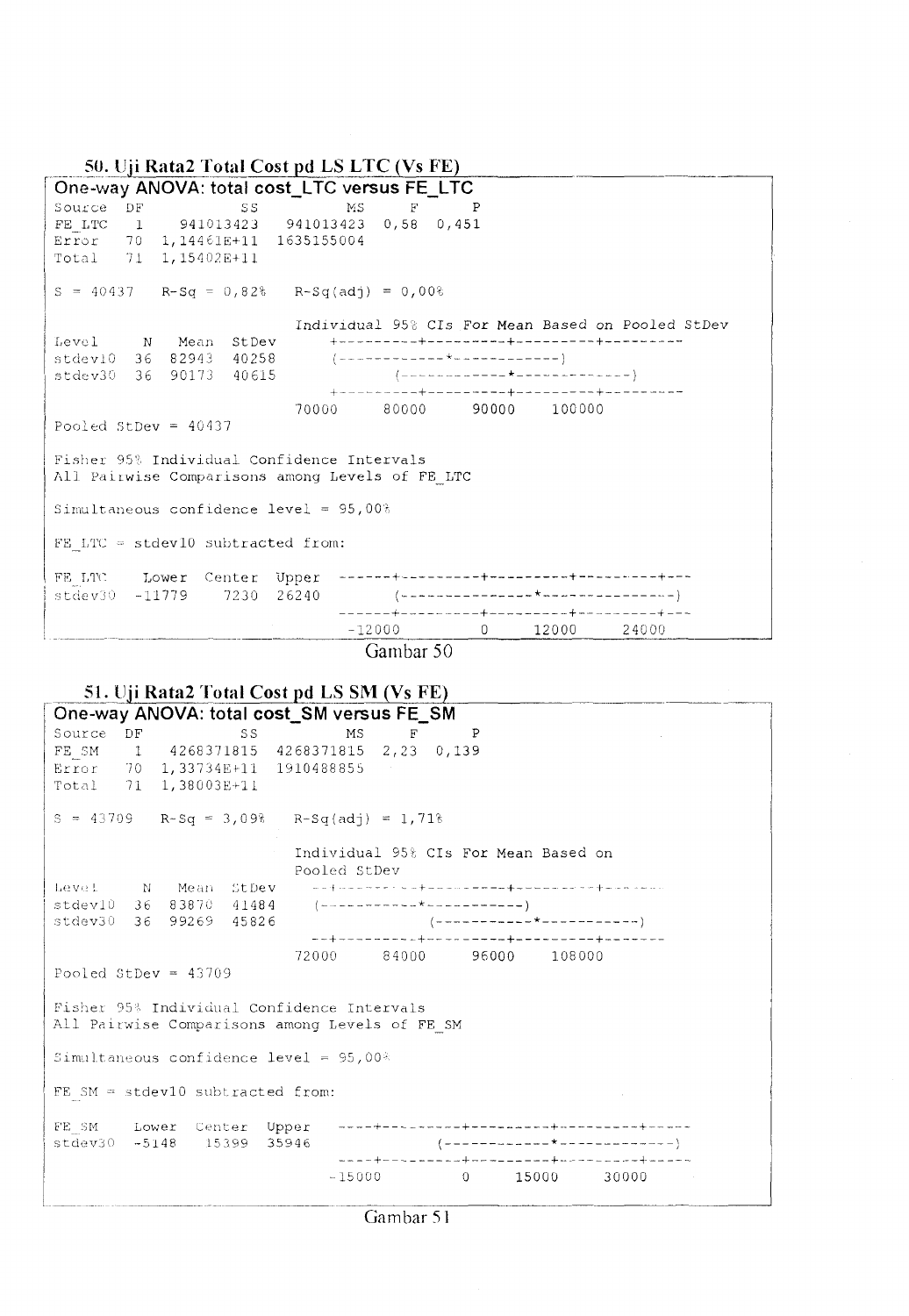#### \_\_\_\_ **52. Uji Rata2 Total Cost pd SP 9 item (Vs FE)**

**One-way ANOVA: total cost\_9item versus FE\_9item**  Source DF SS MS F P FE\_9item 1 310943609 310943609 20,70 0,000 Error 70 1051739993 15024857 Total 71 1362683603  $R-Sq = 22,82%$   $R-Sq(adj) = 21,72%$ Individual 95% CIs For Mean Based on Pooled StDev Level stdevlO stdev30 N Mean 36 39600 36 43757 StDev --------+---------+---------+---------+-  $2440$  (-----\*-----) 4909 (------\*-----) --------+---------+---------+---------~- 40000 42000 44000 46000 Pooled StDev = 3876 Fisher 95% Individual Confidence Intervals All Pairwise Comparisons among Levels of FE 9item Simultaneous confidence level =  $95,00%$ FE: 9item = stdev10 subtracted from: I FE\_9item  $stdev30$ Lower 2334 Center 4156 Upper 5978 ---------+---------+---------+---------+ (--------\*--------) ---------+---------+---------+---------+  $\begin{array}{cccccccc}\n 0 & & 2000 & & 4000 & & 6000\n \end{array}$ 

**Gambar 52** 

#### **53. Uji Rata2 Total Cost pd SP 18 item (Vs FE)**

| One-way ANOVA: total cost_18item versus FE_18item  |                                                                      |
|----------------------------------------------------|----------------------------------------------------------------------|
| Source<br>DF                                       | $SS$ and $S$<br>MS.<br>$\mathbf{F}$ $\mathbf{P}$                     |
| FE 18item 1 1605055039 1605055039 26,36 0,000      |                                                                      |
| Error 70 4262633267 60894761                       |                                                                      |
| Total 71 5867688306                                |                                                                      |
|                                                    |                                                                      |
| $S = 7804$ R-Sq = 27,35% R-Sq(adj) = 26,32%        |                                                                      |
|                                                    |                                                                      |
|                                                    | Individual 95% CIs For Mean Based on                                 |
|                                                    | Pooled StDev                                                         |
|                                                    |                                                                      |
| stdev10 36 79151 4912 $(----+---)$                 |                                                                      |
| stdev30 36 88594 9882                              | (-----*-------)                                                      |
|                                                    |                                                                      |
|                                                    | 80000 84000 88000 92000                                              |
| Pooled StDev = $7804$                              |                                                                      |
|                                                    |                                                                      |
| Fisher 95% Individual Confidence Intervals         |                                                                      |
| All Pairwise Comparisons among Levels of FE 18item |                                                                      |
|                                                    |                                                                      |
| Simultaneous confidence level = $95,00%$           |                                                                      |
|                                                    |                                                                      |
| FE 18item = $stdev10$ subtracted from:             |                                                                      |
|                                                    |                                                                      |
|                                                    |                                                                      |
| stdev30 5775 9443 13111                            | $(-$ - - - - - - * - - - - - - - )                                   |
|                                                    |                                                                      |
|                                                    | 5000 10000 15000<br>$0 \qquad \qquad$<br>$\sim$ $\sim$ $\sim$ $\sim$ |